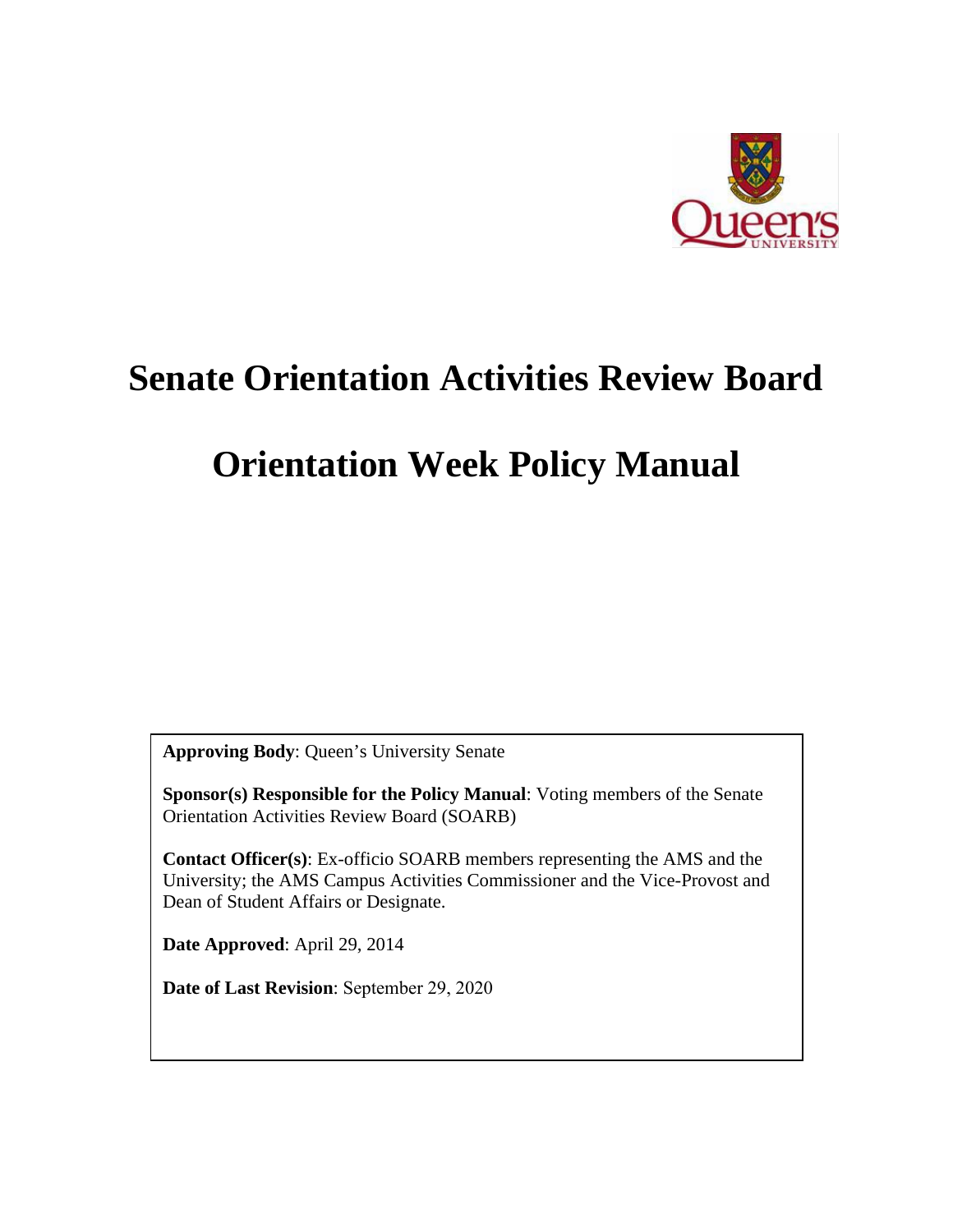# **Contents**

| I.    |  |  |
|-------|--|--|
| П.    |  |  |
| Ш.    |  |  |
| IV.   |  |  |
| V.    |  |  |
| VI.   |  |  |
| VII.  |  |  |
| VIII. |  |  |
| IX.   |  |  |
| X.    |  |  |
| XI.   |  |  |
| XII.  |  |  |
| XIII. |  |  |
| XIV.  |  |  |
| XV.   |  |  |
| XVI.  |  |  |
|       |  |  |
|       |  |  |
|       |  |  |
|       |  |  |
|       |  |  |
|       |  |  |
|       |  |  |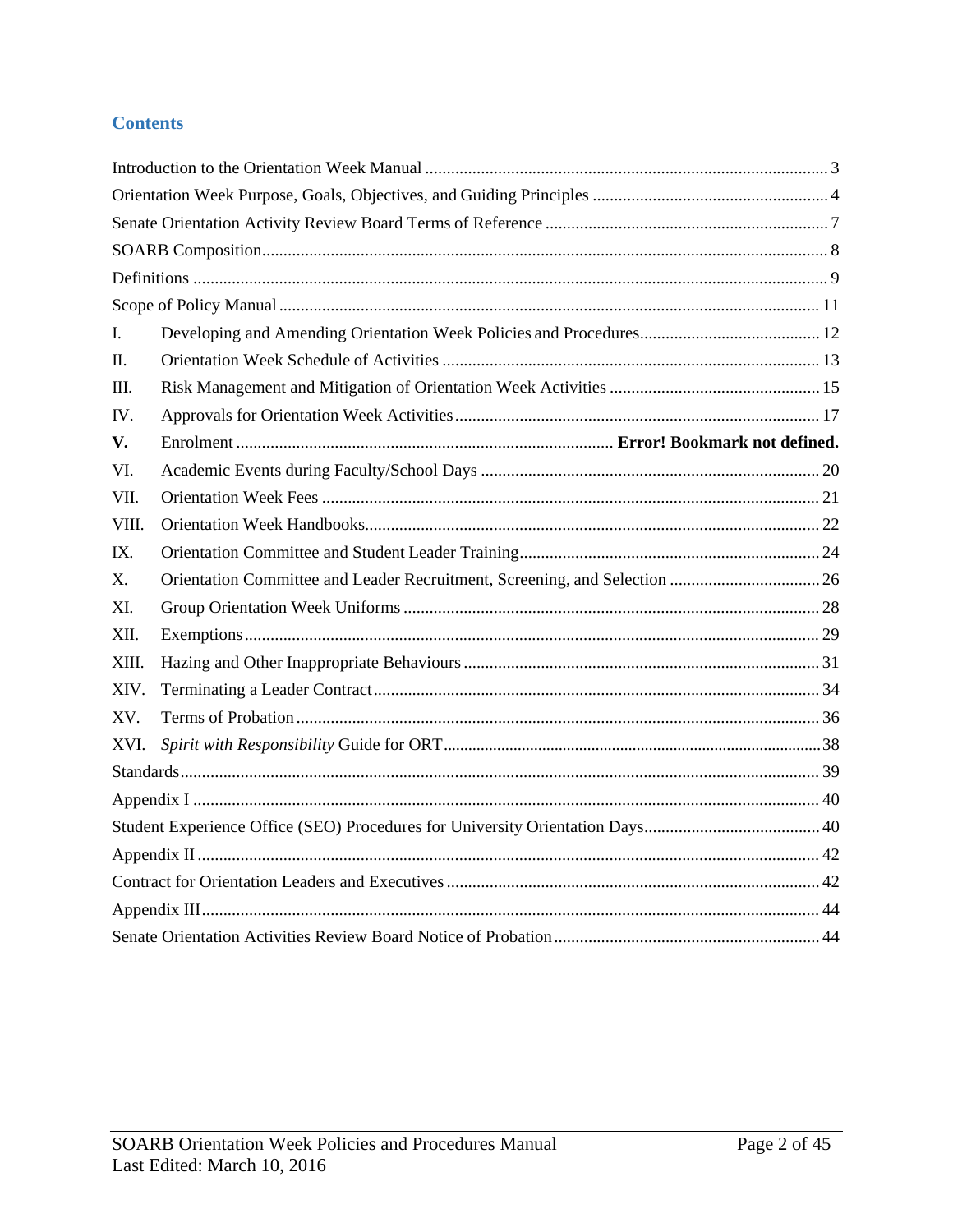## <span id="page-2-0"></span>**Introduction to the Orientation Week Manual**

The SOARB Orientation Week Policy Manual outlines the minimum expectations for Orientation Week planning and execution as recognized by the Queen's University Senate. The manual compiles policies, standards, guidelines and procedures that have evolved since the first Jackson Report of November 15, 1990. The policies apply to every undergraduate Orientation Week activity under the purview of SOARB. Sessional dates for the Fall semester, upon which the Orientation schedule is based, are set by Senate; Orientation Week currently starts on the first day of Residence move-in and concludes the following Saturday. This manual should be viewed as the mandate for Orientation Week and works in conjunction with other University policies concerning student safety and conduct as set by other bodies including the AMS Assembly.

**Orientation Week Policies** are **statements** that prescribe the mandatory rules for the implementation of Orientation Week programs as well as events during Queen's University Orientation Week. Each Orientation Week policy will describe

- the scope of the programs and functions they cover.
- relevant roles and responsibilities that Orientation Week leaders must undertake in order to safely plan and execute events.
- the controls, standards and guidelines that are in place to inform and also support the policy.

**Orientation Week Procedures** are **step-by-step instructions** to assist Orientation Week leaders as well as planners in implementing the established Orientation Week policies, standards and guidelines.

**Orientation Week Standards** consist of specific **mandatory controls** that have been established in order to enforce and support each policy. These standards help to ensure consistency among the respective Orientation Week programs and are meant to encompass controls relating to the implementation of specific activities. Every Orientation Week policy must clearly reference the relevant standards to which it, as well as its procedures, must adhere.

**Orientation Week Guidelines** consist of **recommended, non-mandatory controls** that help support standards or serve as a reference when no applicable standard is in place. Guidelines should be viewed as best practices that are not usually requirements, but are strongly recommended.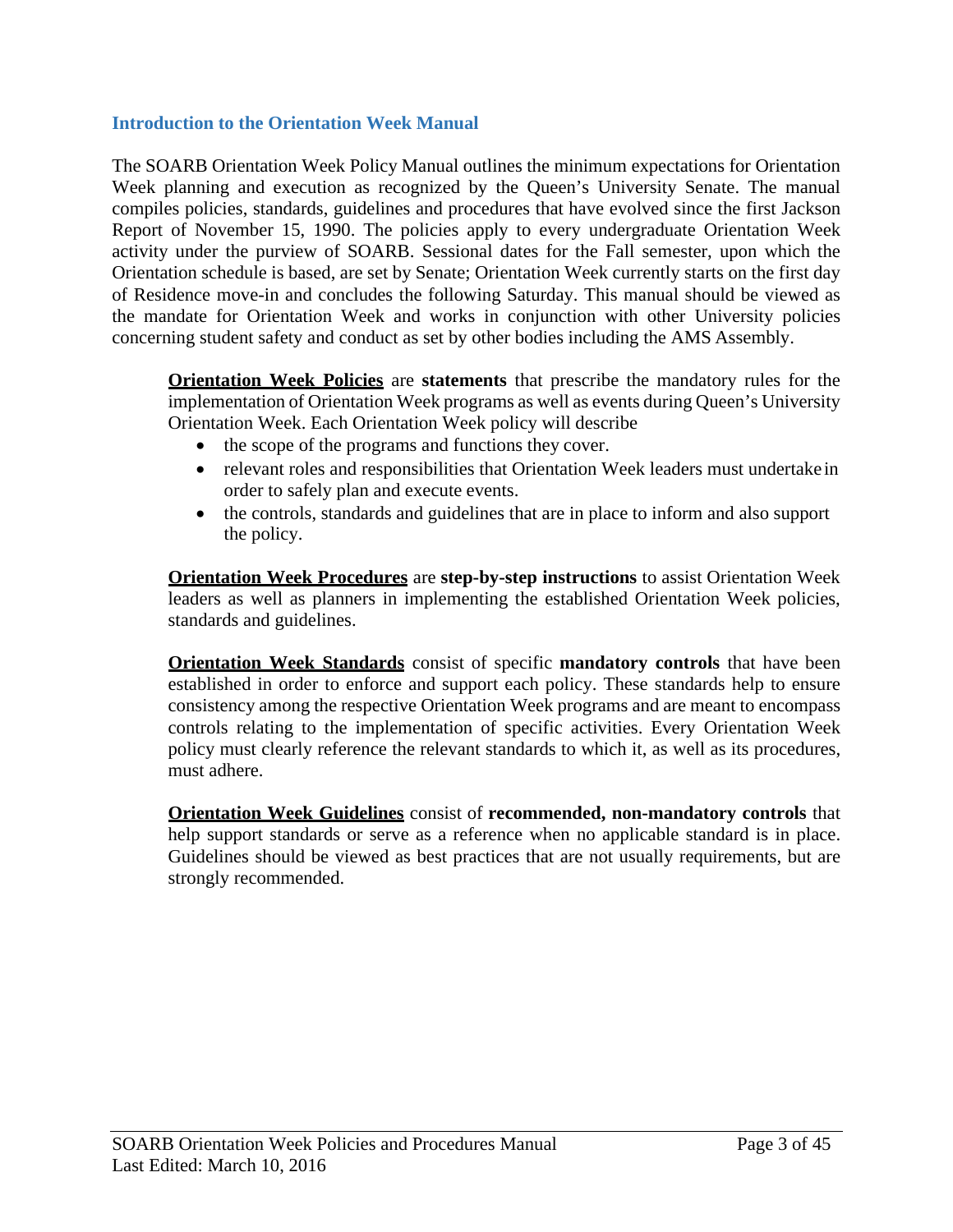# <span id="page-3-0"></span>**Orientation Week Purpose, Goals, Objectives, and Guiding Principles**

#### Preamble

Student transition and adjustment to university life is a process which begins the moment a new student accepts their offer of admission to Queen's, continues through their first year of studies, and does not end until the new student has integrated into their new living and learning community.

Queen's aims to facilitate and foster a positive and successful transition for all new students to their discipline(s) of study, campus, living and learning environments through transition and orientation programs and activities. These activities are meant to provide personal, social, academic, community, and environmental familiarization with Queen's and its host city, Kingston.

The Senate recognizes the unique role played by students in planning, organizing, and implementing Orientation Week activities in collaboration with campus and community partners. SOARB acknowledges that these student leadership roles in Orientation Week are an important part of the Queen's broader learning experience.

This policy manual represents the policies, procedures, and standards of and supercedes any other document containing regulations surrounding Orientation Week, with the exception of the Grease Pole Operations Manual (GPOM) and the terms of reference of the Senate Orientation Activities Review Board. However, this document recognizes the value of previous SOARB reports and other policies including, but not limited to, the Jackson Reports Part I and II and *Spirit with Responsibility*. Senate must approve any changes to this policy manual.

#### Orientation Week Purpose

Fall Orientation Week program events and activities are an important element of the transition and orientation process for new students. Thus, Orientation Week is designed to:

- welcome new students in a positive and inclusive manner
- assist students in adapting to a new social as well as academic setting
- familiarize new students with standards and expectations for behavior on campus
- equip students with the capacity to meet the academic expectations of their disciplines and programs of study
- encourage students to become involved in all aspects of University life
- model an inclusive and respectful community where new students can feel a sense of belonging and connectedness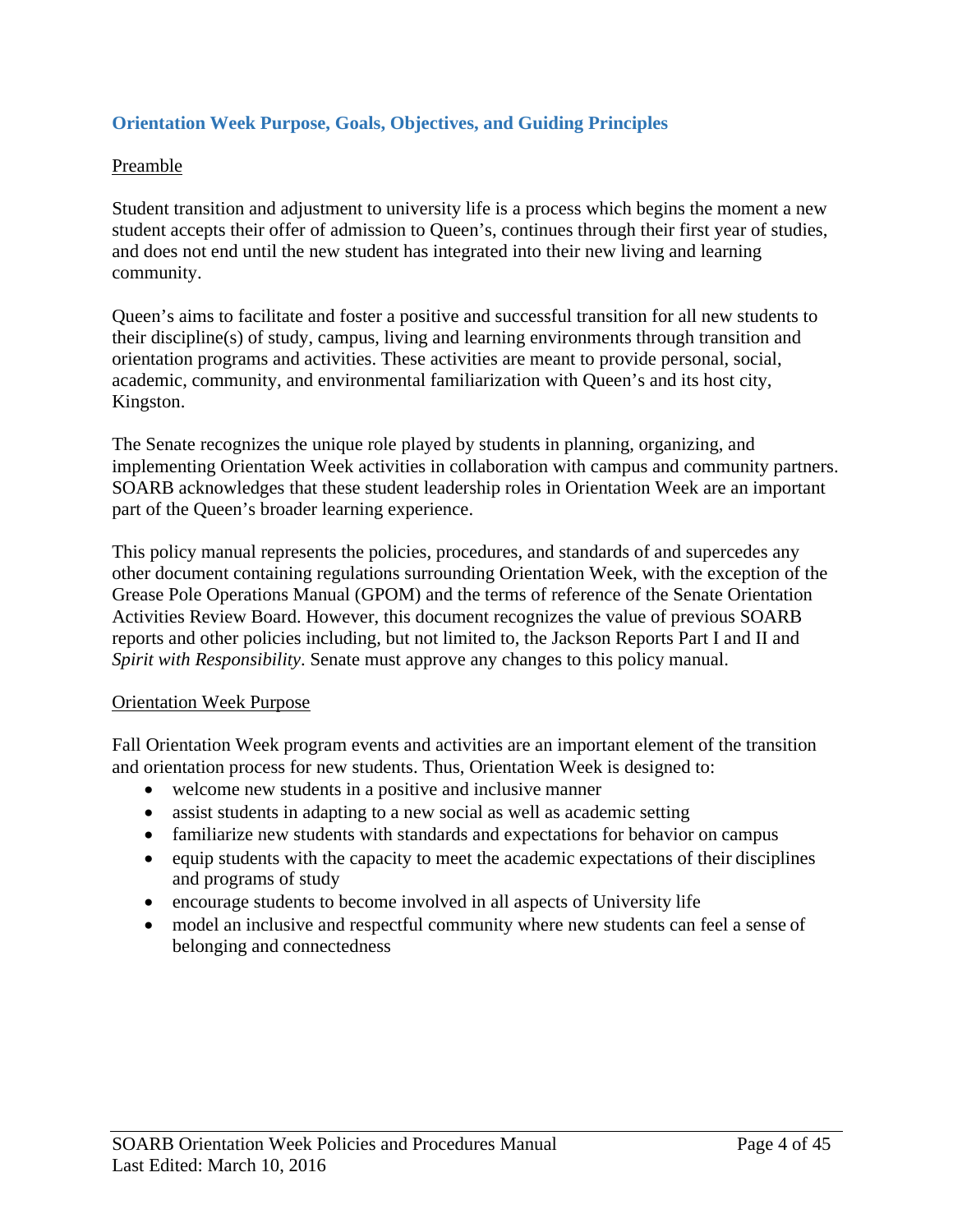### Orientation Week Goals

SOARB has the responsibility and the authority to ensure that the planning, organization and conduct of Queen's Orientation adheres to Senate Orientation policies and goals.

The goals and objectives of Orientation Week, as approved by Senate on January 31, 2002 are:

- to make all new students feel welcome
- to facilitate a smooth transition to university
- to build a strong and inclusive community of students
- to make new students comfortable in their academic, social and environmental contexts
- to provide a solid foundation for a successful university experience

#### Orientation Week Objectives

On March 2, 2012, SOARB adopted the following specific objectives to support broad Senate goals.

Orientation Week specifically seeks to achieve the following objectives:

- To foster a climate that
	- is positive, respectful, inclusive and discrimination-free;
	- prepares students for academic and intellectual pursuits; and
	- promotes individual and community health, wellness and safety.
- To familiarize students with
	- personal support services and social opportunities;
	- expectations for non-academic conduct; and
	- the academic culture, expectations and resources.
- To facilitate
	- the development of social networks and interpersonal relationships;
	- student engagement with faculty members; and
	- student utilization of personal and academic resources.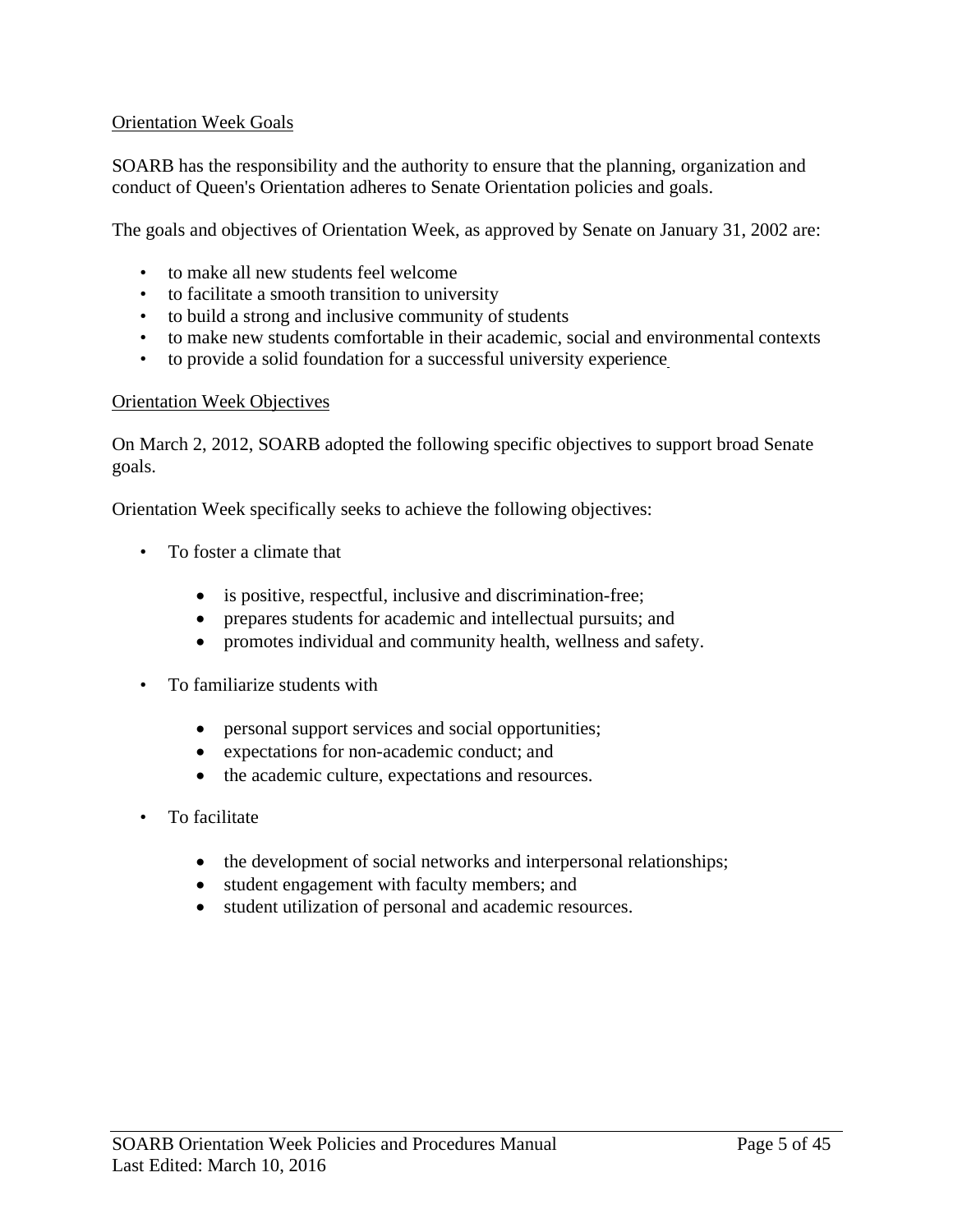## Orientation Week Guiding Principles

On March 2, 2012, SOARB adopted the following principles to guide Orientation Week planning and implementation.

Orientation Leaders play a pivotal role in Orientation Week. They act as mentors and, help new students feel welcome. They familiarize new students with the resources and tools they will need to prepare for their academic transition to Queen's and they ease new students' personal and social transition. Given the diversity of new students that come to Queen's University, Orientation Week activities must provide an accessible and equitable experience within a climate that is non-discriminatory.

Thus, Orientation Week policies, and their supporting procedures, must be guided by the following values and principles:

- respect and safety to maintain the dignity, health and well-being of students
- inclusivity and equity to ensure an environment free from discrimination and harassment
- accessibility to remove financial and physical barriers to student participation in activities
- good citizenship to encourage positive engagement with the local community
- leadership to model and foster a positive sense of pride and belonging at Queen's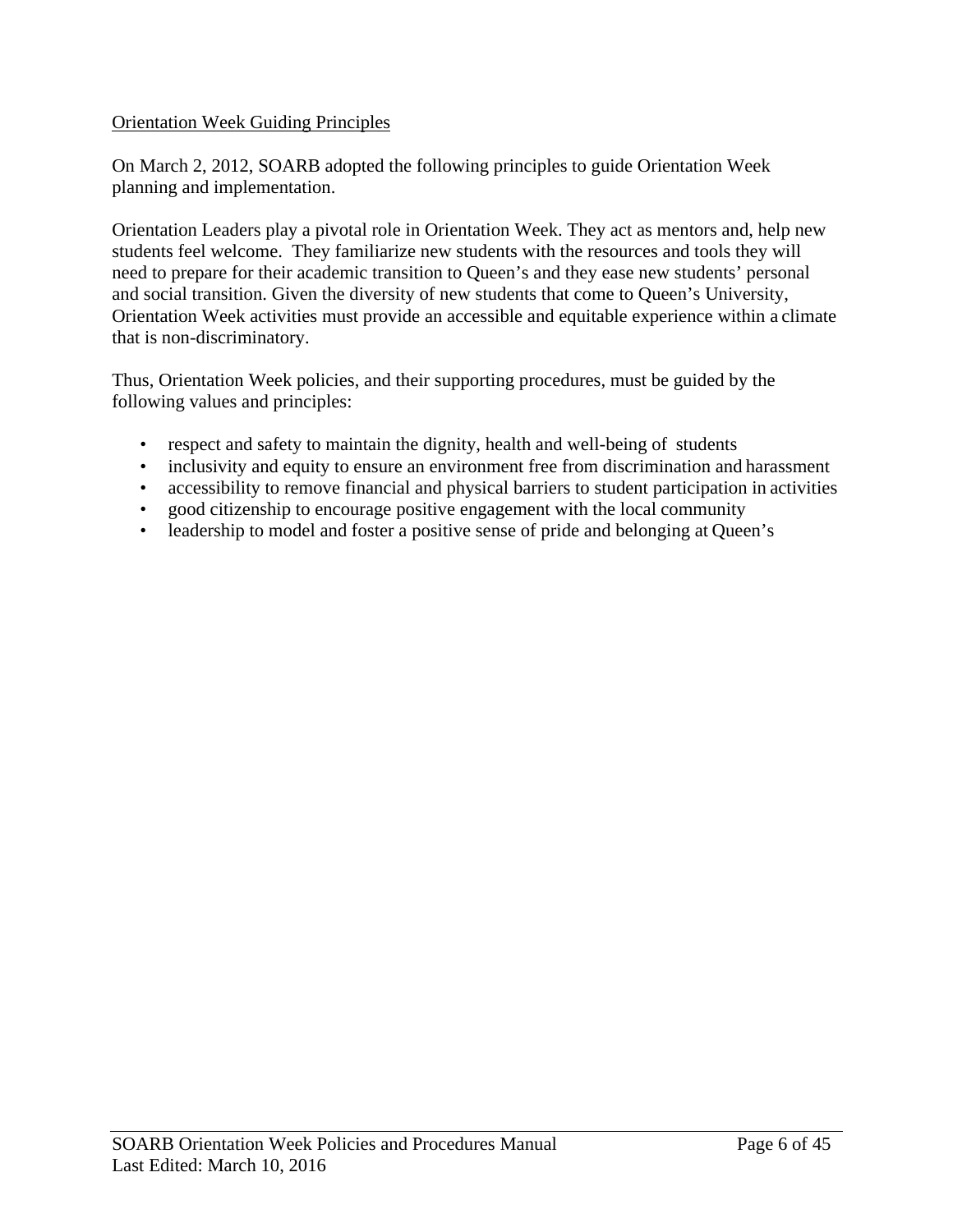# <span id="page-6-0"></span>**Senate Orientation Activity Review Board Terms of Reference1**

The Senate Orientation Activities Review Board (SOARB) has the responsibility and the authority to ensure that the planning, organization and conduct of Queen's Orientation Week events as well as procedures adhere to Senate Orientation policies and objectives.

SOARB is a review and regulatory body that reports directly to the Queen's University Senate and has two distinct functions:

- 1. setting general policies for Orientation, and leaving it to the Orientation Roundtable (ORT) Committee, the Faculty Deans or designates, Faculty Society Presidents or equivalents, and student-led Orientation committees to execute those policies, and
- 2. observing Orientation and monitoring how policies were carried out then reporting back to the Faculties and to Senate.

In carrying out its policy-setting mandate, should it contemplate making any substantive or structural changes, SOARB will consult widely and be perceived to be doing so.

SOARB will carry out its regulatory function as its principal set of criteria the stated goals of Orientation, and the Student Code of Conduct. SOARB recognizes the Vice-Provost and Dean of Student Affairs as the University official operationally responsible for Orientation Week.

Prior to submitting its annual report to Senate, SOARB will invite submissions from all segments of the University and the Kingston community.

## SOARB Authority

Without restricting the generality of the foregoing, the responsibilities of SOARB include the authority to

- 1. Recommend to Senate policies for Orientation and to approve procedures developed to implement these policies. Propose modifications to existing policies and practices, and/or new initiatives as appropriate.
- 2. Monitor and report on Orientation planning and execution.
- 3. Withdraw any approvals where commitments, or understandings given at the time of approval, have not been met or are unlikely to be met.
- 4. Order the termination of unsafe or unauthorized activities or events as elements of any Queen's Orientation program.
- 5. SOARB will report to the Senate yearly on its review of the Orientation just past and on its recommendations for the next year. It will report to the AMS Assembly for information purposes.

<sup>1</sup><http://www.queensu.ca/secretariat/senate/committees/orientation-activities-review-board> (current as of 03/01/1016)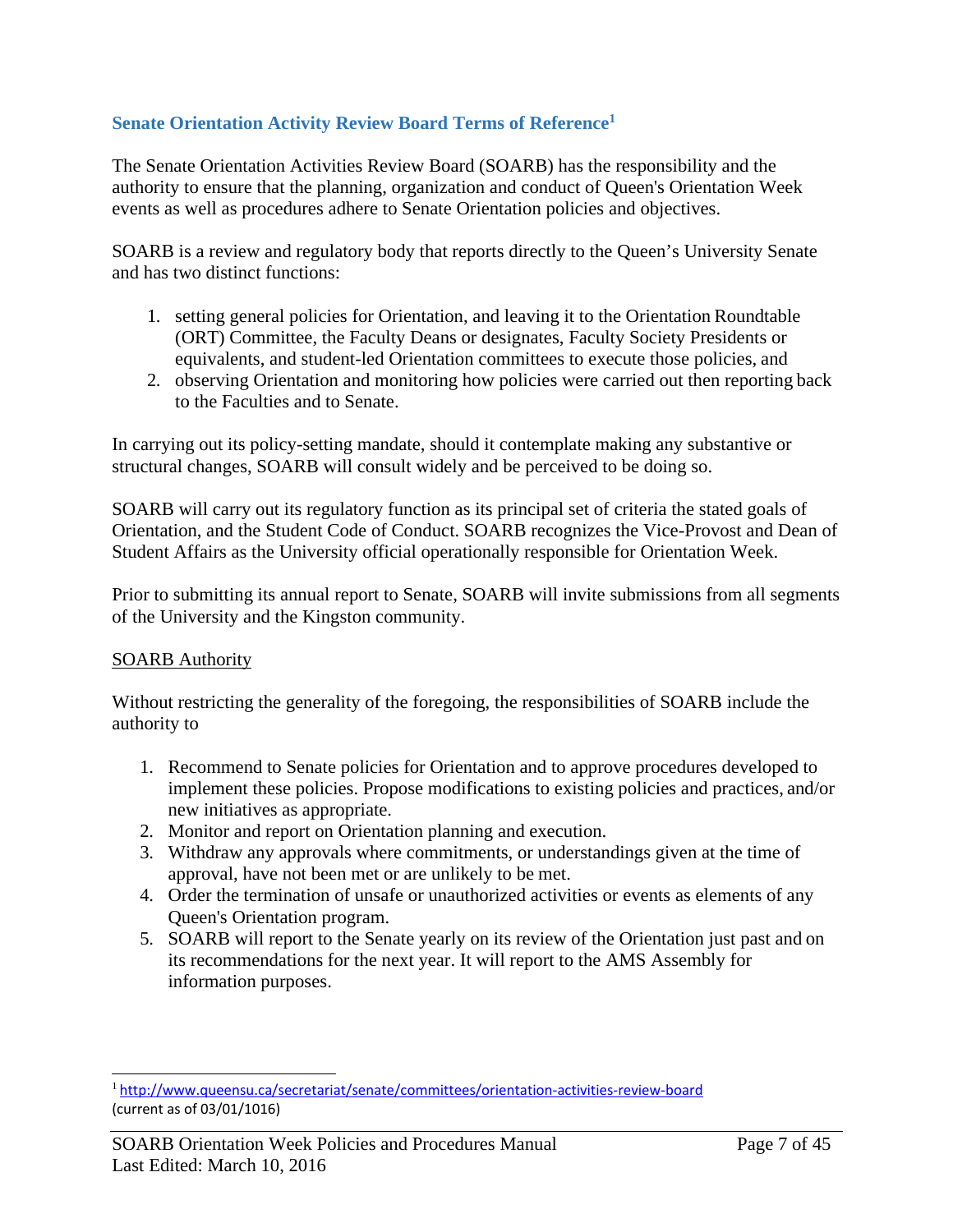# <span id="page-7-0"></span>SOARB Composition

*2 Ex Officio Members:* VP and Dean of Student Affairs or delegate AMS Campus Activities Commissioner *9 Elected Members:* 5 Students 4 Non-Students, including 1 alumna/alumnus selected by Queen's University Alumni Association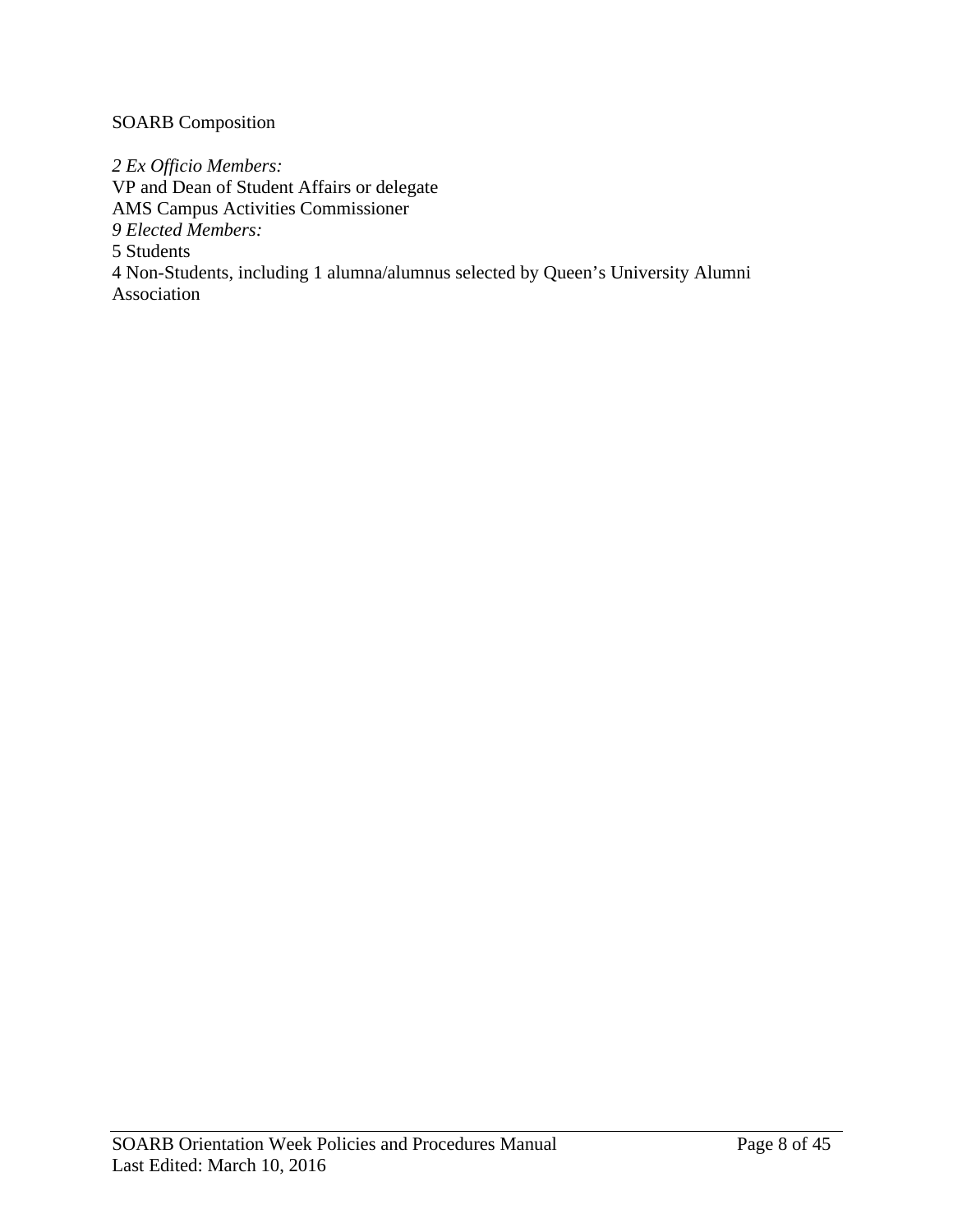### <span id="page-8-0"></span>**Definitions**

**AMS**: The Alma Mater Society of Queen's University (AMS), the undergraduate student government.

**CAC:** The Campus Activities Commissioner of the AMS. The position acts as equivalent to Faculty Society/School President in the sequence of signatories for events planned and executed by cross-faculty/school Orientation Groups.

**Deans and Designates**: The Deans of Faculties/Schools, the Dean of Student Affairs for crossfaculty/school Groups, and their appointed designates. Deans and/or designates can add consistency to processes where the yearly turn-over of student organizers may result in loss of institutional memory year over year. They also add accountability measures to programs and practices to ensure that Orientation Week remains a safe, respectful, inclusive and useful transition experience for incoming students. Deans and/or designates advise their respective Faculty/School or Group Orientation Committees on Orientation Week plans and activities. Each Dean and/or designate must vet and approve all Orientation Week procedures, practices, and activities planned by student leaders within their Faculty/School or Group.

**Exemption:** SOARB approval granted for an activity currently prohibited by SOARB policy. Approval for an exemption will be for a maximum of a one-year period.

**Faculty/School or Group Days**: Orientation Week days set aside for discipline-specific orientation events developed and implemented by Faculty/School/Group student Orientation Week organizers in consultation with their respective academic Deans and designates and under the logistical direction of the AMS Orientation Roundtable Coordinator.

**Faculty/School or Group Orientation Committee:** The student committee from each Faculty Society, School or group tasked with the planning of events specific to their respective Orientation Week. In consultation with their respective Orientation Committee Head the Orientation Committee submits their plans through the approval process prior to implementation.

**First Year Not in Residence Student (FYNIRS) Program**: A Group Orientation Week program, administered by the AMS Campus Activities Commission, provided for students who are first year undergraduate students at Queen's and who will not be living in Residences in their first year. This program strives to transition FYNIRS to Queen's through Orientation Week and additional programming throughout the year.

**New, Exchange, and Worldly Transfer Students (NEWTS) Program**: A Group Orientation Week program, administered by the AMS Campus Activities Commission, provided for

- students who are not new to post-secondary education, but are new to Queen's or Queen's campus as they are transfer students.
- students who have completed the first year of their Queen's degree at the Bader International Study Centre (BISC).
- students attending Queen's as part of a formal exchange agreement.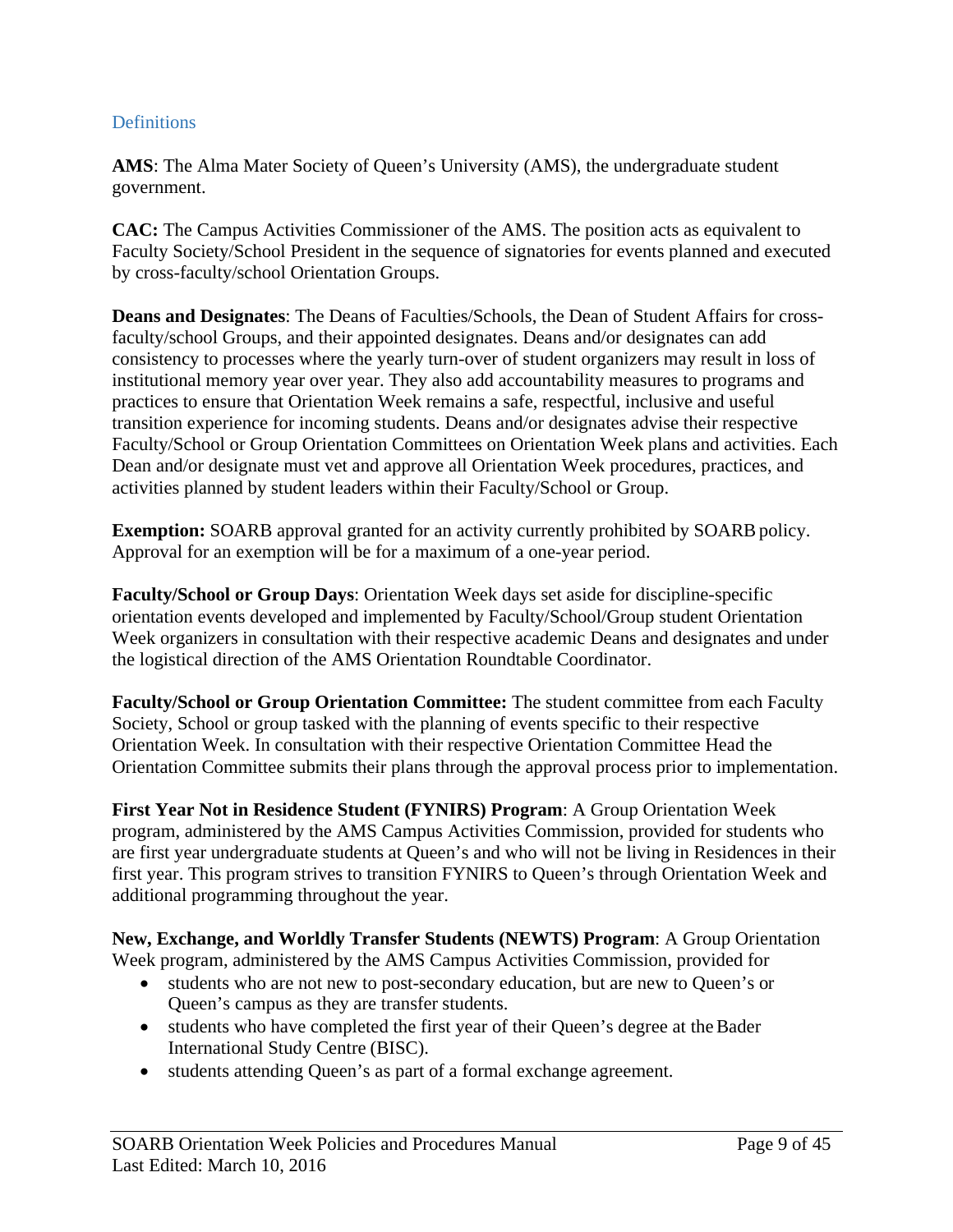**Notice of Probation:** The formal notification to a Faculty/School or Group that their Orientation program has failed to meet one or more of the goals of Orientation Week and therefore all activities related to Orientation Week are suspended until the Terms of Probation have been drafted and released.

**Orientation Committee Heads**: Students responsible for leading their Faculty/School or Group Orientation Week Committee in the development of Orientation Week events and activities consistent with SOARB-approved policies, procedures, and standards.

**Orientation Roundtable (ORT)**: Orientation Roundtable is a student committee of the AMS Campus Activities Commission, with membership from all undergraduate Faculty/School/Group Orientation Weeks. The ORT Executive leads the ORT.

**Orientation Roundtable (ORT) Executive:** A student committee of the AMS Campus Activities Commission led by the ORT Coordinator and supported by four Directors (Logistics, Systems and Support, Concert, and Leadership Development) who are tasked with the external coordination for all the individual programs of member Faculties/Schools/Groups.

**Orientation Week Leaders**: Students responsible for assisting their respective Orientation Committee with the implementation or execution of Orientation Week events and activities. Leaders are assigned to a group of incoming students, to whom they act as a resource and support during and after Orientation Week.

**Senate Orientation Activities Review Board (SOARB)**: Senate Orientation Activities Review Board is an appointed committee of Queen's University Senate

**Student Experience Office (SEO):** The SEO aims to help prepare and support students to achieve their personal, social, academic, and career goals by offering programs and services to support the successful transition of students into and through university, and to encourage their co-curricular leadership development and community engagement. A unit within the Division of Student Affairs, the SEO is led by the Manager of Student Experience and consists of professional and student staff who coordinate and implement University Orientation Days.

**Terms of Probation:** Sanctions imposed by SOARB on a Faculty/School or Group as a result of a failure to meet one or more goal of Orientation Week. The sanctions must be implemented and followed for a period of two years.

**University Days**: Orientation Week days set aside for university-wide and residence orientation events coordinated and implemented by professional and student staff members of the SEO under the leadership of the Manager of the Student Experience,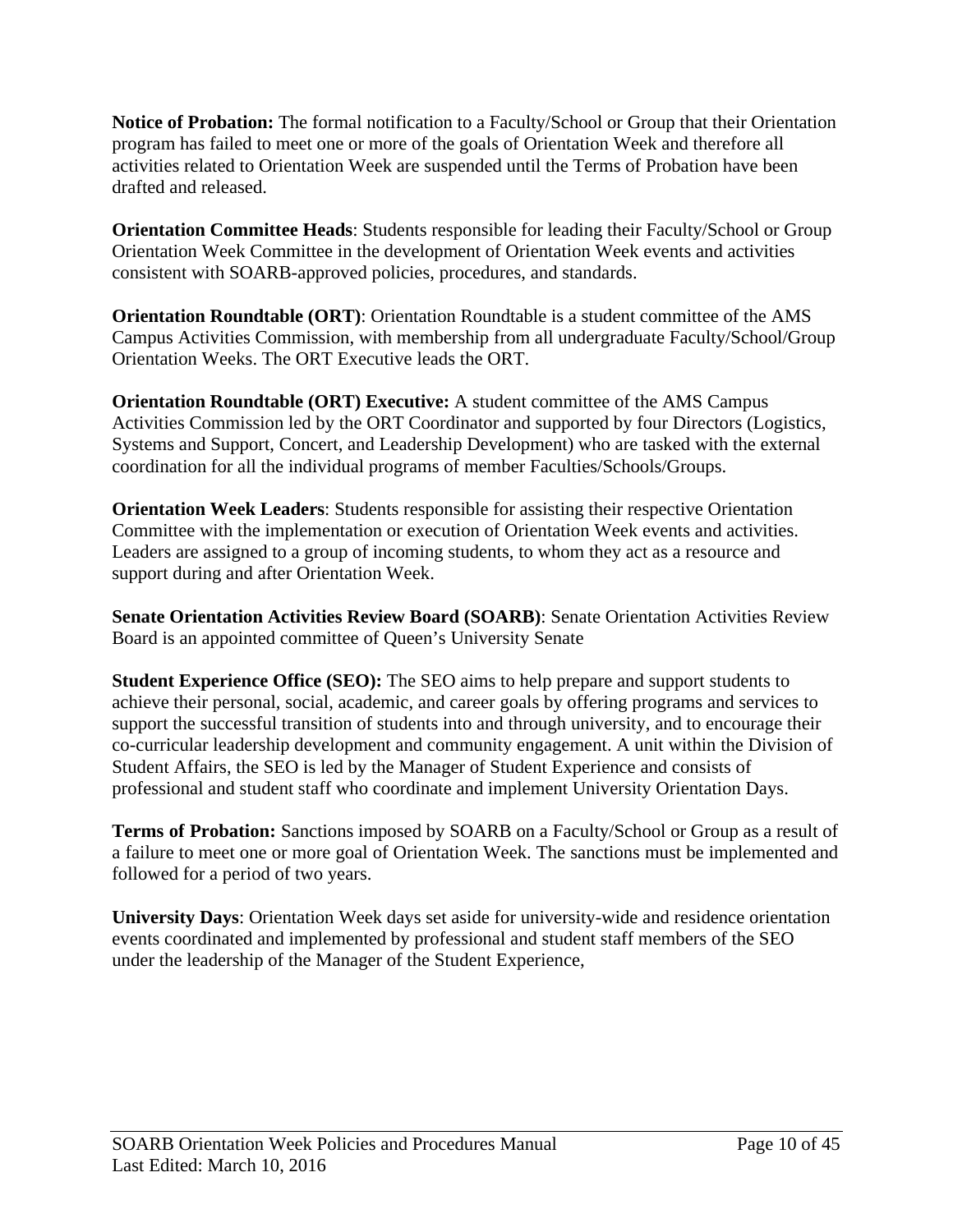**University Senate:** The Senate is one of the governing bodies of the University.

**Vice-Provost and Dean of Student Affairs**: The VP & DSA is the university official who holds overall responsibility for Orientation Week. Additionally, The Vice-Provost and Dean of Student Affairs or their designate must vet and approve all Orientation Week procedures, practices and activities planned by student leaders of multi-faculty Orientation Week groups.

# <span id="page-10-0"></span>**Scope of Policy Manual**

The scope of this manual extends only to official Queen's University Orientation Week activities comprising University Orientation Days and Faculty/School or Group Orientation Days.

Coordinators of both University and Faculty/School/Group Orientation Days will demonstrate consistency with Senate approved Orientation Week goals and objectives, while adhering to SOARB defined Orientation Week guiding principles.

## Faculty/School/Group Orientation Days

The Orientation Week Policy and Procedure Manual exists primarily to guide the planning, coordination and implementation of Faculty Orientation Days, undertaken by Faculty Orientation Committees, in consultation with Faculty/School/Group Deans and Society Presidents or equivalents and with logistical guidance from the AMS Orientation Roundtable Coordinator. Thus, planning and implementation of Faculty Orientation Days must adhere to all SOARB policies and procedures documented in this Manual.

## University Days

.

Planning, coordination and implementation of University-wide Orientation Days are the responsibility of the Student Experience Office (SEO), under the auspices of the VP/Dean of Student Affairs. SEO policies and supporting procedures for planning and implementing University Orientation Days will be aligned with the Senate policies in this Manual. SEO procedures are listed in Appendix I.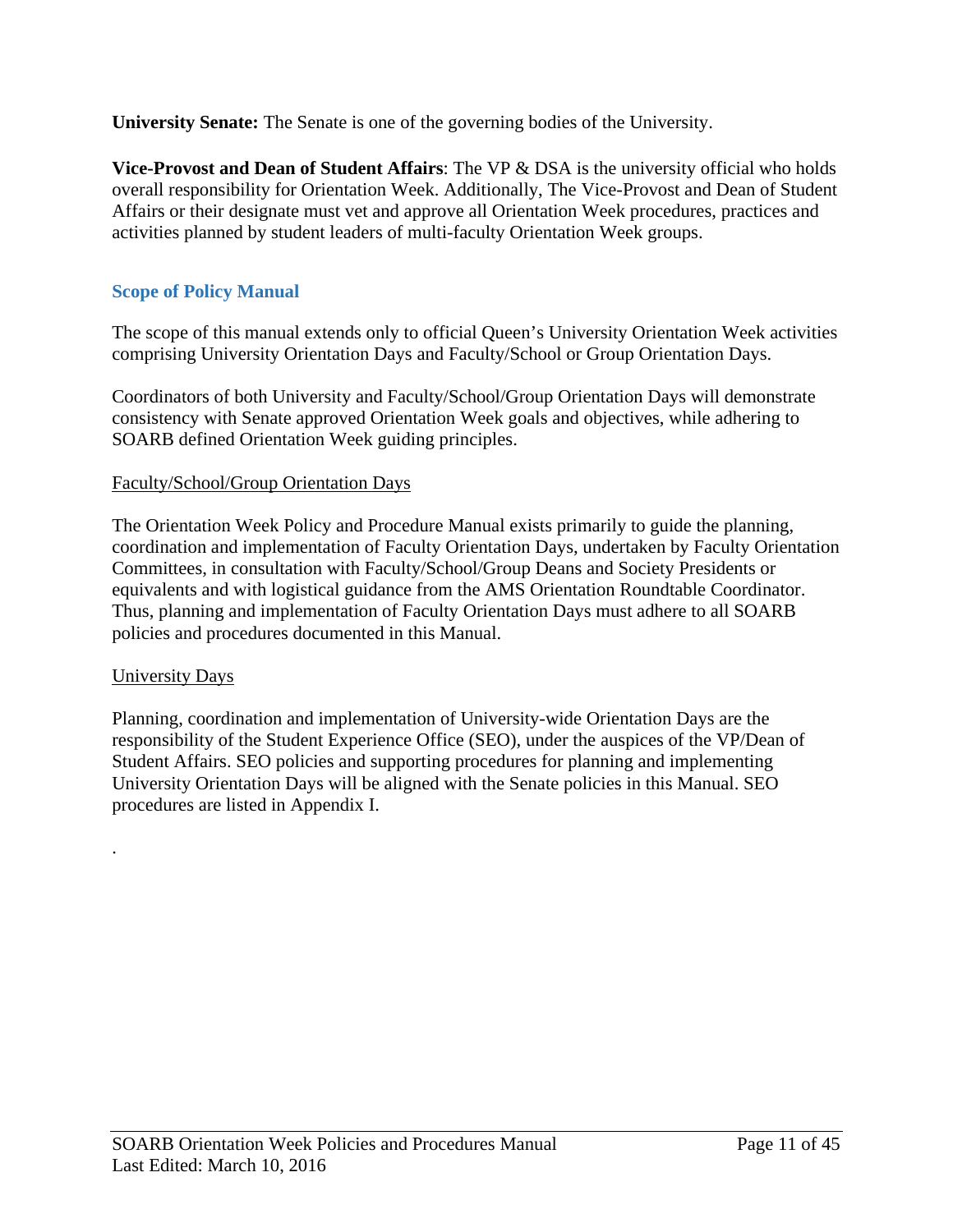## <span id="page-11-0"></span>**I. Developing and Amending Orientation Week Policies and Procedures**

## **Policy**

The purpose of this policy is to define clear parameters for the development and revision of Orientation Week policies and procedures.

This Manual supersedes any policy recommendations of the Ad Hoc Senate Committee to Review Orientation Week (November 15, 1990 and February 19, 1991) and all Orientation Week recommendations, policies and procedures, with the exception of SOARBs terms of reference written prior to the last approved version of this Manual.

Any additions or amendments to Orientation Week policies in this Manual must be accepted by SOARB and approved by Senate. Any additions or amendments to Orientation Week procedures in this Manual must be approved by SOARB. All Orientation Week protocols, practices, and guiding documents developed by Faculties/Schools and Groups must be consistent with this Manual.

#### Procedure

The purpose of this procedure is to communicate clear processes for the development and revision of Orientation Week policies and procedures.

Proposals to add or amend Orientation Week policies or procedures may be brought to the attention of SOARB by

- any representative of a campus constituency (faculty, student or staff).
- any community constituency (local community group, alumni group).
- any Orientation Week stakeholder (e.g., Dean/designate, Orientation Roundtable Coordinator, Faculty/School President, Group Chair).

Each request must be submitted in writing to the Secretary of SOARB

Written requests must outline in detail the proposed change and provide a rationale for the requested change.

SOARB will determine whether the rationale presented warrants a change in policy or procedure. Any changes to policy endorsed by SOARB will be recommended for Senate approval. Any changes to procedure will be approved by SOARB and sent to Senate for information.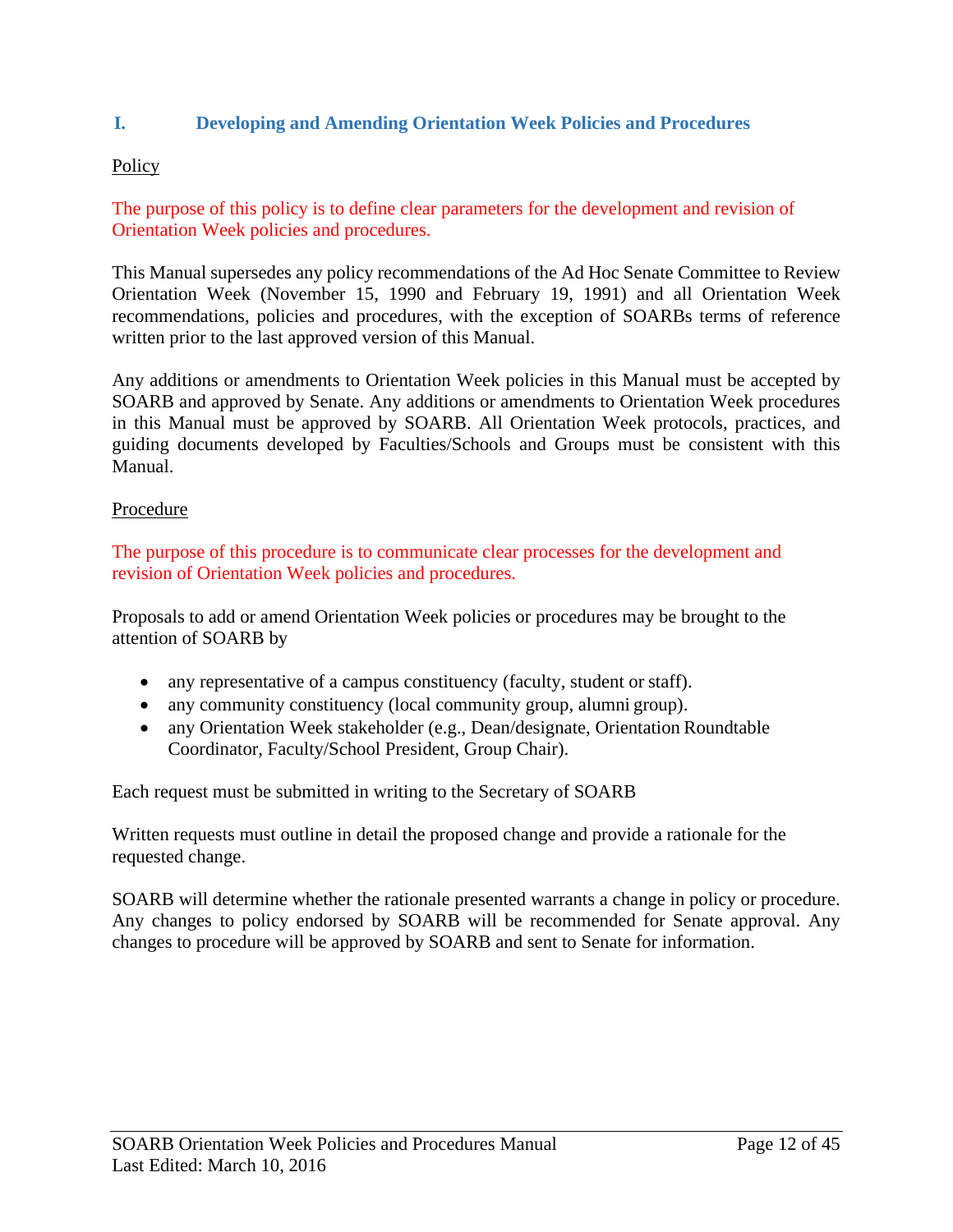## <span id="page-12-0"></span>**II. Orientation Week Schedule of Activities**

### **Policy**

The purpose of this policy is to communicate clear parameters for the timing both of Orientation Week as a whole and individual events within Orientation Week.

Daily activities shall begin and end at times that are conducive to students obtaining adequate rest and sleep from day-to-day. The duration and intensity of each activity must not place undue psychological and physical demand or stress on students.

Other than the activities listed in the procedures, no Orientation Week event shall begin before 9:00 AM nor end later than 12:30 AM. Orientation Committees, however, will be allowed to hold in-person registration\* between the hours of 8:00 and 9:00 AM on the first day of Faculty/School or Group Orientation. At no time should communications with incoming students imply that attendance at registration for the full hour is mandatory.

*(\*advance, online registration is encouraged)*

#### Procedure

The purpose of this procedure is to communicate the process for implementing the parameters for the timing both of Orientation Week as a whole and individual events within Orientation Week.

Orientation Week includes University Orientation and Faculty/School/Group Orientation days.

#### *University Orientation Schedule*

The professional and student staff team in the Student Experience Office (SEO), within Student Affairs plans, organizes and implements university-wide and residence orientation activities for all incoming first year students in consultation with the Vice-Provost and Dean of Students Affairs or their designate.

#### *FYNIRS Orientation Schedule*

The FYNIRS Program runs Orientation events for three days in parallel and in collaboration with University Orientation.

#### *Faculty/School Orientation Schedule*

Faculty/School or Group Orientation is organized and implemented by the Orientation Committees with assistance from the ORT executive and in consultation with the respective Dean or their designate and the Faculty Society President or equivalent.

#### *NEWTS Orientation Week Schedule*

The NEWTS Program runs events paralleling Faculty/School Orientation Days.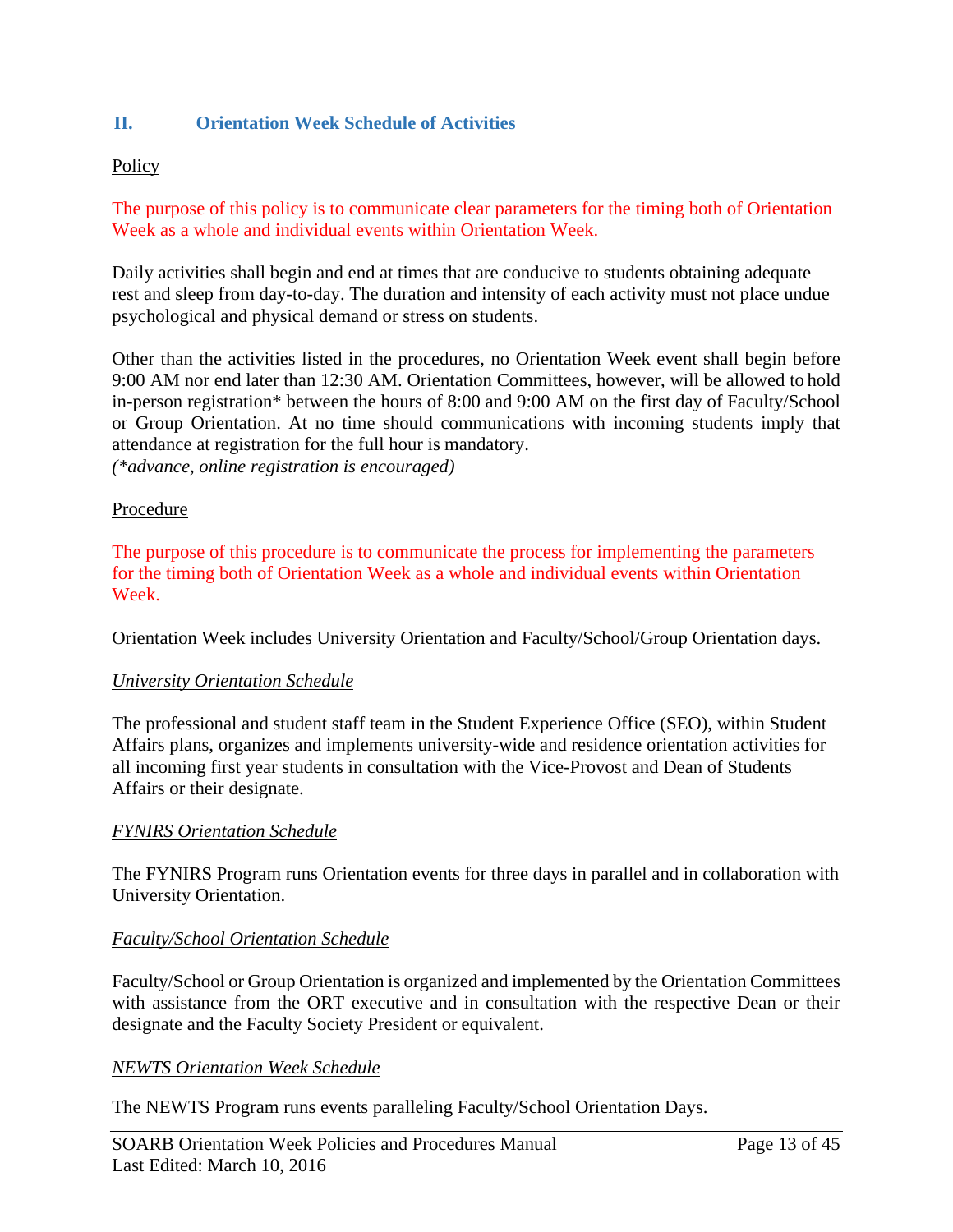## *Approved Activities Starting Before 9:00 AM*

The (i) ENGSOC Grease Pole, (ii) PHEKSA Orientation Camp fitness event, and (iii) Breakfast events will be permitted to start earlier to accommodate the conditions as outlined below:

- i. Buses transporting students to the ENGSOC Grease Pole event are allowed to start loading at 7:00 a.m. to ensure the event begins at what has been identified by the ENGSOC Water Team as an optimal time, which is 9:00 a.m.
- ii. During the PHEKSA Orientation at camp, voluntary early morning fitness activities are permitted and do not require an exemption of time. Thisrecognizes that PHEKSA is responding to an existing demand from their students and therefore is taking appropriate safety precautions in an off-campus environment.
- iii. Orientation Committees may schedule breakfast events that commence before 9:00 a.m. if those in attendance are provided with a complete breakfast and the goal of the event is primarily an opportunity to interact with upper yearstudents, staff or faculty.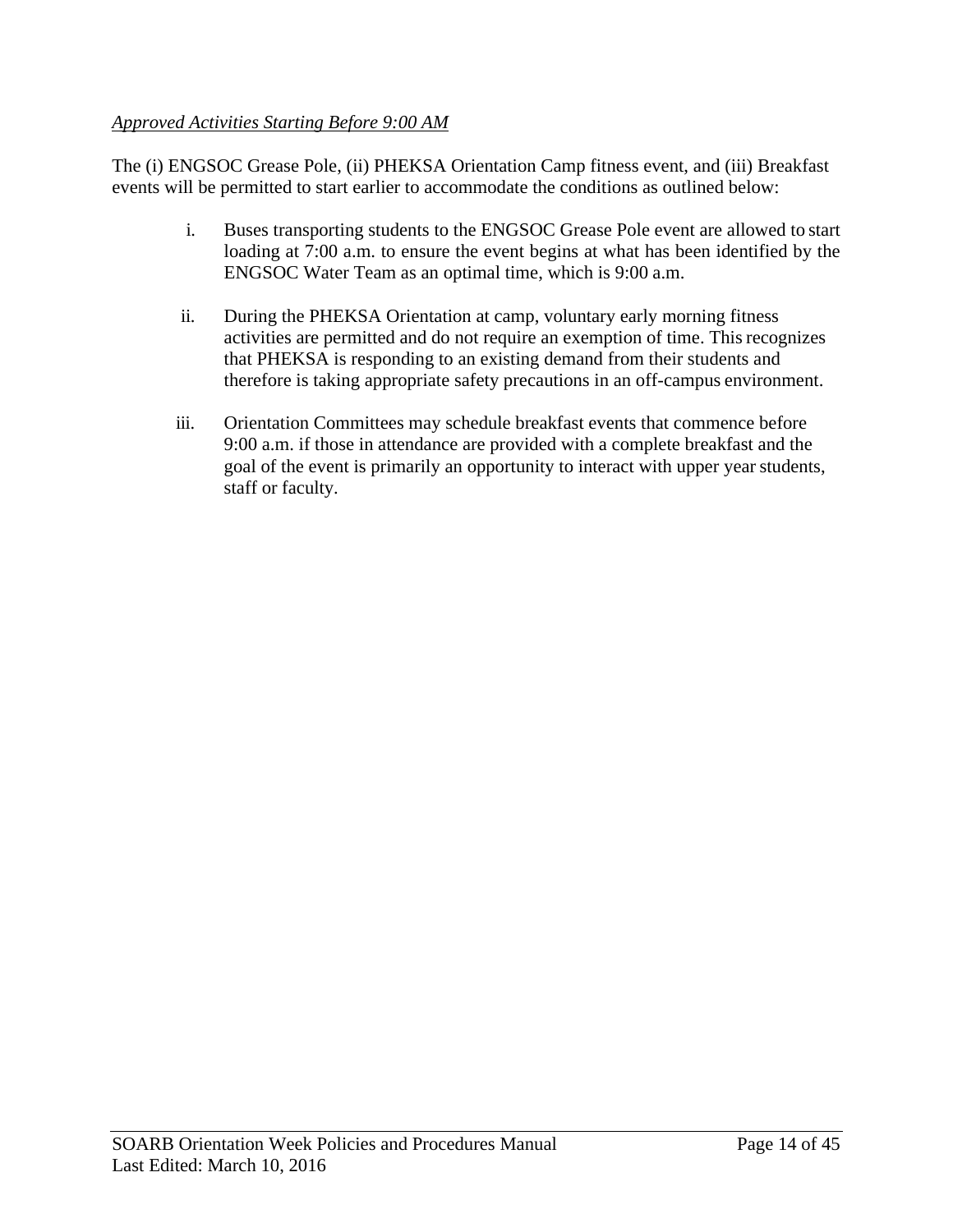# <span id="page-14-0"></span>**III. Risk Management and Mitigation of Orientation Week Activities**

## **Policy**

The purpose of this policy is to communicate the requirements for risk assessment and mitigation not only during the planning process for Orientation Week events but also for identifying and resolving situations of unacceptable risk that may arise during Orientation Week.

Some activities are prohibited during Orientation Week because some personal, social, community, environmental, and/or reputational risk cannot be adequately mitigated. Other activities are prohibited because they do not support the University's mandates of inclusion, equity, and diversity.

All event planners and signatories must receive training in risk assessment by the Director of Environmental Health and Safety.

All event planning must include a risk assessment. Any risk associated with the event must have a risk mitigation strategy in place. All events that are assessed a medium or high risk by event organizers and signatories must be reviewed by the Director of Environmental Health and Safety.

Orientation Leaders must be made aware of prohibited activities and provided training on appropriate and safe steps to intervene and/or terminate prohibited activities should they occur.

#### Procedure

The purpose of this procedure is to communicate the required steps to prepare for and implement risk assessment and mitigation strategies not only during the planning process for Orientation Week events but also for identifying and resolving situations of unacceptable risk that may arise during Orientation Week.

The ORT Executive will organize risk management training for Orientation Committee members in consultation with the Director of Environmental Health and Safety to convey the standards and best practices of risk mitigation in event planning. The Director of Environmental Health and Safety, or designate, will deliver the training.

The SOARB Secretary will consult with the Director of Environmental Health and Safety to arrange for the appropriate training of Deans and designates as well as the SEO Manager.

Orientation Committee Heads must submit event forms, including risk assessment and mitigation strategies, to the ORT Coordinator for ORT review and approval.

The Director of Environmental Health and Safety will review and provide feedback on event forms where the risk is assessed medium or high by event organizers and signatories. Feedback may require alterations to an event in order to satisfy the risk mitigation criteria set by the University. If the risk cannot be adequately mitigated it will not be allowed.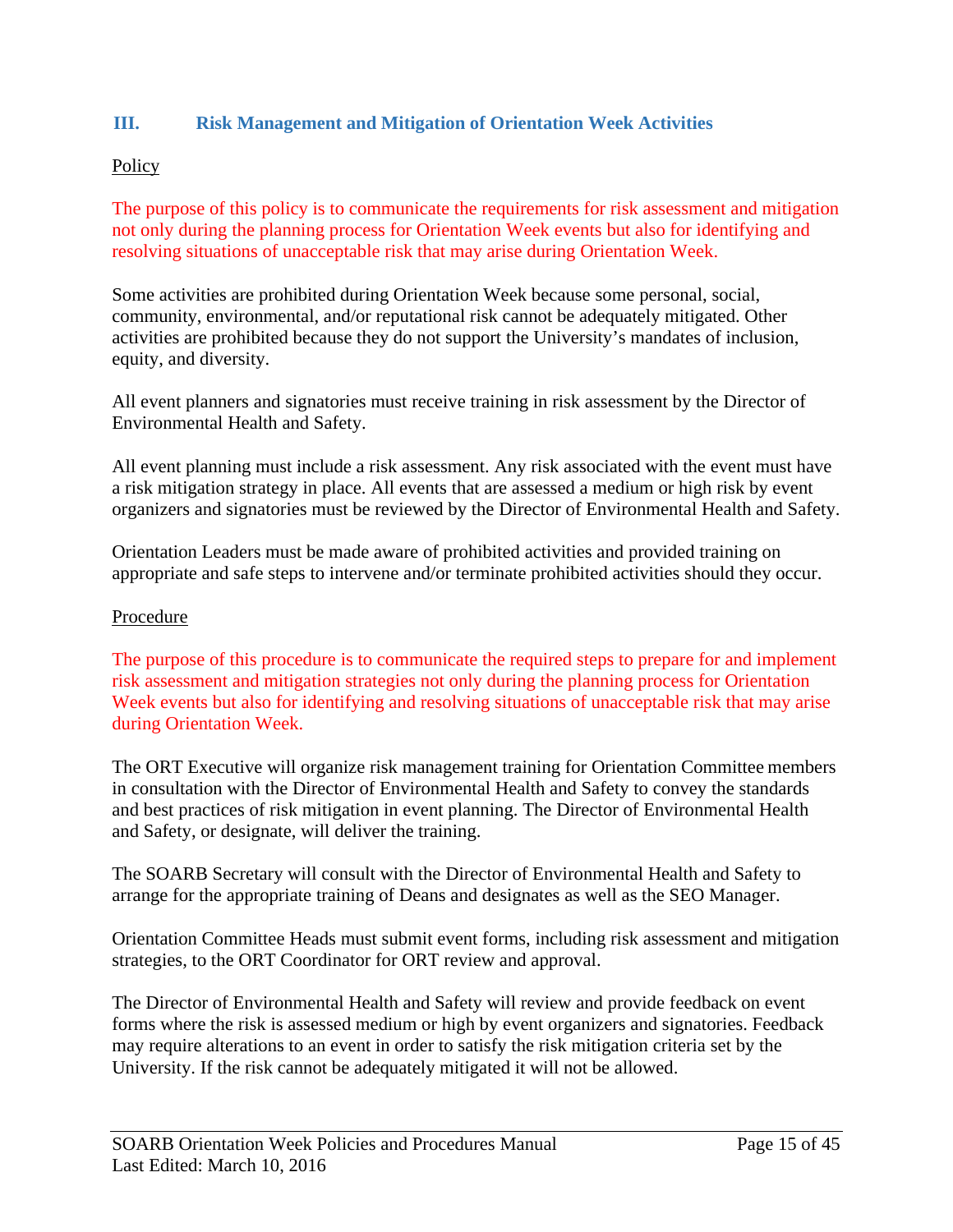# **Standards**

Health & Safety Policy Statement [http://www.queensu.ca/secretariat/policies/board](http://www.queensu.ca/secretariat/policies/board-policies/health-and-safety-policy-statement)[policies/health-and-safety-policy-statement](http://www.queensu.ca/secretariat/policies/board-policies/health-and-safety-policy-statement)

EHS procedures<http://www.safety.queensu.ca/pol.htm>

Health and Safety Bulletins [http://www.safety.queensu.ca/safety/policy/eh&s/bulletins](http://www.safety.queensu.ca/safety/policy/eh%26s/bulletins)

Department of Environmental Health & Safety Ext. 32999 Room capacity evaluation through EHS Ext. 32999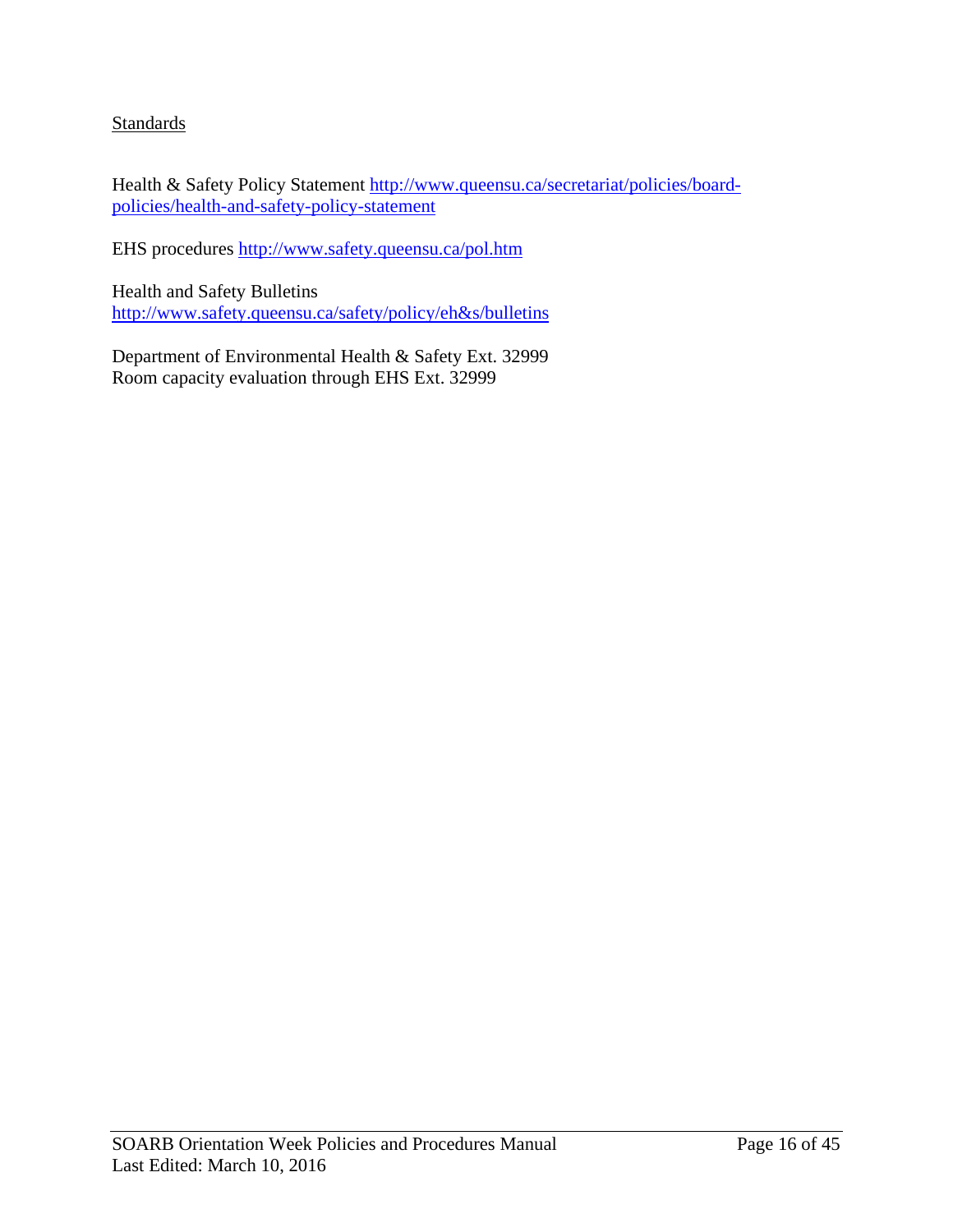# <span id="page-16-0"></span>**IV. Approvals for Orientation Week Activities**

## **Policy**

The purpose of this policy is to communicate clear parameters for obtaining necessary approvals for all sanctioned events taking place during Queen's Faculty/Group Days.

Faculty/School or Group Orientation event approval is a partnership between the Presidents of Faculty/School Societies, Dean's Offices, and the Alma Mater Society.

Events, as planned by the Faculty/School/Group Orientation Committees, must be submitted to three levels of signatories in sufficient detail to evaluate adherence to policies. The three levels are first the ORT Coordinator, then the Faculty Society President or equivalent (AMS CAC for FYNIRS/NEWTS), and finally the Dean or designate (VP/Dean Students for FYNIRS/NEWTS).

SOARB has the authority to withdraw any approvals where commitments or understandings given at the time of approval have not been met or are unlikely to be met.

#### Procedure

The purpose of this procedure is to communicate the process for obtaining necessary approvals for all sanctioned events taking place during Queen's Faculty/Group Days.

The SOARB Secretary will inform Deans and designates about Orientation Week policies, procedures, and approval processes such that they are equipped to approve all Orientation Week events and activities planned for their respective Faculties/Schools/Groups.

Orientation Roundtable will provide organizers and signatories with a list of prohibited activities which may not be included in any part of an event nor in activities between events.

Final event approvals must be completed by deadlines determined by and communicated through the Alma Mater Society Orientation Roundtable.

SOARB authority to withdraw approval of any event will only be exercised after discussion with the respective Orientation Committee and the ORT Coordinator.

Orientation Roundtable is responsible for seeking and obtaining permissions from the City of Kingston for elements including, but not limited to, parades, use of parks, noise bylaw exemptions and road closures.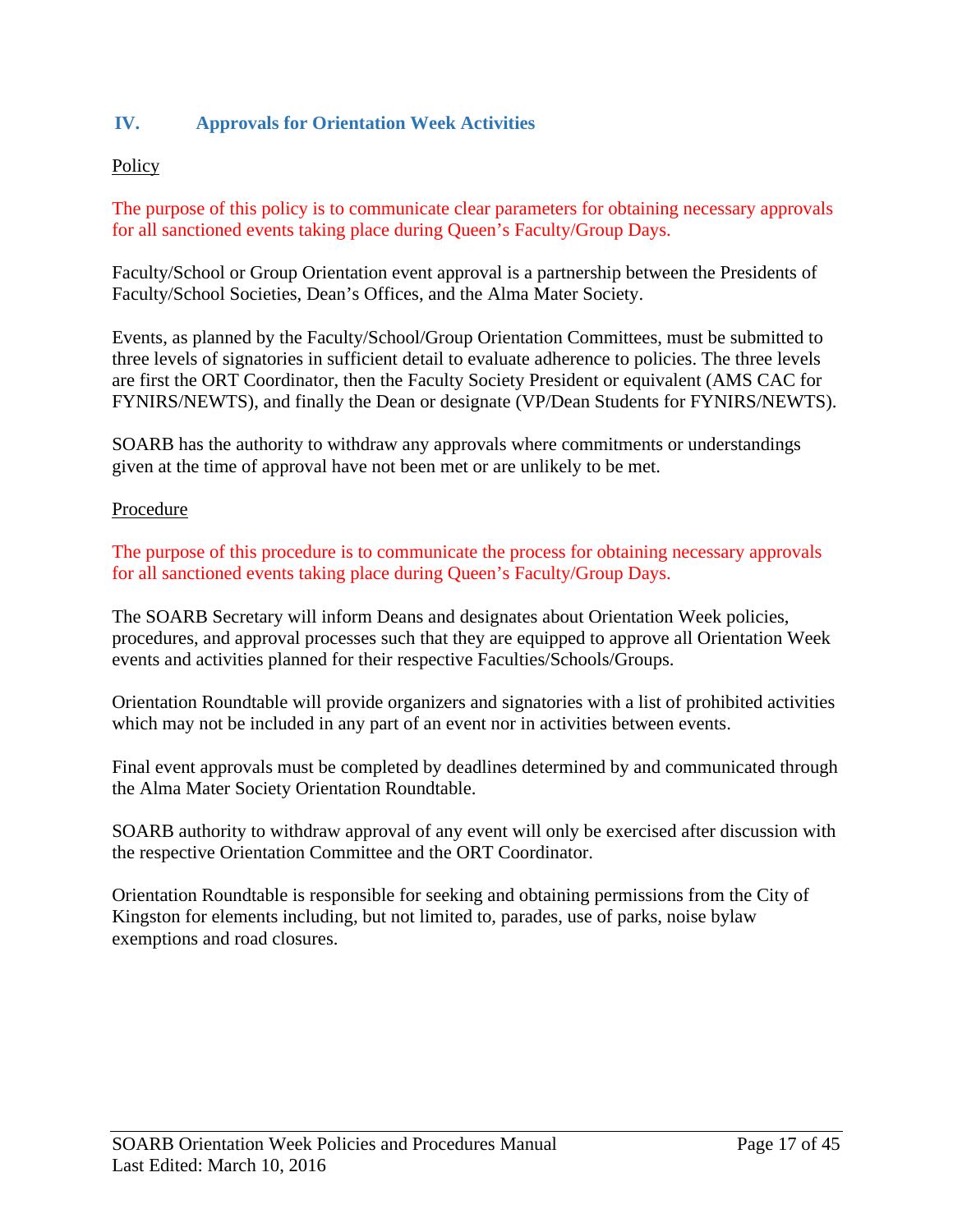## **V. Enrolment**

## **Policy**

The purpose of this policy is to define clear procedures for the communication of accurate enrolment numbers throughout the Orientation planning cycle.

Regular updates on student enrolment numbers will be communicated between University personnel responsible for recruitment and admissions, Deans and designates, and Orientation Week organizers in a manner that considers both the Admission process and Orientation Week planning timelines.<sup>2</sup>

## Procedure

## The purpose of this procedure is to communicate clear enrolment numbers in a timely fashion.

The Executive Director Undergraduate Admission and Recruitment (Student Affairs), or designate, will send regular reports of applications, offers and registrations to undergraduate direct entry programs to all Deans and designates starting late November or early December for the following September admission cycle. Reports will continue through to September and will include an update for the following Orientation groups: Arts & Science (not including ConEd, PheKin, CompSci); Concurrent Education; Physical Education and Kinesiology; Computing Science; Engineering and Applied Science; Commerce; Nursing; and Exchange, Transfer and BISC students.

The Manager of Residence Admissions will send monthly residence admission updates to the VP/Dean of Student Affairs designate, who will in turn update the FYNIRS leader. (The number of first year student not living in residences is calculated by subtracting the number of residence admissions from the total acceptances reported by Undergraduate Admission).

The Orientation Roundtable (ORT) Coordinator will discuss the Communication of Enrolment Numbers Policy and Procedure with Orientation Committee leaders at the first meeting of the

<sup>&</sup>lt;sup>2</sup> While Orientation Week planning cycles differ slightly from one faculty/group to another, generally, they begin early in the calendar year, after all Orientation Committee leaders have been hired. Planning and budgeting (including hiring student leaders, scheduling events, booking venues, procuring supplies, establishing fees, etc.) begins immediately and is based on expected enrolment numbers. Targets for enrolment numbers are established on a three year planning cycle and approved by the Senate. Targets are met by calculating how many offers are likely needed in order to convert prospective students to acceptances – this is the yield rate. The yield rate is determined based on a complex analysis of past enrolment trends as well as current and emerging factors, which may influence student applications and acceptances to Queen's. In any given academic year, actual acceptances are confirmed in the June report, after the deadline for acceptances has passed. Some minor fluctuations in enrolment numbers will occur in the summer months leading to final registration numbers as of the beginning of Orientation Week. The deadline for registering to live in Residences is in early June, coinciding with the deadline for accepting offers to Queen's. While some minor fluctuation in the number of registered students will occur in the summer based on the possibility that some students may ultimately withdraw their application and give up their spot and others, who missed the deadline and are on a waiting list, may be placed in a spot that has become available.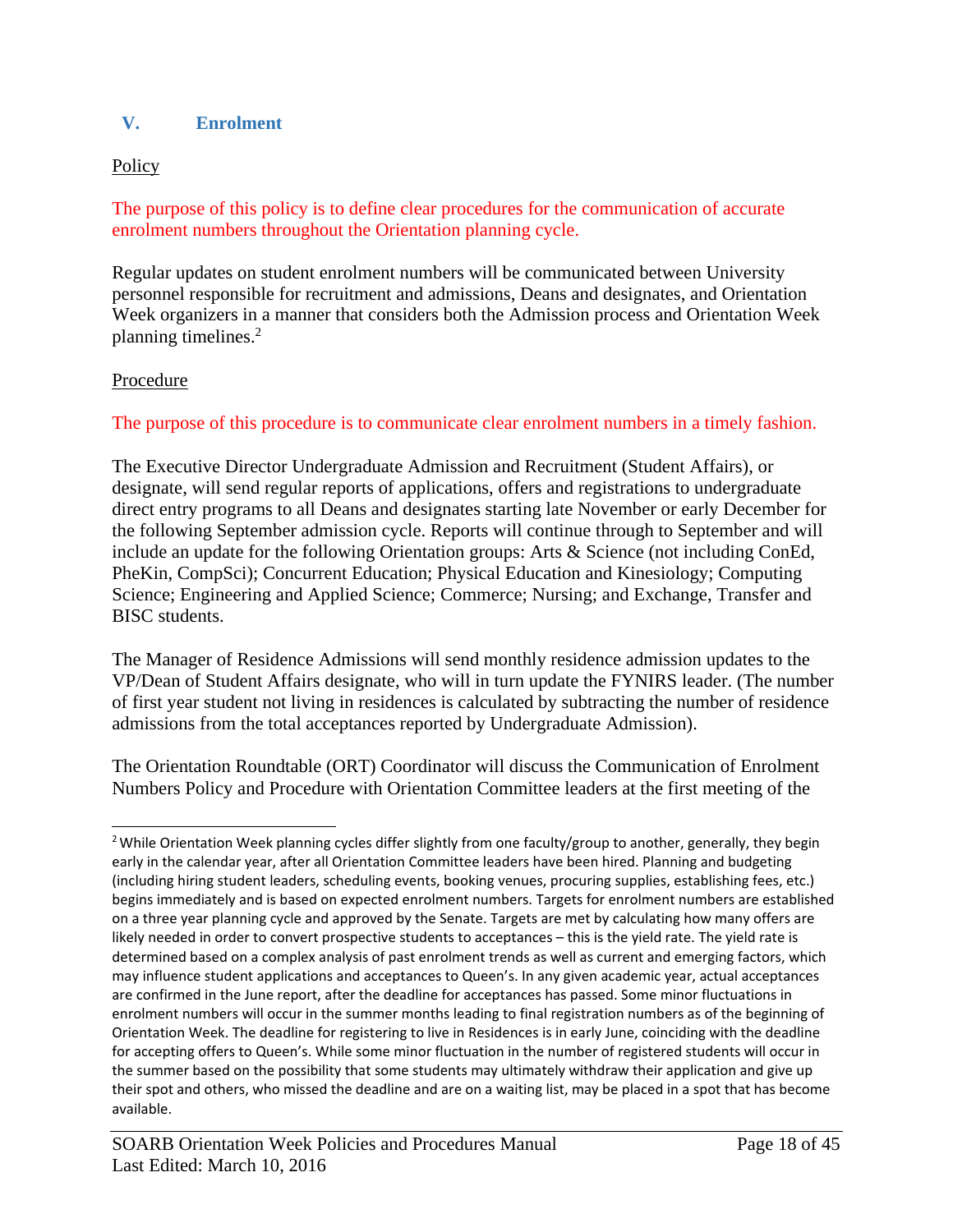Orientation Roundtable in January of every year. The ORT Coordinator will ensure that the Orientation Committee leaders are clear about their responsibilities to initiate requests for and maintain ongoing communication with Deans/designates regarding enrolment updates.

Orientation Committee leaders will initiate communication with Deans/designates about enrolment numbers in January and agree on the best method for requesting and receiving regular updates throughout the Orientation planning cycle, from January through to the end of August. It is the responsibility of the Orientation Committee leader to designate an alternate leader to take on the responsibility to maintain regular communication with Deans/designates about enrolment updates in the event the Orientation Committee leader is expected to be unavailable for any extended period of time during the planning cycle.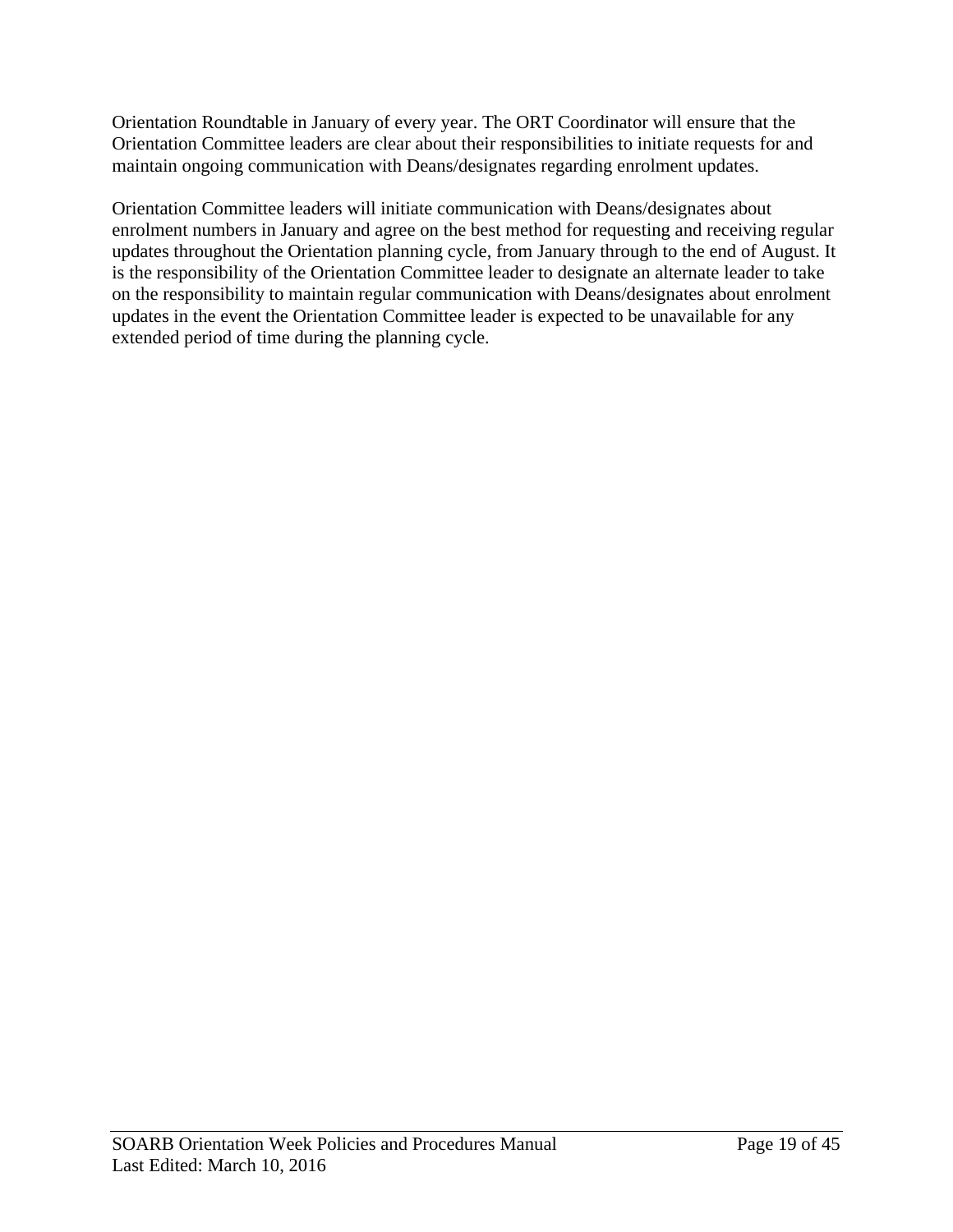# <span id="page-19-0"></span>**VI. Academic Events during Faculty/School Days**

#### **Policy**

The purpose of this policy is to communicate clear expectations for coverage of academic content during Queen's Faculty/School Days.

Academic orientation events and activities are a required component of Faculty/School Orientation.

The Dean or designate is responsible for ensuring that academic requirements are met.

Access to academic events must be free of charge and open to all students from the group or faculty regardless of their paid participation in the social aspects of Orientation Week.

#### Procedure

The purpose of this procedure is to communicate clear processes for covering academic content during Queen's Faculty Days.

Orientation Committee Heads will work with their administrative Faculty/School Offices to ensure Faculty/School–specific academic goals and objectives are identified.

Orientation Committee Heads will develop and implement a communication plan to advertise to all students that academic events are free of charge.

Outgoing and Incoming Orientation Committee Heads must review the effectiveness of academic orientation activities on an annual basis and, based on that review and any new academic expectations or challenges identified by the Faculty/School, eliminate or modify events as required.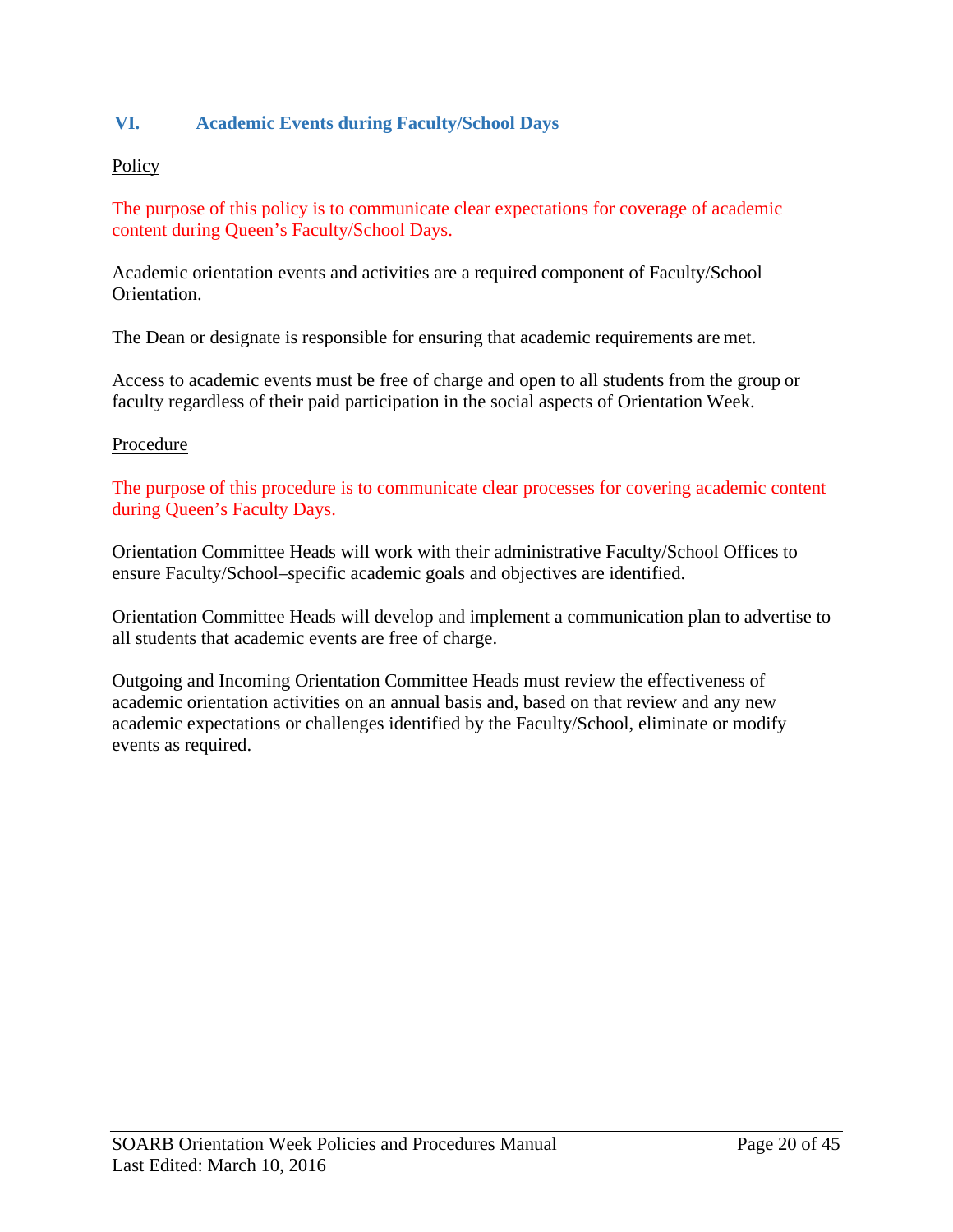## <span id="page-20-0"></span>**VII. Orientation Week Fees**

## **Policy**

The purpose of this policy is to communicate clear parameters for the collections and use of fees for participation in Queen's Faculty/School or Group Days.

Orientation Week fees should be kept as low as possible in order to maintain financial accessibility to all students.

There will be no charge for students to attend academic events that are part of Faculty/School or Group Orientation activities.

Leader-specific events, including pre-week, should not be subsidized through fees paid by incoming students.

#### Procedure

The purpose of this procedure is to communicate clear processes for the collections and use of fees for participation in Queen's Faculty/Group Days.

Orientation Week fees will be set by Orientation Committees taking into account financial accessibility, cost-recovery, and comparison across Faculties/Schools /Groups.

The fee approval form will be submitted by the Orientation Committee through the three-step approval process, in the following order. The Form will first be submitted to the Faculty/School Society President or equivalent, then the Dean or designate, and finally the ORT Coordinator.

The fee approval form must be submitted by a date set by the ORT Coordinator.

Orientation Committees will offer financing options and subsidies at their discretion. Any opportunities for such financing and subsidy must be advertised through the Orientation Handbook and Website. Charges for optional items, such as coveralls, must be clearly outlined in the Orientation Handbook and Website.

Orientation Committees, in conjunction with Faculty Societies, will, at their discretion, determine the method for collecting fees. The method must be clearly outlined in the Orientation Handbook and Website.

Rules and processes for issuing refunds will be determined and implemented by Orientation Committees. Refund rules and processes must be clearly outlined in the Orientation Handbook and Website.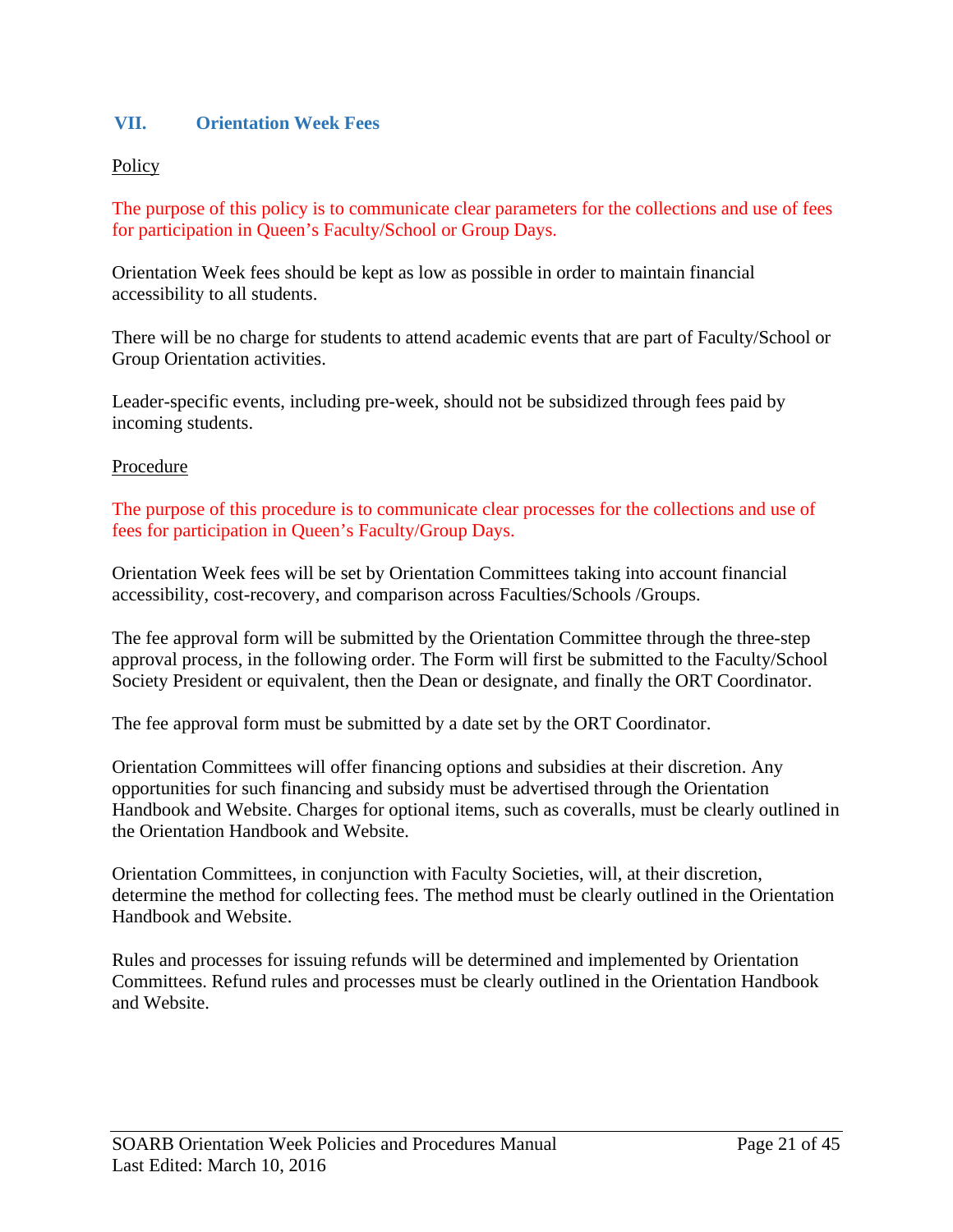## <span id="page-21-0"></span>**VIII. Orientation Week Handbooks**

## **Policy**

The purpose of this policy is to set forth clear expectations for the development and publication of content for Orientation Handbooks and Websites.

Each Orientation Week Faculty/School and Group must develop and publish content for an Orientation Week Handbook and Website.

Common information, provided by the AMS ORT Coordinator, must be included.

Handbooks and Websites must be developed in consultation with the Social Issues Commissioner (SIC) of the AMS and approved by the Faculty/School/Group Dean or designate, the Faculty/School Society President or equivalent, and the ORT Coordinator prior to distribution.

#### Procedure

The purpose of this procedure is to set forth clear processes for developing and publishing content for Orientation Handbooks and Websites.

The ORT Coordinator will collect common information for inclusion in all Faculty/School or Group Handbooks and Websites. Common content must include the following:

- a schedule of non-Faculty/School/Group orientation events,
- information about the AMS and its resources,
- a listing of student support services and their contacts,
- alcohol education: safety information, accurate social norms, and resources to support students,
- safety resources on and off-campus,
- information about where to get help and advice in cases of discrimination and/or harassment consistent with the Senate Policy on Harassment and Discrimination
- up-to-date and accurate maps showing how to get around campus,
- sponsorship pages and advertisement for all faculties and groups,

Handbooks and websites must clearly communicate

- charges for optional items, such as coveralls,
- methods for making fee payments,
- rules and processes for requesting and receiving funds.

Each Faculty/School or Group will develop Faculty/School/Group-specific content in consultation with the SIC of the AMS, incorporate common content from the ORT Coordinator, and obtain appropriate approvals.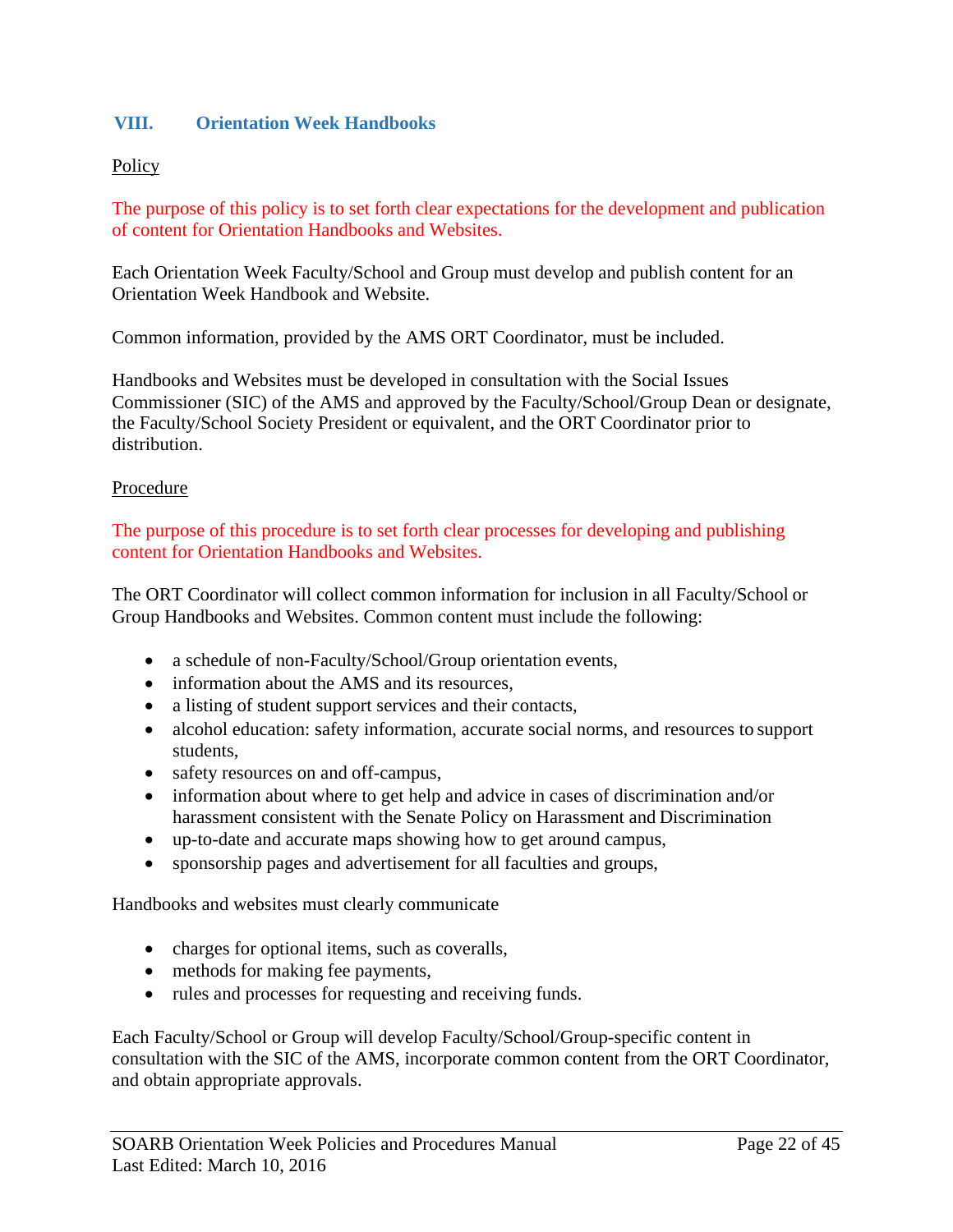## **Standards**

Harassment/Discrimination Complaint Policy and Procedure [http://www.queensu.ca/secretariat/policies/senate/harassmentdiscrimination-complaint-policy](http://www.queensu.ca/secretariat/policies/senate/harassmentdiscrimination-complaint-policy-and-procedure#A)[and-procedure#A](http://www.queensu.ca/secretariat/policies/senate/harassmentdiscrimination-complaint-policy-and-procedure#A)

Queen's University Student Code of Conduct

[http://www.queensu.ca/secretariat/sites/webpublish.queensu.ca.uslcwww/files/files/policies/senat](http://www.queensu.ca/secretariat/sites/webpublish.queensu.ca.uslcwww/files/files/policies/senateandtrustees/Code_of_Conduct_final_2008.pdf) [eandtrustees/Code\\_of\\_Conduct\\_final\\_2008.pdf](http://www.queensu.ca/secretariat/sites/webpublish.queensu.ca.uslcwww/files/files/policies/senateandtrustees/Code_of_Conduct_final_2008.pdf)

Ontario Human Rights Code

[https://www.e-laws.gov.on.ca/html/statutes/english/elaws\\_statutes\\_90h19\\_e.htm](https://www.e-laws.gov.on.ca/html/statutes/english/elaws_statutes_90h19_e.htm)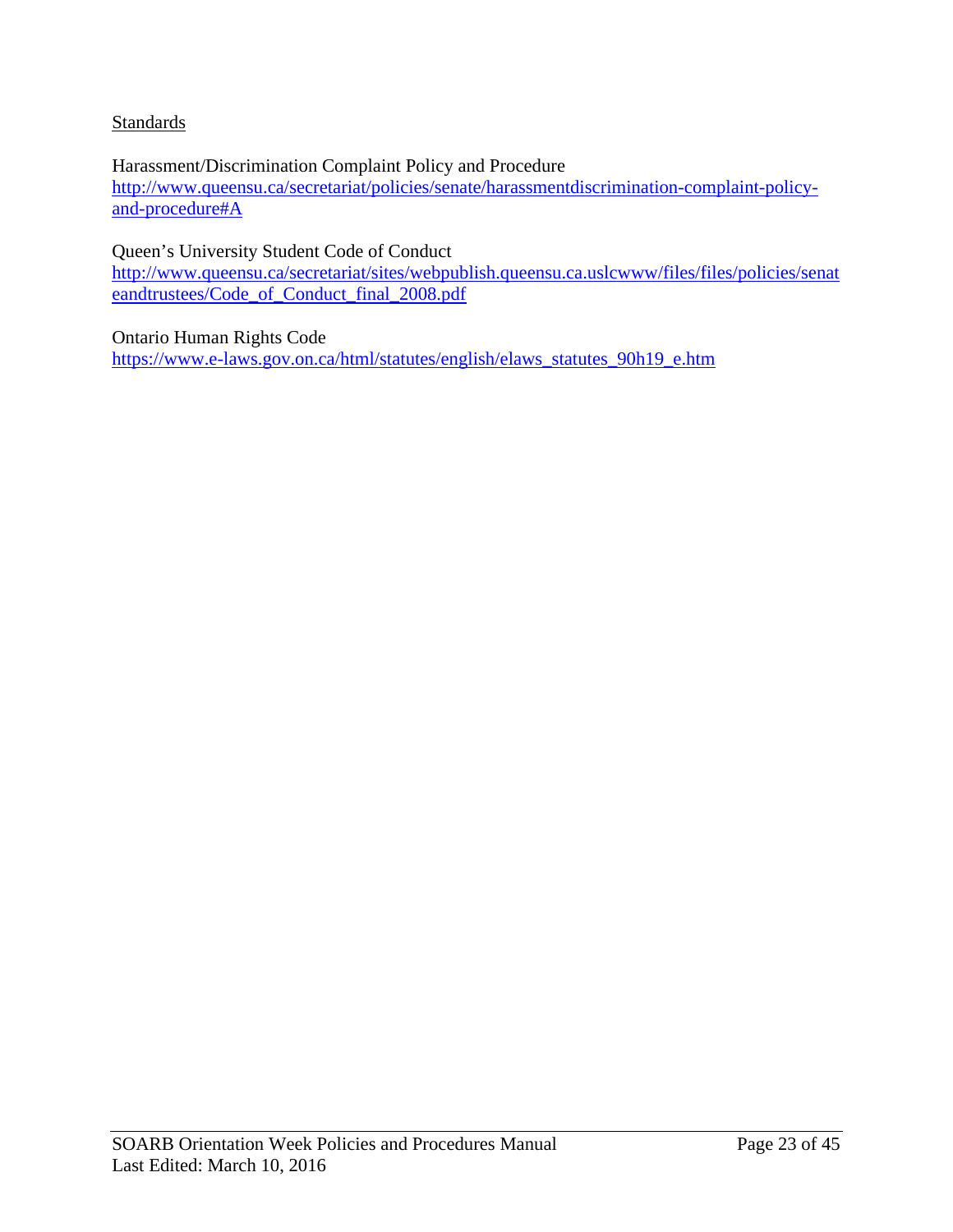# <span id="page-23-0"></span>**IX. Orientation Committee and Student Leader Training**

## **Policy**

The purpose of this policy is to communicate clear expectations for Faculty/Group Orientation Executive, Committee Head and Leader training.

All Orientation Committee members, Orientation Committee Heads, and Orientation Week Leaders must participate in a training program organized by the Orientation Roundtable Executive as well as Faculty/School/Group-specific training activities organized by Orientation Committees in consultation with their respective Deans or their designates.

The ORT Executive determines standardized training requirements for each position in consultation with campus resources and services relevant to the training content.

The content and depth of the training will be determined by ORT based on the position held by the Orientation Week volunteer.

#### Procedure

The purpose of this procedure is to communicate clear processes for Faculty/Group Orientation Executive, Committee Head and Leader training.

A standardized training program will be developed by the ORT Leadership Development Director in consultation with the ORT Coordinator, Health Counseling and Disability Services, the Human Rights Office, the Equity Office, the AMS Social Issues Commission, Environmental Health and Safety, and other relevant resources.

Based on advice from campus stakeholders, the ORT Leadership Development Director will set yearly priorities to train and prepare students for their roles as leaders and ambassadors of the University and their Faculty/School or Group.

The ORT Leadership Development Director, in consultation with the ORT Coordinator, will organize and schedule the delivery of standardized training content.

The first part of the standardized training will be for Orientation Committee Heads and will take place before Winter term leader training.

The second part of the standardized training will take place during the Winter term and will be for newly-hired Orientation Week Leaders.

The third part of the standardized training will take place within one week before Orientation Week and will also be for Orientation Week Leaders.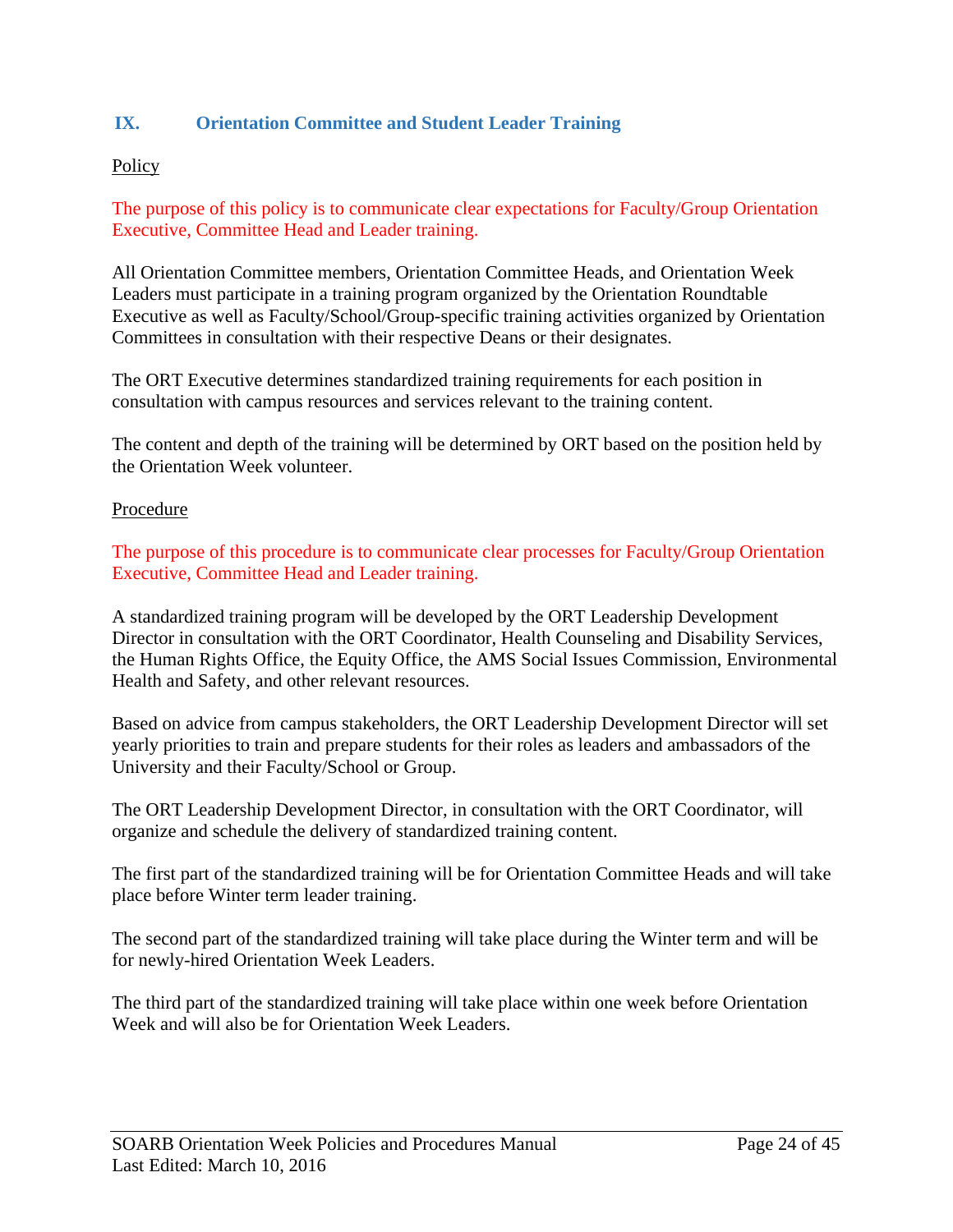The standardized training for Orientation Committee Heads must include content on:

- Risk management
- Accessibility
- Sustainability
- Diversity, equity, and inclusivity in event planning
- Academic event planning
- Budgeting and sponsorship
- Interfaculty relationships
- Hazing prevention
- Peer-to-peer leadership strategies
- Introduction to Senate Policies and SOARB procedures

The standardized training for Orientation Week Leaders must include, but is not limited to, content on:

- Student leaders roles and responsibilities
- Orientation schedule and activities
- SOARB expectations and recommendations
- How to make events physically accessible, inclusive and discrimination free
- How to identify, approach and refer a student in distress or need of mental health support
- How to talk about, raise awareness of and discourage alcohol misuse
- Student Code of Conduct and expectations for behaviour, including hazing
- Goals and objectives of Orientation
- Interfaculty relations
- Accessibility
- Diversity, equity, and inclusivity
- Resources available on campus
- Sexual health and consent
- Emergency procedures
- How to be a leader post-Orientation
- Local community engagement and responsibilities during Orientation Week
- Orientation Leader Contract

# **Standards**

Queen's University Student Code of Conduct

[http://www.queensu.ca/secretariat/sites/webpublish.queensu.ca.uslcwww/files/files/policies/senat](http://www.queensu.ca/secretariat/sites/webpublish.queensu.ca.uslcwww/files/files/policies/senateandtrustees/Code_of_Conduct_final_2008.pdf) [eandtrustees/Code\\_of\\_Conduct\\_final\\_2008.pdf](http://www.queensu.ca/secretariat/sites/webpublish.queensu.ca.uslcwww/files/files/policies/senateandtrustees/Code_of_Conduct_final_2008.pdf)

## Ontario Human Rights Code

[https://www.e-laws.gov.on.ca/html/statutes/english/elaws\\_statutes\\_90h19\\_e.htm](https://www.e-laws.gov.on.ca/html/statutes/english/elaws_statutes_90h19_e.htm)

Accessibility for Ontarians with Disabilities Act [http://www.e-laws.gov.on.ca/html/source/regs/english/2011/elaws\\_src\\_regs\\_r11191\\_e.htm](http://www.e-laws.gov.on.ca/html/source/regs/english/2011/elaws_src_regs_r11191_e.htm)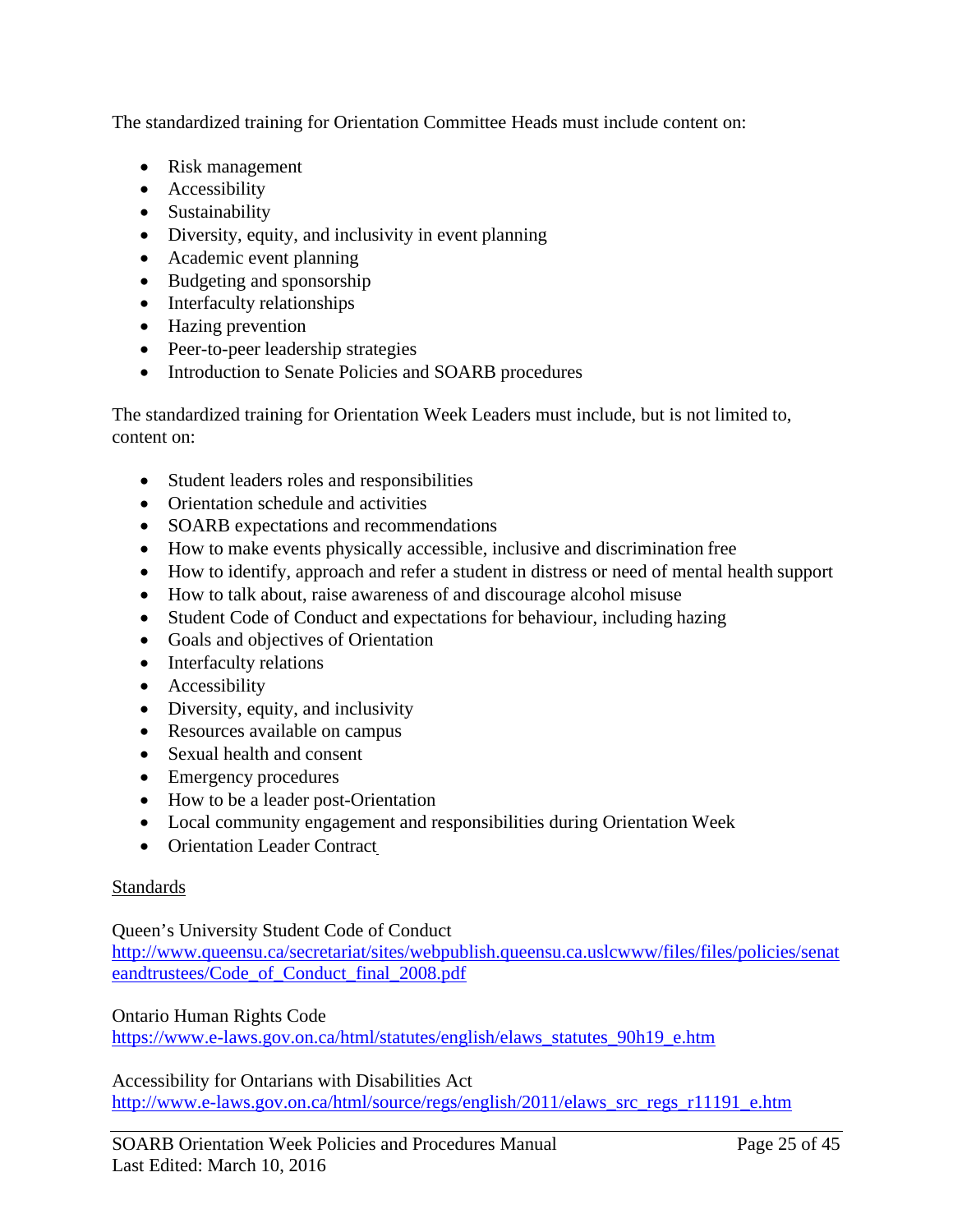## <span id="page-25-0"></span>**X. Orientation Committee and Leader Recruitment, Screening, and Selection**

### **Policy**

The purpose of this policy is to communicate clear expectations for Faculty/Group Orientation Leader recruitment, screening and selection.

The recruitment process for Orientation Committees and Leaders must be competitive, fair, and transparent.

All Orientation Committee members and Leaders must undergo an adequately professional screening and selection process to ensure the candidates are the best qualified and most suitable to execute their Orientation Week responsibilities.

Orientation Committees will be hired according to Faculty/School Society and/or AMS hiring policies, as applicable. Deans or designates will be informed of these policies and practices prior to hiring.

Only students in good academic standing, by the time Orientation Week begins, will be eligible to hold an Orientation Committee member or Leader position. Deans or designates are required to ensure that all leaders of their respective Orientation programs are students in good standing per the criteria of their Faculty or School.

All Orientation Committee members and Leaders must sign the "Contract for Orientation Week Leaders" before Orientation Week commences. This contract must be adhered to for the full duration of Orientation Week as stated in the contract.

## Procedure

The purpose of this procedure is to communicate clear processes for Faculty/School or Group Orientation Leader recruitment, screening and selection.

Leader recruitment, screening and selection will be a consistent, collaborative, and cooperative process between Orientation Committees and their respective Deans or designates.

Deans or designates will be provided an opportunity to provide constructive feedback, and make recommendations, for the leader recruitment, screening, and selection processes and criteria for their respective Orientation program.

Before hiring Leaders, newly hired Orientation Committee Heads must make their Orientation Committees aware of resources existing, within student governments, to facilitate good hiring practices. Student leaders must utilize best hiring practices, as reflected by the hiring policies of the Faculty Society and/or the AMS, and employ regular strategies to critically assess hiring practices.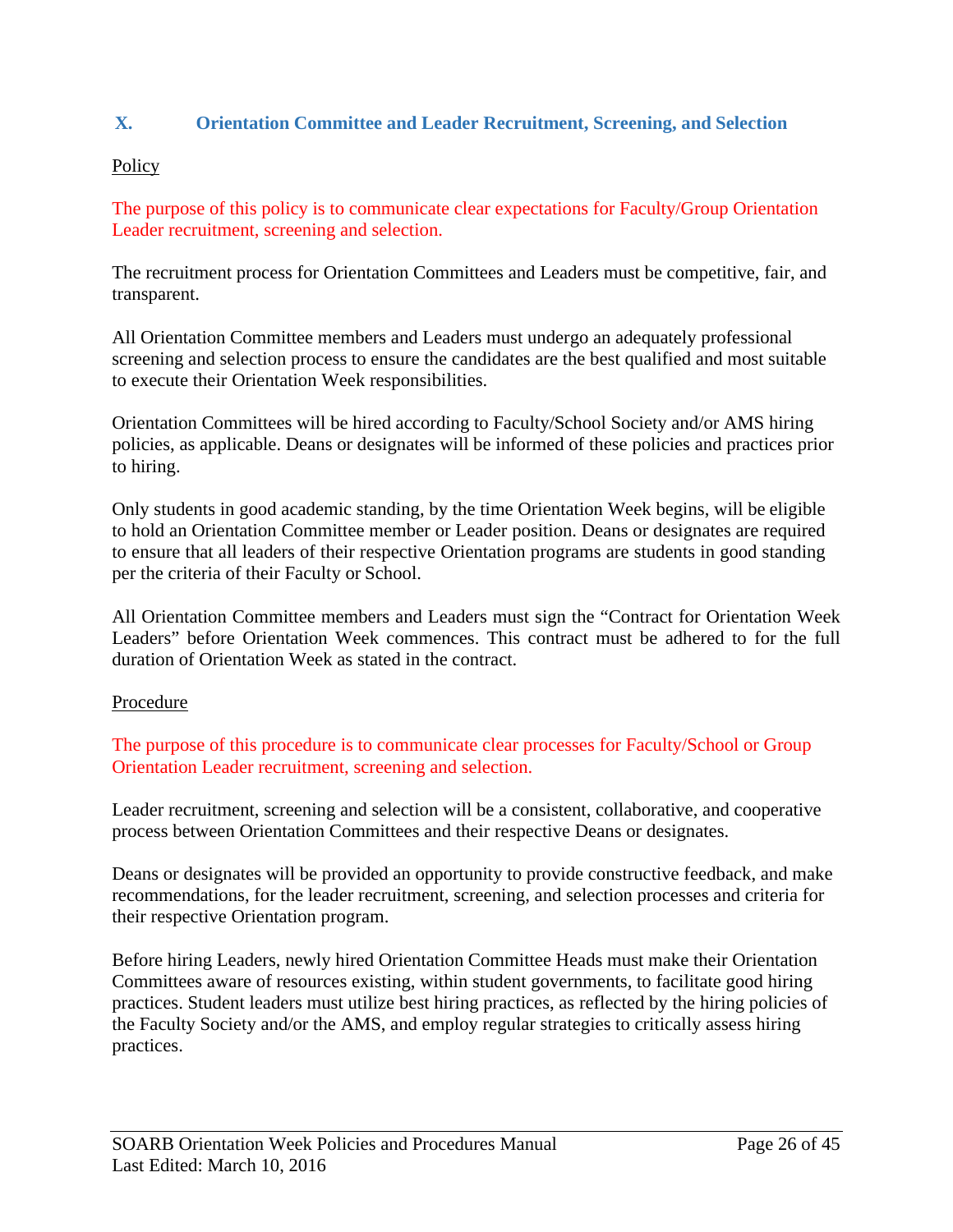The ORT Coordinator will send names of hired Faculty/School/Group student leaders to the respective Dean or designate to confirm that all named are students in good academic standing at the University by the first day of Orientation Week

The Dean or designate will check the academic records of student leaders by August  $15<sup>th</sup>$  and inform the ORT Coordinator of any students not eligible due to their academic standing.

The ORT Coordinator will inform the respective Orientation Committee Head, who is responsible for informing the student leader within two business days.

The signing of the Contract for Orientation Week Leaders must be completed by all Leaders and Committee Members at the end of pre-week training run by ORT. The contracts will be retained by ORT.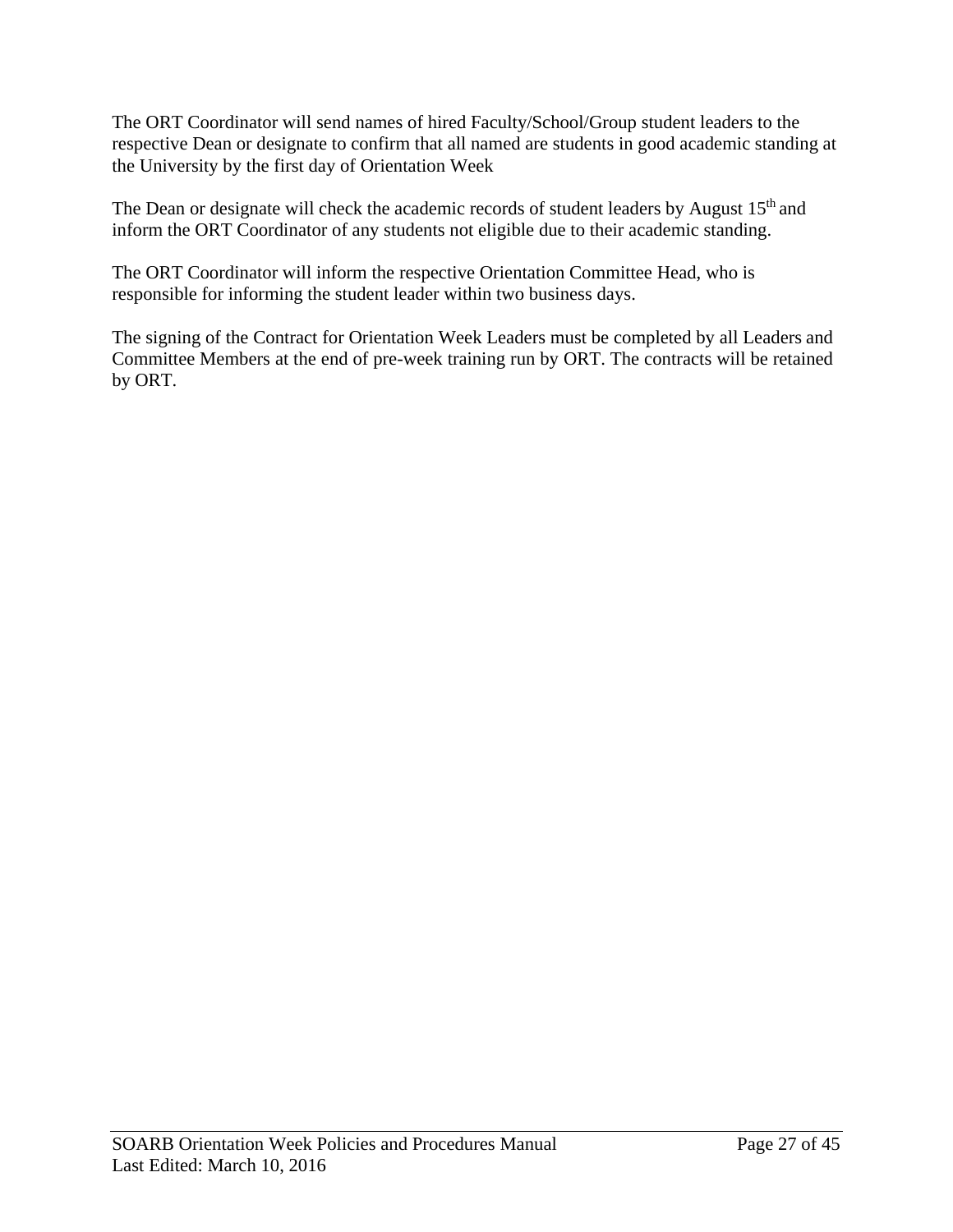## <span id="page-27-0"></span>**XI. Group Orientation Week Uniforms**

#### **Policy**

The purpose of this policy is to communicate clear expectations and parameters for all Faculty/Group Orientation uniforms worn during Orientation Week.

Faculty/School or Group uniforms are permitted however they must be designed to foster pride in the Faculty/School or Group.

Orientation t-shirts and coveralls are considered uniforms.

Uniforms must be vetted by the Orientation Committees and the ORT executive.

All uniform designs, including artwork, lettering and slogans must be approved by the three required signatories as well as the Queen's University Trademark Licensing Program Coordinator.

#### Procedure

The purpose of this procedure is to communicate clear processes for adhering to the expectations and parameters set out for Faculty/Group Orientation uniforms worn during Orientation Week.

ORT Executive will allocate specific t-shirts colours for each Faculty/School or Group.

The ORT Executive will determine any restrictions on size, colour, or placement of designs as well as determine the number, size, colour, and placement of sponsor logos.

Faculty/School or Group Orientation Committee Heads will vet all uniform designs, including artwork, lettering, and slogans through the sequential approval process. The three signatories in the approval process, in order, are Faculty Society Presidents, the Dean or designate, and finally the ORT Coordinator.

After vetting through the sequence approval process, the design, artwork, lettering, and slogans must be sent to Queen's University Trademark Licensing Program Coordinator for approval.

Only after all signatories and the Trademark Licensing Coordinator have approved the uniform details, will the ORT Coordinator then process the clothing order.

#### Standards

Trademark Licensing Program <http://www.queensu.ca/studentaffairs/trademark-licensing> (current 03/01/2016)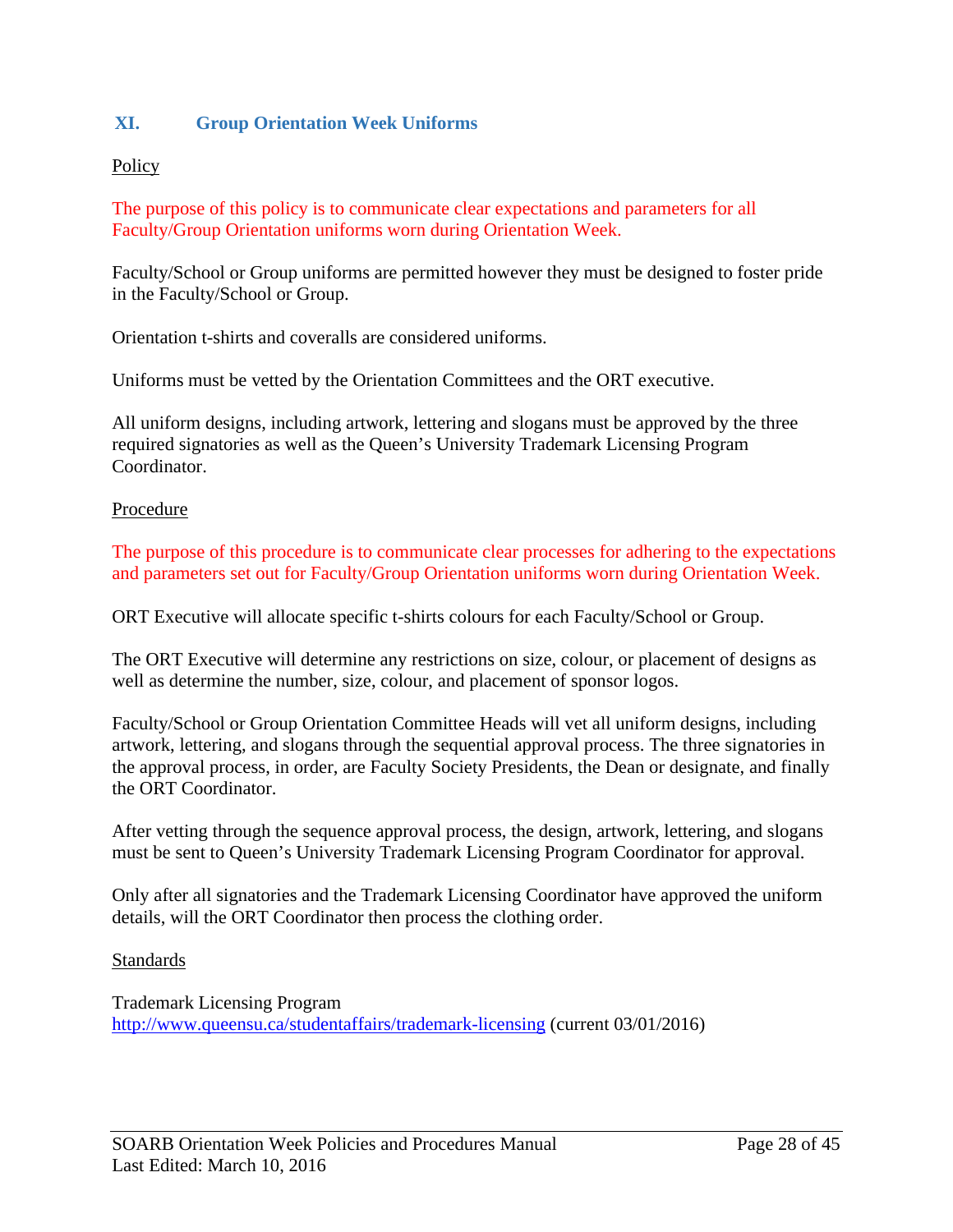## <span id="page-28-0"></span>**XII. Exemptions**

**Policy** 

The purpose of this policy is to outline rules for request for exemption to Orientation Week policies as set out in this manual.

It is the preference of the Board that Orientation organizers adjust planning and create an event that does not require an exemption rather than seek exemptions.

Requests for exemptions will only be considered if there is evidence that personal, social, community, environmental, and reputational risks have been considered and adequately mitigated.

Evidence and rationale must be endorsed by the three levels of signatories outlined in the activity approval policy. The Department of Environmental Health and Safety must be consulted throughout the process and must be satisfied with the level of risk management exercised by the Orientation Committee.

Exemptions granted will be for a one-year period. Orientation Committees may request the same the exemption the following year, however, permission for an exemption for one year does not guarantee permission for exemption for another year.

An Orientation Committee that requests and is granted the same exemption for two or more consecutive years may request that SOARB consider removing the prohibitive policy or amend policy or procedure to reflect ongoing approval of the event.

## **Procedure**

The purpose of this procedure is to outline the protocols for handling requests for exemptions and policy amendments.

Before requesting any exemption to SOARB's prohibited list of activities, Orientation Committees should note that prohibited activities have been identified as those which may pose a risk to student health and safety as well as to the campus and local community, including reputational harm.

At the request of an Orientation Committee, SOARB will be available to provide an initial consultation in advance of a formal request for exemption.

If the Orientation Committee believes, after consultation with the Department of Environmental Health and Safety and other relevant groups, that the exemption they are requesting does not pose an unmanageable level of risk to students, the campus and local community as well as the university generally, then they may proceed to request, in writing, an exemption from SOARB.

Requests for exemptions must be submitted as soon as possible in the planning process and no later than the penultimate SOARB meeting of the Winter term,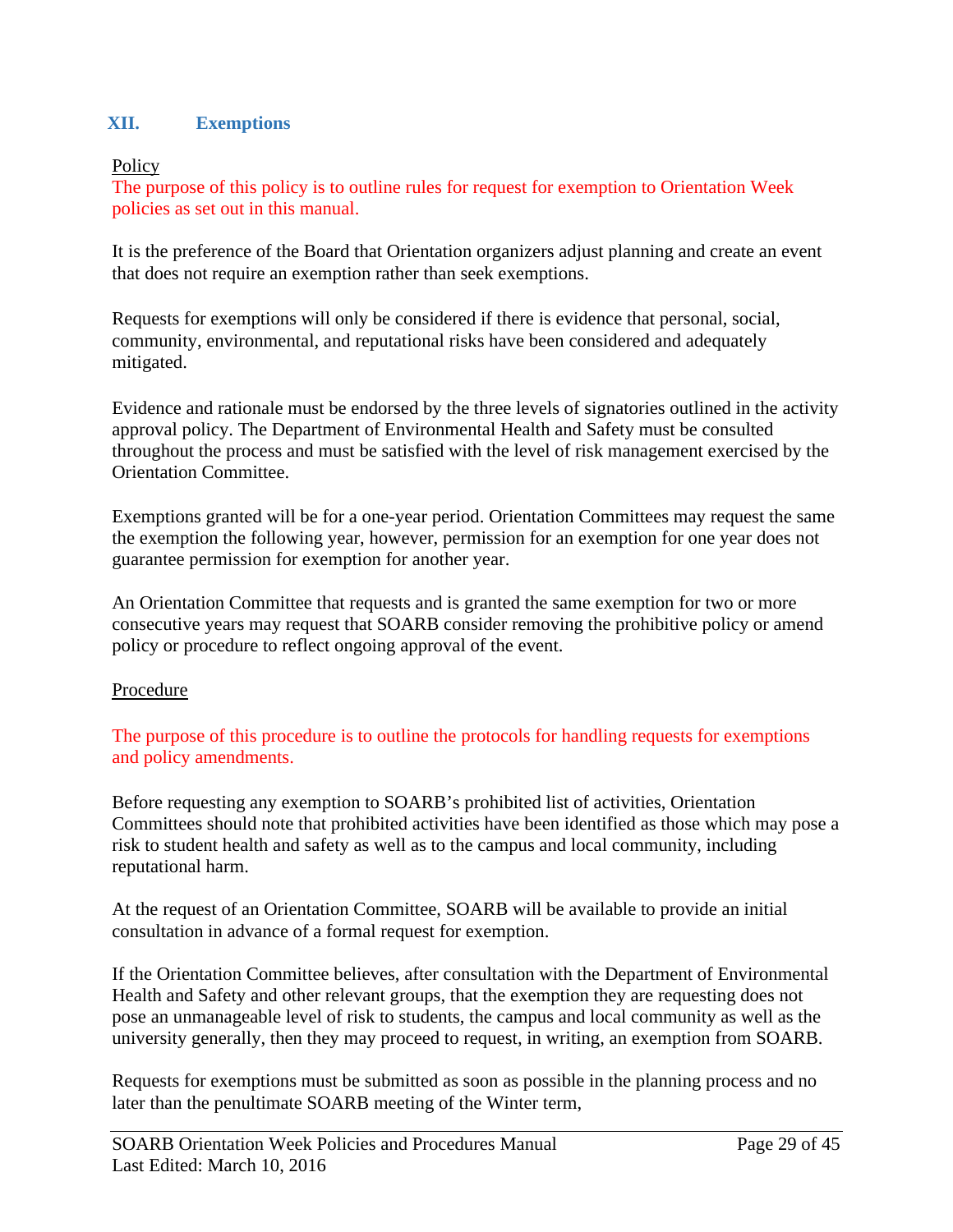Orientation Committee Heads will prepare a formal request to SOARB, outlining the evidence and rationale for the request, including commentary and recommendations from Environmental Health and Safety and any other supporting documentation.

The written request will be submitted to the Secretary of SOARB who will circulate the request to Board members.

The Board will discuss the request and shall invite the Orientation Committee to attend a SOARB meeting where the exemption is being discussed. Following the presentation and question period by the Orientation Committee, SOARB will discuss and vote on whether or not to approve the exemption, with or without conditions. Previous success obtaining an exemption should not be considered a guarantee of future success.

SOARB will deliver its decision with relevant details of discussion in writing to the Orientation Committee Head, copying Environmental Health and Safety and the relevant signatories.

SOARB will consider exemptions granted for two consecutive years more broadly upon request from the relevant Orientation Committee to determine whether they should amend policies and procedures, including revision of the prohibited list of activities.

Previous success obtaining an exemption should not be considered a guarantee of future success.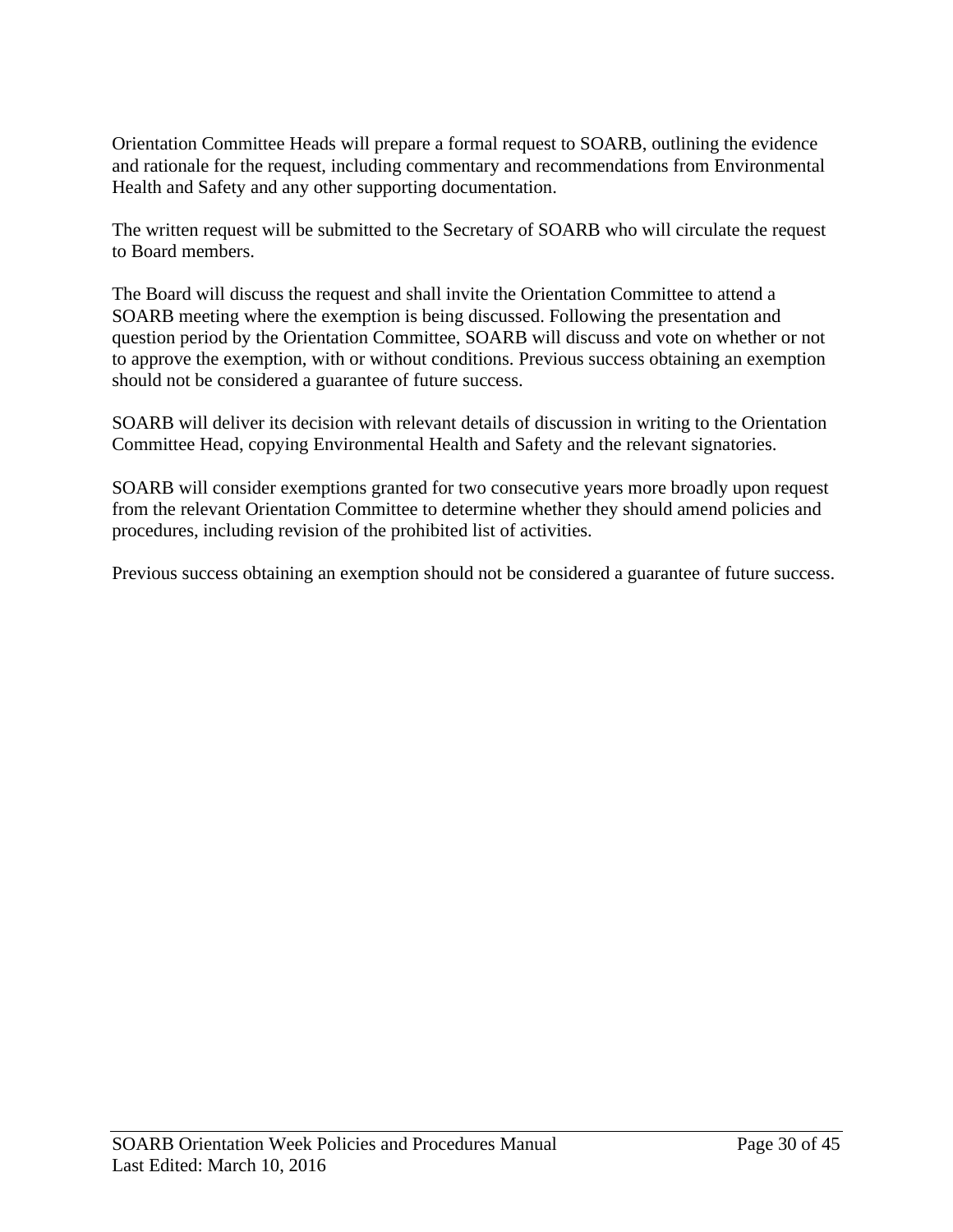## <span id="page-30-0"></span>**XIII. Hazing and Other Inappropriate Behaviours**

#### **Policy**

The purpose of this policy is to outline rules for handling alleged hazing activities either directly observed by SOARB members or reported to SOARB in its capacity as a review Board.

This policy applies to alleged hazing activities, violations of *Spirit with Responsibility*, the Contract for Orientation Leaders and the Queen's Student Code of Conduct organized and/or participated in by students involved in Orientation Week. It applies to those in Orientation leadership roles as well as upper year students who may be interfering with sanctioned Orientation Week activities.

According to the Queen's University Student Code of Conduct,

*Students shall not organize or participate in hazing activities, on or off-campus. Hazing is defined as any activity expected of someone joining a group (or to maintain full status in a group) that humiliates, degrades or risks emotional and/or physical harm, regardless of the person's willingness or consent to participate. Any action taken or situation created may be deemed hazing regardless of the intent of the organizer(s).<sup>3</sup>*

All incoming students must be provided information from the AMS and their Faculty/School/Group on the Student Code of Conduct including the definition of hazing and other inappropriate conduct as outlined in *Spirit with Responsibility* and the Contract for Orientation Leaders.

In addition to information about their responsibilities, students must be given information about the negative consequences of hazing to individuals and the university community, and the inability of someone to consent to being hazed. Students are to be encouraged to report incidents of hazing they are subjected to or witness. The process for making hazing complaints must be made transparent to students.

Any alleged hazing or inappropriate behaviour that is witnessed by brought to the attention of a SOARB member during Orientation Week must be reported to the ORT Coordinator who will follow Orientation Week Policy and Procedures concerning potential termination of a Leader contract.

SOARB members who observed or were notified of alleged hazing or behaviour that contravenes *Spirit with Responsibility*, the Contract for Orientation Leaders or the Queen's Student Code of Conduct, during Orientation Week must bring the issue to the Board. SOARB will determine whether it is appropriate for the Board, as a body, to file a complaint to the AMS Commissioner of Internal Affairs under the AMS Non-Academic Discipline System, in accordance with the

3

[http://www.queensu.ca/secretariat/sites/webpublish.queensu.ca.uslcwww/files/files/policies/senateandtrustees/Code\\_](http://www.queensu.ca/secretariat/sites/webpublish.queensu.ca.uslcwww/files/files/policies/senateandtrustees/Code_of_Conduct_final_2008.pdf) of Conduct final 2008.pdf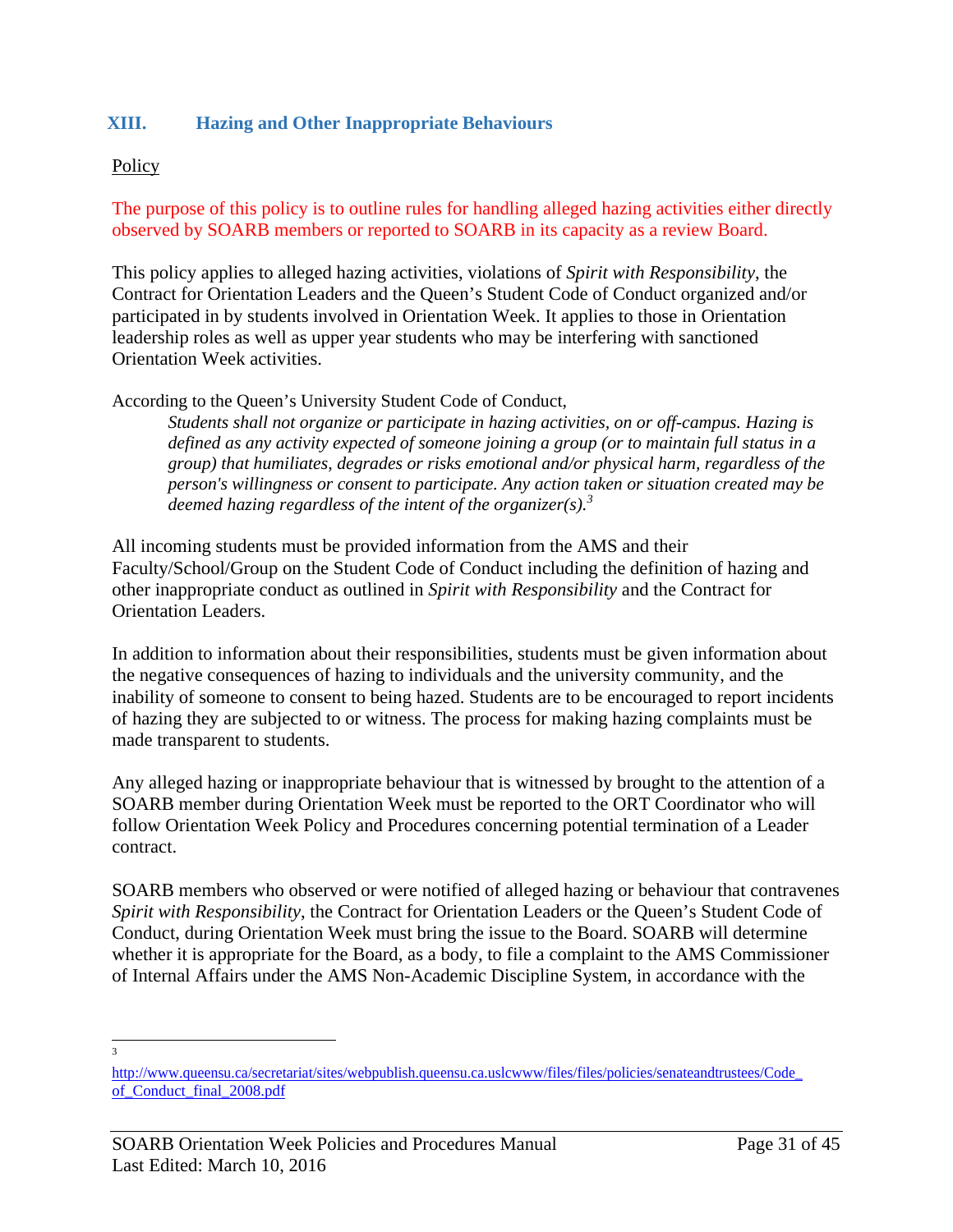Senate Policy on Student Appeals, Rights, and Discipline<sup>4</sup>. There is no time limit for SOARB to receive and act on information about behaviour that occurred during Orientation Week.

# Procedure

The purpose of this procedure is to outline the process for handling alleged hazing activities directly observed by SOARB members or that come to SOARB's attention in its capacity as a review Board.

# *Before Orientation Week*

Before Orientation Week, SOARB members will be briefed on hazing and provided with a scripted, consistent message to use if they need to approach a student Orientation Leader or an upper-year non-leader about violations of *Spirit with Responsibility*, the Contract for Orientation Leaders and the Queen's Student Code of Conduct.

# *During Orientation Week*

During Orientation Week, a SOARB member, who observes or receives information about alleged hazing or violations of *Spirit with Responsibility*, the Contract for Orientation Leaders and the Queen's Student Code of Conduct, conducted by student Orientation Leaders or by upper-year students, will immediately contact and report the incident to the ORT Coordinator.

The report to the ORT Coordinator should include as much information about the individuals involved as possible (e.g. name of student leaders, Faculty/School/Group affiliation, location and time of the perceived violation, details about the activity in question, and a statement of how the activity violates SOARB and/or University policies and procedures).

In addition to contacting the ORT Coordinator SOARB member may also choose to intervene and/or contact Campus Security who will act within their mandate to address the behaviour.

# *After Orientation Week*

After Orientation Week has concluded, SOARB members who observed or were informed of alleged hazing or violations of *Spirit with Responsibility*, the Contract for Orientation Leaders and the Queen's Student Code of Conduct that occurred during Orientation Week must bring the issue to the Board. SOARB will determine whether the reputation of the University was harmed or if the incident harms the student-run history and practices of Orientation Week. If the Board, as a body, agrees there has been harm they will file a complaint with the AMS Commissioner of

4

[http://www.queensu.ca/secretariat/sites/webpublish.queensu.ca.uslcwww/files/files/policies/senateandtrustees/SAR](http://www.queensu.ca/secretariat/sites/webpublish.queensu.ca.uslcwww/files/files/policies/senateandtrustees/SARD_Policy.pdf) [D\\_Policy.pdf](http://www.queensu.ca/secretariat/sites/webpublish.queensu.ca.uslcwww/files/files/policies/senateandtrustees/SARD_Policy.pdf)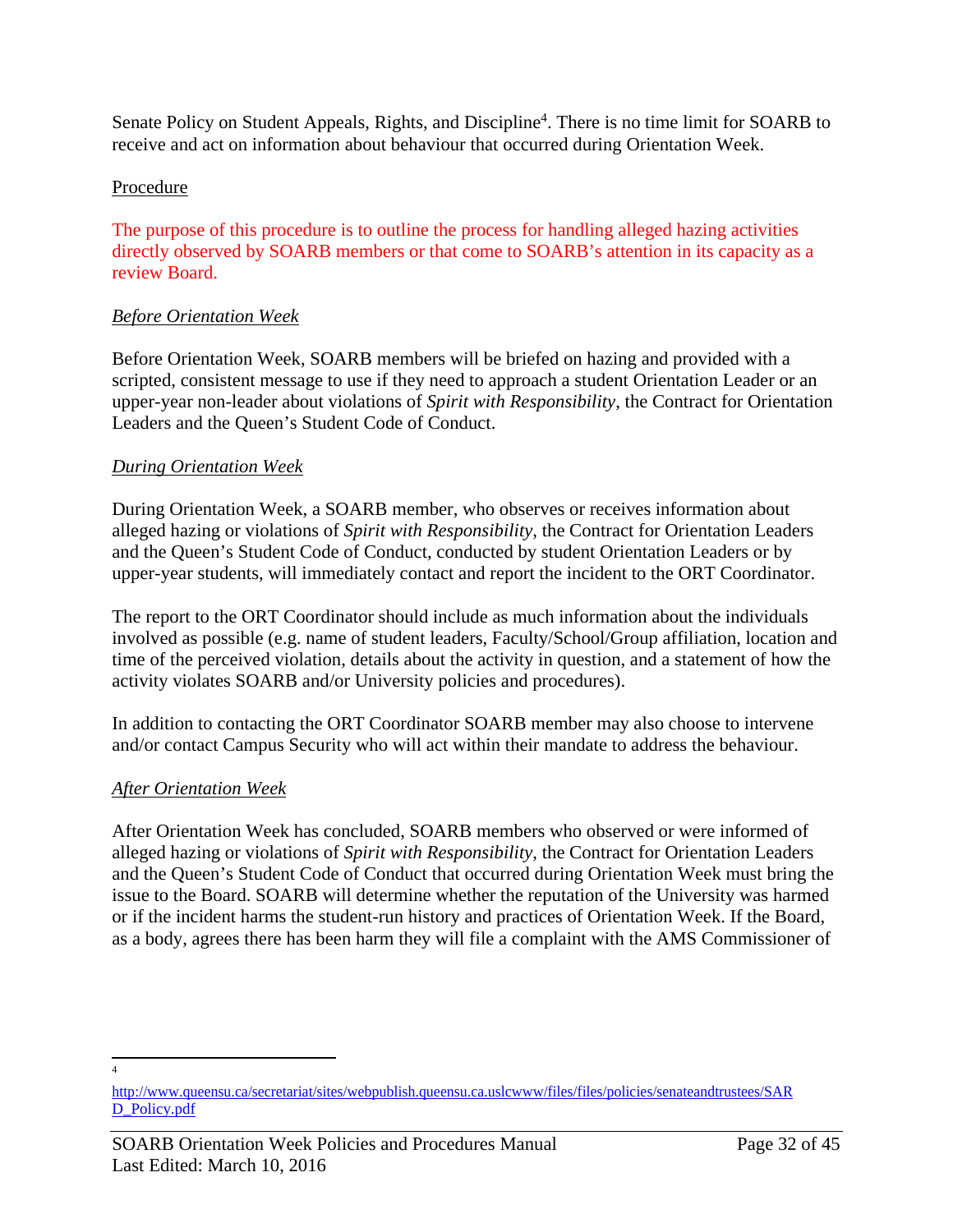Internal Affairs under the AMS Non-Academic Discipline System, in accordance with the Senate Policy on Student Appeals, Rights, and Discipline<sup>5</sup>.

If SOARB votes in favour of filing a complaint, the Co-Chairs will initiate the complaint on behalf of the Board, in accordance with the Policy on Student Appeals, Rights and Discipline.

The Board will, at the same time, discuss whether it should exercise its authority to impose any additional restrictions, including Terms of Probation, consistent with its regulatory functions and responsibilities as outlined in its mandate. Whether or not a complaint is filed, the Board will discuss and agree upon appropriate follow-up actions to reduce the risk of repeated violations of *Spirit with Responsibility*, the Contract for Orientation Leaders and the Queen's Student Code of Conduct.

## Standards

Queen's Student Code of Conduct Contract for Orientation Leaders SOARB Terms of Probation Student Appeals, Rights and Discipline Policy Canadian, provincial, and municipal laws

 $\leq$ 

[http://www.queensu.ca/secretariat/sites/webpublish.queensu.ca.uslcwww/files/files/policies/senateandtrustees/SAR](http://www.queensu.ca/secretariat/sites/webpublish.queensu.ca.uslcwww/files/files/policies/senateandtrustees/SARD_Policy.pdf) [D\\_Policy.pdf](http://www.queensu.ca/secretariat/sites/webpublish.queensu.ca.uslcwww/files/files/policies/senateandtrustees/SARD_Policy.pdf)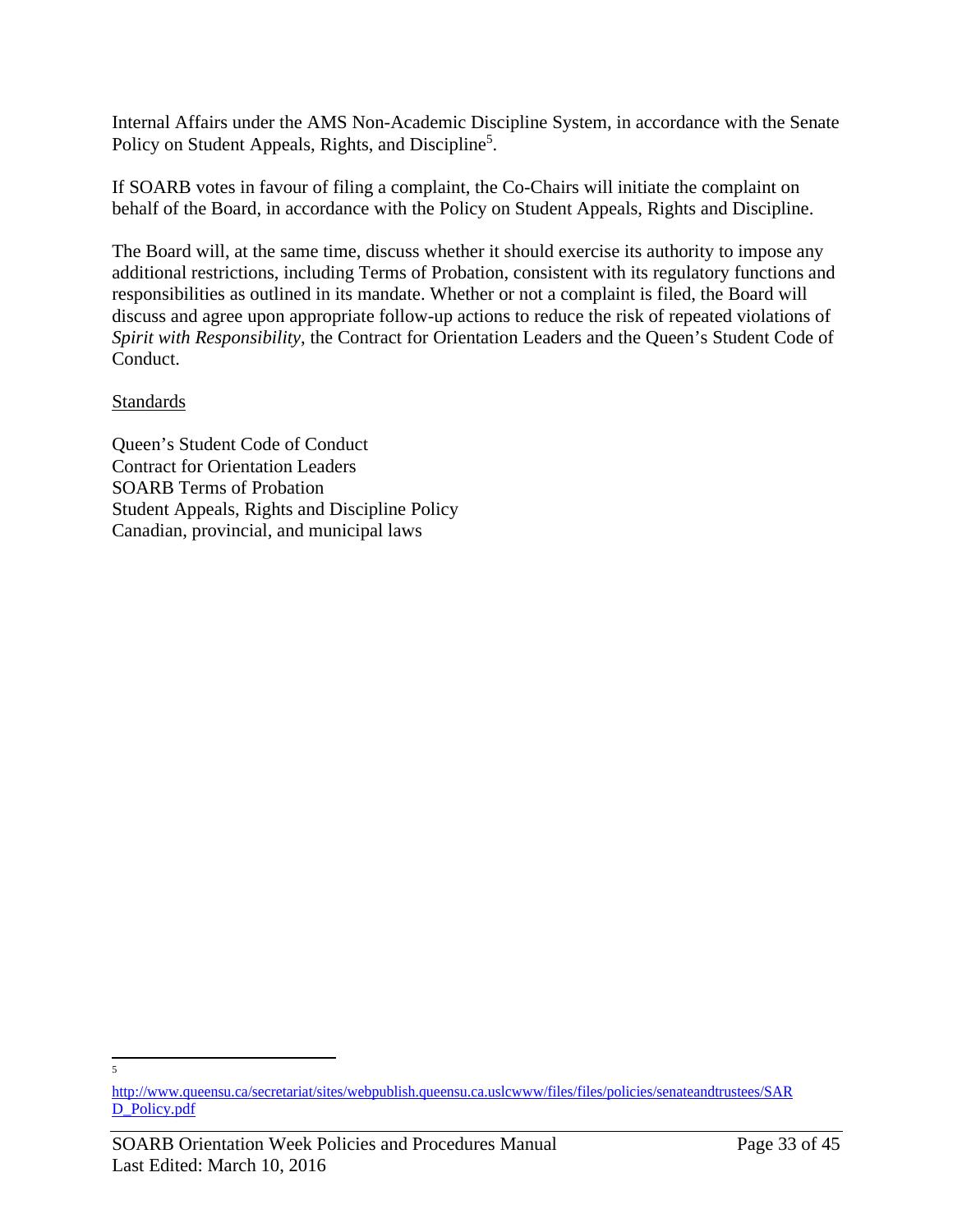# <span id="page-33-0"></span>**XIV. Terminating a Leader Contract**

# **Policy**

The purpose of this policy is to outline rules for "de-leadering" or terminating an Orientation Week leader contract.

This policy applies to the behaviours of Orientation Leaders during Orientation Week that would warrant terminating a leader contract ("de-leadering").

Behaviours that may warrant de-leadering, include, but are not limited to

- behaviours that contravene the Senate policies and SOARB procedures.
- activities that deviate from planned and sanctioned events and which place any student at risk of physical or psychological harm (e.g., hazing and violations of *Spirit With Responsibility*, the Contract for Orientation Leaders and the Queen's Student Code of Conduct.
- non-compliance with direction given by the ORT Coordinator, Campus Security, or Environmental Health and Safety or their designate.
- non-compliance with the Orientation Leader Contract or the Student Code of Conduct.

Suspected violations of the aforementioned behaviours must be reported to the ORT Coordinator and the appropriate Orientation Committee Head, who both have the authority to de-leader. Although only the ORT Coordinator and Orientation Committee Heads have the authority to deleader, SOARB and other Orientation Week partners may make recommendations to de-leader to the ORT Coordinator.

When de-leadering has occurred, the Orientation Committee Head must submit an ORT Incident Report Form to the ORT Coordinator.

Once a student is de-leadered, they may no longer participate in any Orientation Week events for the remainder of the week. If a de-leadered person attempts to continue their role as a leader during the week, the ORT Coordinator must be notified immediately.

In all instances of de-leadering, the de-leadered student reserves the right to meet with the ORT Coordinator to be clear about the behaviours that led to the decision. Any such meeting requested, will be arranged before the conclusion of that Orientation Week.

A student who is de-leadered may appeal the decision to the University Senate Appeal Board, but they may not remain in their leadership position pending the appeal.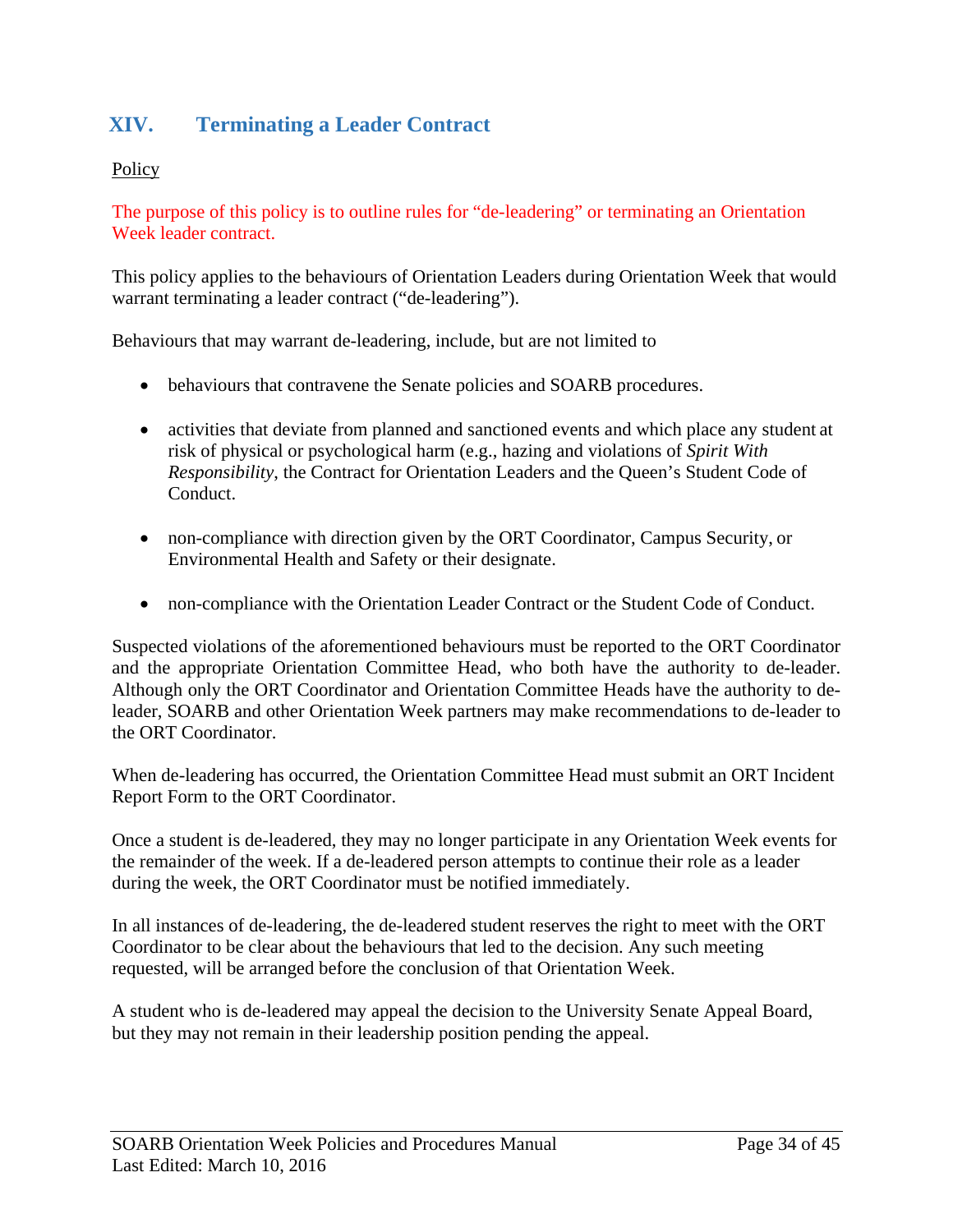#### Procedure

The purpose of this procedure is to outline the process for "de-leadering" or terminating an Orientation Week leader contract.

De-leadering by Orientation Committee Heads must be done through submission of the ORT De-Leadering Form to the ORT Coordinator.

During Orientation Week, a SOARB member, who is made aware that a student Orientation Leader may be behaving in ways that warrant de-leadering, either through observation or by receiving information, must immediately contact and report the incident to the ORT Coordinator.

The report to the ORT Coordinator should include as much description of the student leaders involved as well as the activity in question as possible (e.g. name of student leaders, Faculty/School/Group affiliation, location and time of the perceived violation, details about the activity in question, and a statement of how the activity violates the SOARB and/or University policies and procedures).

In addition to contacting the ORT Coordinator, and depending on the perceived seriousness of the situation, the SOARB member may choose to intervene, using the scripted message provided in their briefing package, or they may choose to contact Campus Security who will act within their mandate to address the behaviour.

The ORT Coordinator will contact the relevant Orientation Committee Head who will then initiate contact with the leader to remove them from their position. If leaders are non-compliant or resistant, the ORT Coordinator will contact Campus Security for assistance to gain compliance.

The Orientation Leader will have an opportunity to meet with the ORT Coordinator to understand the decision regarding their de-leadering. The Orientation Leader may contact their Orientation Committee Head, who will be responsible for contacting the ORT Coordinator to facilitate a meeting to occur before the end of that Orientation Week.

The ORT Coordinator will also decide, at that time, whether referring the student to the AMS NAD is appropriate.

A student who is de-leadered may appeal the decision to the University Senate Appeal Board (USAB), but they may not remain in their leadership position pending the appeal. The Orientation Roundtable Coordinator will direct leaders, wishing to appeal the de-leadering decision, to information regarding the process for initiating a USAB appeal, including contact information for the University Ombud.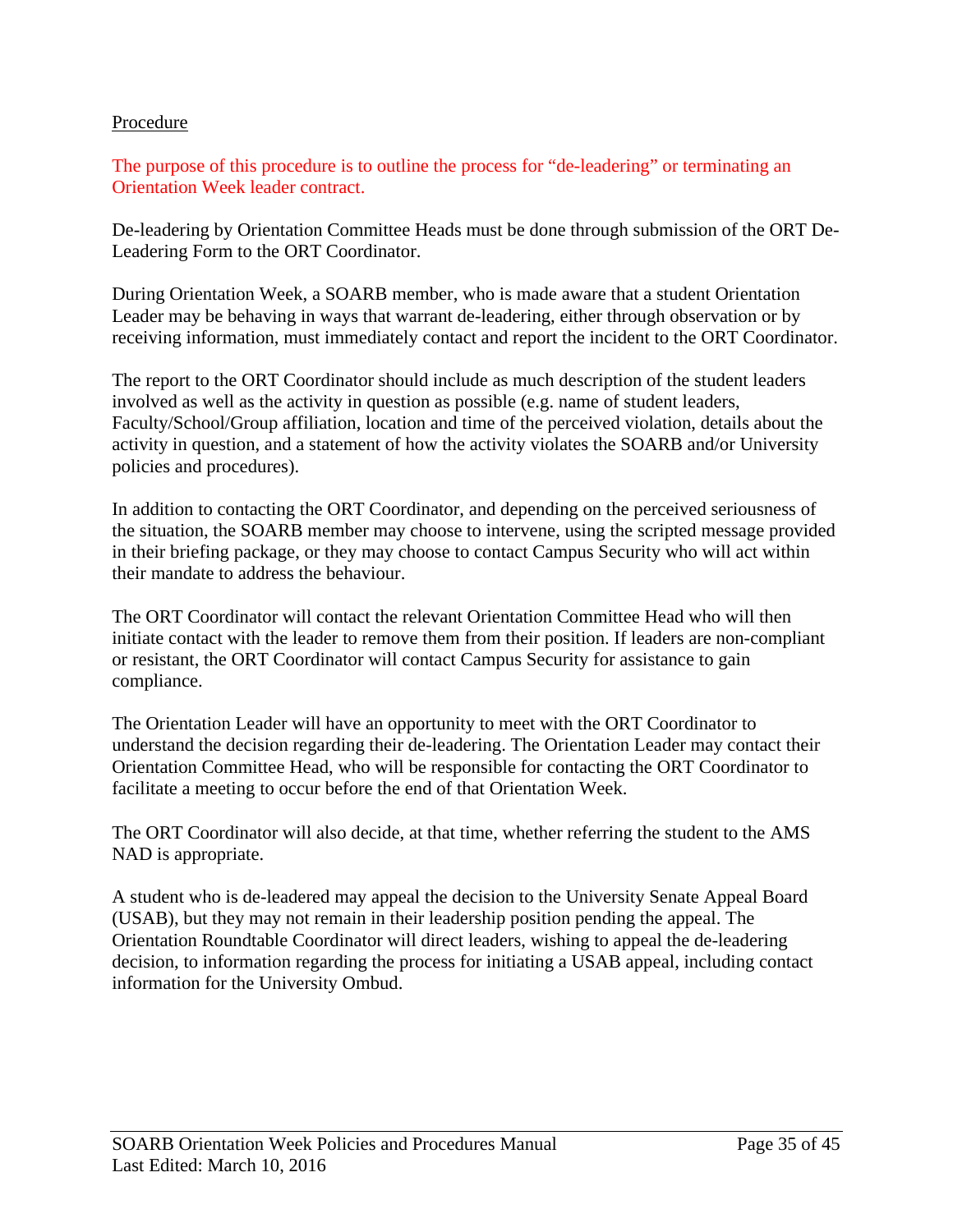# <span id="page-35-0"></span>**XV. Terms of Probation**

### **Policy**

The purpose of this policy is to communicate the rationale for imposing probation on a Faculty/School/Group Orientation program.

Probation will only be imposed for serious offences. The authority to remove permissions is outlined in the mandate of SOARB as established by Senate.

Should a Faculty/School/Group, and its designated Orientation Executive, substantially fail to meet the expectations for appropriate planning of and conduct during Orientation Week, they may be placed on probation for a two year period.

Substantial failure to meet planning and conduct expectations includes, but is not limited to,

- gross misconduct, such as, but not limited to, hazing.
- lack of Orientation Executive control in planning or executing events, or lack of due diligence to control unplanned activities that usurp planned, sanctioned activities.
- offences that seriously threaten the student-run history and nature of Orientation Week
- Willful negligence in implementing SOARB recommendations.

Only in exceptional cases will probation be lifted after one year. The Faculty/School/Group must demonstrate, to the satisfaction of the Board, how they met or exceeded the requirements and expectations of the probationary terms, for the probation to be lifted after one year.

#### Procedure

The purpose of this procedure is to outline the process for imposing and lifting probation on a Faculty/School/Group Orientation program.

SOARB will meet at their earliest opportunity following Orientation week. Based on SOARB event review, and feedback from University and community partners, SOARB will decide, if necessary, to place a Faculty/School/Group on probation. Decisions to impose probation will be made within before the conclusion of its annual review cycle, marked by Senate's acceptance of the annual SOARB report. SOARB will strive to do so within one meeting of the relevant Faculty/School/Group's debrief process. SOARB will endeavour to give faculty organizing groups reasonable time and opportunity to discuss any issues relating to the decision to impose probation before such a decision is taken by SOARB.

The terms of probation will be established by SOARB and communicated to the Faculty/School/Group Dean and to Senate.

Assuming that no violations necessitate earlier review, the terms of probationary status will be reviewed by SOARB during the regular debriefing cycle. Modifications, including removal of probationary status, will be made at that time. At the end of the two-year probationary term the Faculty/School/Group Orientation will be reviewed and a report will be issued publicly.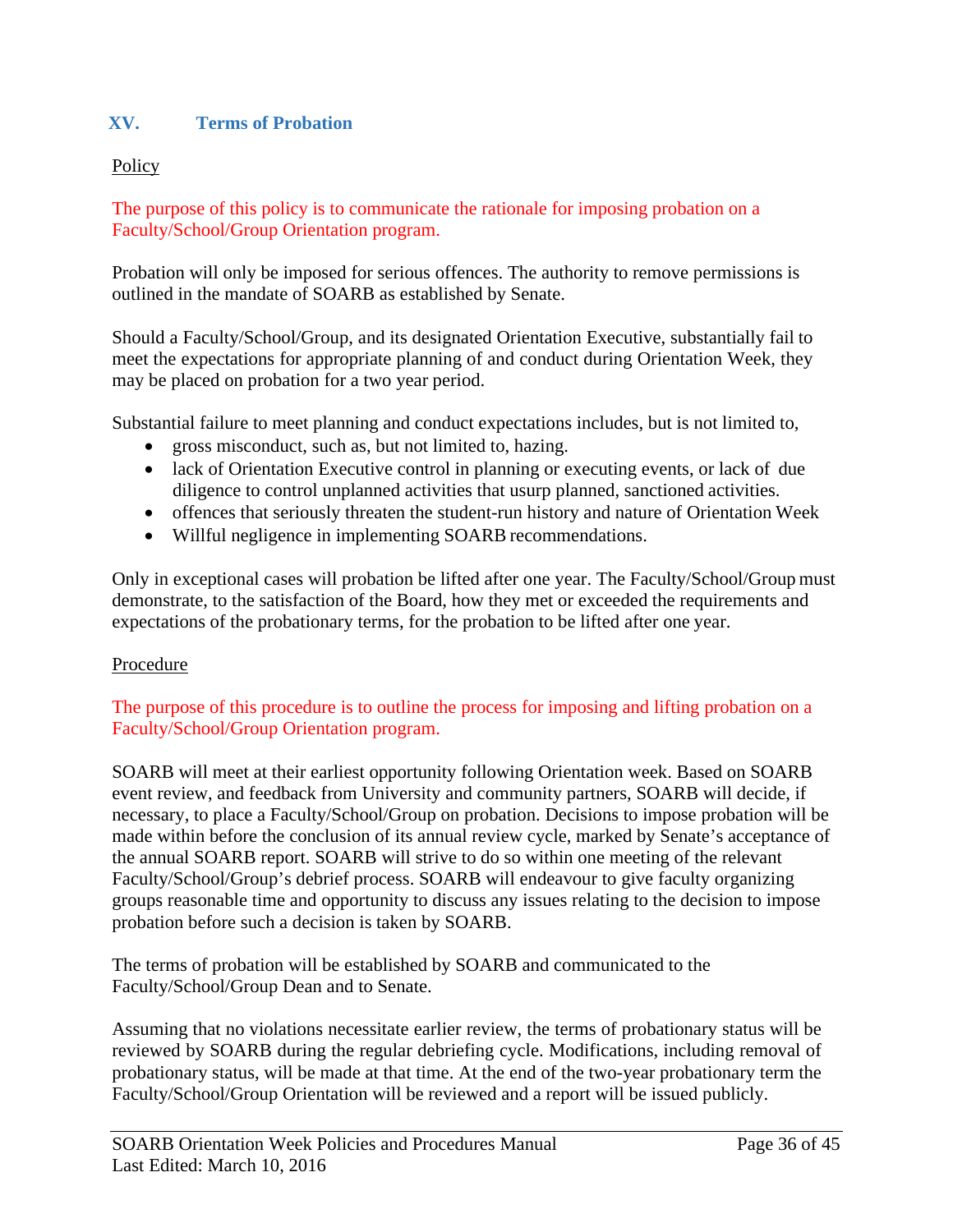To request that SOARB consider lifting the probation earlier than the specified two year requirement, the group on probation must present their case to SOARB. In their presentation, the group must explain how they met or exceeded the expectations outlined in the notice of probation and why that should compel the Board to lift the probation.

The Board will discuss the information presented by the group and determine whether the group has sufficiently, and to the Board's satisfaction, made changes that warrant early lifting of the terms of probation.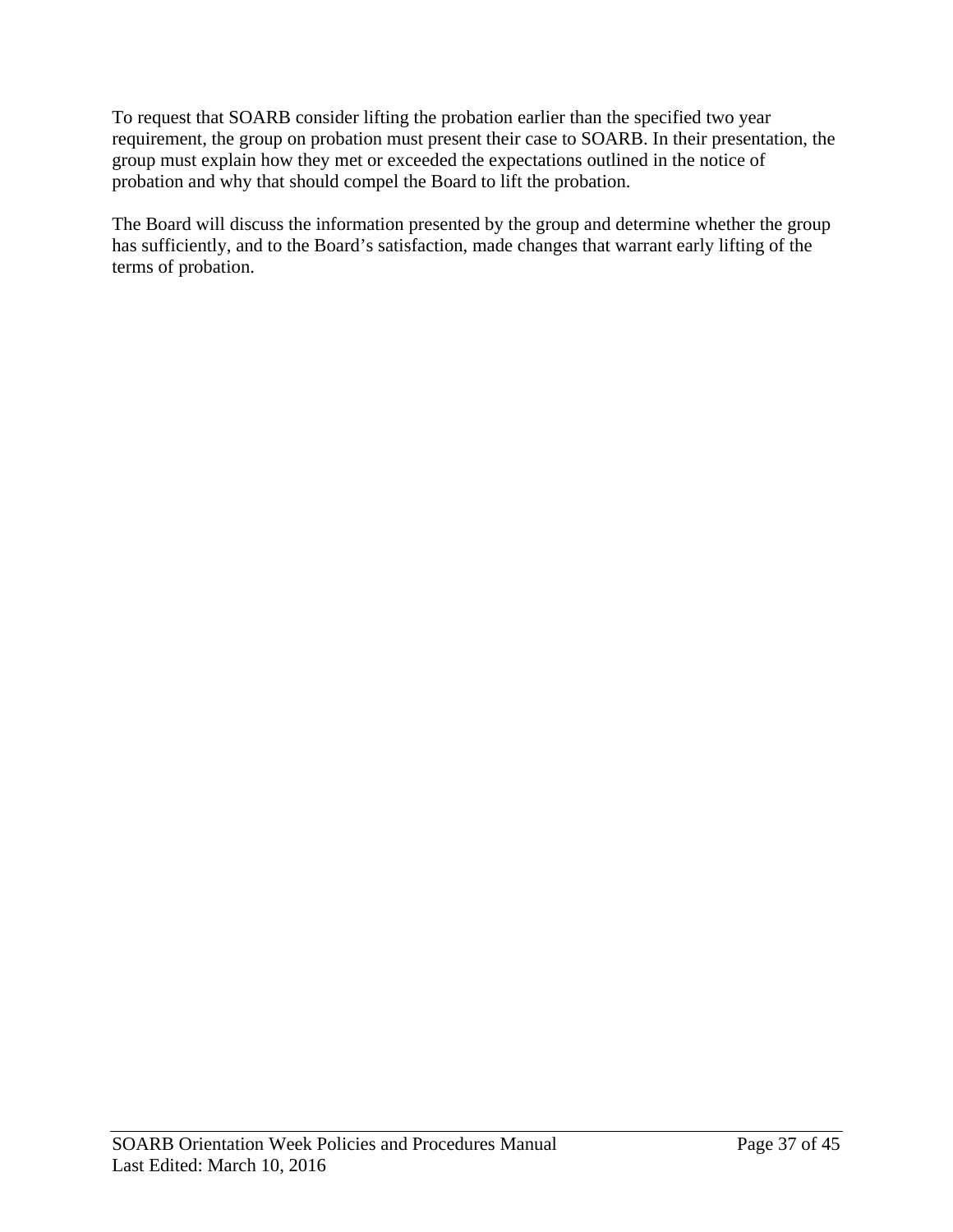# <span id="page-37-0"></span>**XVI.** *Spirit with Responsibility* **Guide for ORT**

*Spirit with Responsibility* is an informational AMS document reviewed and updated annually by the ORT Coordinator. This update happens following the approval of the annual SOARB report to Senate on Orientation Week.

*Spirit with Responsibility* serves as a summary of and guide to current Orientation policies and procedures for Faculty/School or Group Orientation Committees.

*Spirit with Responsibility* is comprised of two parts: the first is the guide to current Senateapproved policies and procedures; the second part consists of appendices of relevant supporting documents necessary for consistency in planning standards for Orientation Committees. The appendices may include, but are not limited to, the following ORT forms:

- Fee and Slogan Approval Form
- Centralized Resource Order Form
- Equipment Request Form
- Incident Report Form
- De-Leadering Form
- Alcohol Form

The *Spirit with Responsibility* Appendices may also include the following relevant Senate and AMS documents for informational purposes:

- University Student Code of Conduct
- Contract for Orientation Leaders and Executives
- AMS Policy Manual 2, Section 1, Part D: Orientation Roundtable
- SOARB Terms of Reference
- Goals and Objectives Orientation Week Training

It is the responsibility of the ORT Coordinator to ensure *Spirit with Responsibility* aligns with current Senate-approved Orientation policies and SOARB-approved procedures. Once updated, it will be made readily available to Orientation Committee Heads who will be responsible for making their Orientation Committee members familiar with its contained policies and procedures before Orientation planning begins.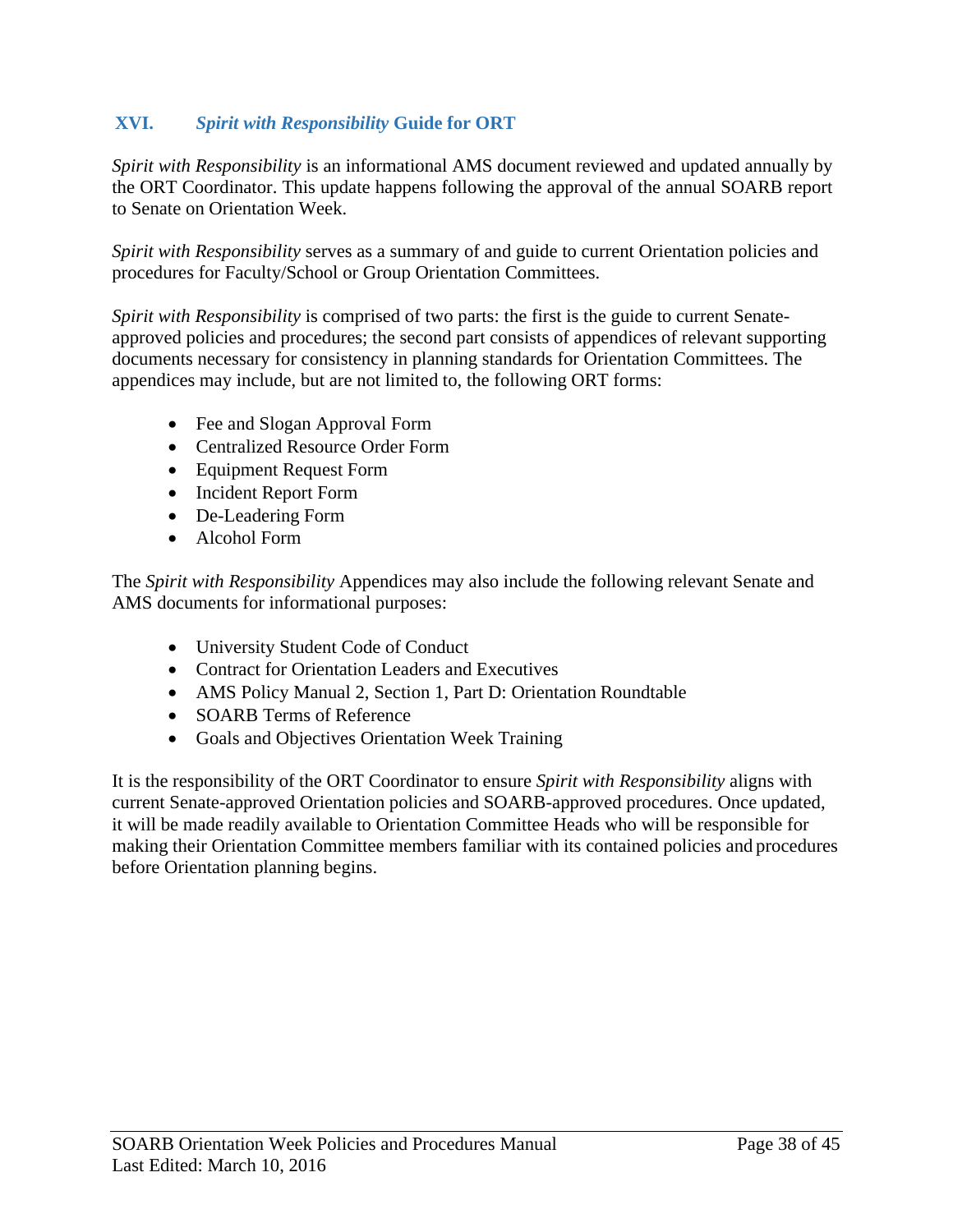## <span id="page-38-0"></span>**Standards**

- Queen's Student Code of Conduct [http://www.queensu.ca/secretariat/sites/webpublish.queensu.ca.uslcwww/files/files/polici](http://www.queensu.ca/secretariat/sites/webpublish.queensu.ca.uslcwww/files/files/policies/senateandtrustees/Code_of_Conduct_final_2008.pdf) [es/senateandtrustees/Code\\_of\\_Conduct\\_final\\_2008.pdf](http://www.queensu.ca/secretariat/sites/webpublish.queensu.ca.uslcwww/files/files/policies/senateandtrustees/Code_of_Conduct_final_2008.pdf)
- The Student Appeals, Rights and Discipline Policy [http://www.queensu.ca/secretariat/sites/webpublish.queensu.ca.uslcwww/files/files/polici](http://www.queensu.ca/secretariat/sites/webpublish.queensu.ca.uslcwww/files/files/policies/senateandtrustees/SARD_Policy.pdf) [es/senateandtrustees/SARD\\_Policy.pdf](http://www.queensu.ca/secretariat/sites/webpublish.queensu.ca.uslcwww/files/files/policies/senateandtrustees/SARD_Policy.pdf)
- Queen's Harassment and Discrimination Policy [http://www.queensu.ca/secretariat/policies/senate/harassmentdiscrimination-complaint](http://www.queensu.ca/secretariat/policies/senate/harassmentdiscrimination-complaint-policy-and-procedure)[policy-and-procedure](http://www.queensu.ca/secretariat/policies/senate/harassmentdiscrimination-complaint-policy-and-procedure)
- Health & Safety Policy Statement [http://www.queensu.ca/secretariat/policies/board-policies/health-and-safety-policy](http://www.queensu.ca/secretariat/policies/board-policies/health-and-safety-policy-statement)[statement](http://www.queensu.ca/secretariat/policies/board-policies/health-and-safety-policy-statement)
- Environmental Health and Safety procedures <http://www.safety.queensu.ca/pol.htm>
- Health and Safety Bulletins [http://www.safety.queensu.ca/safety/policy/eh&s/bulletins](http://www.safety.queensu.ca/safety/policy/eh%26s/bulletins)
- Fire Safety and Room Capacity as established by Queen's EHS Fire Safety Officer, EHS Ext. 32999
- Queen's University Policies Relating to Information Technology
- Trademark Licensing Program <http://www.queensu.ca/studentaffairs/trademark-licensing>
- Contract for Orientation Leaders See Appendix II
- Canadian, provincial, and municipal laws
- SOARB Terms of Probation See Appendix III
- Student Experience Office (SEO) Procedures for University Orientation Days See Appendix I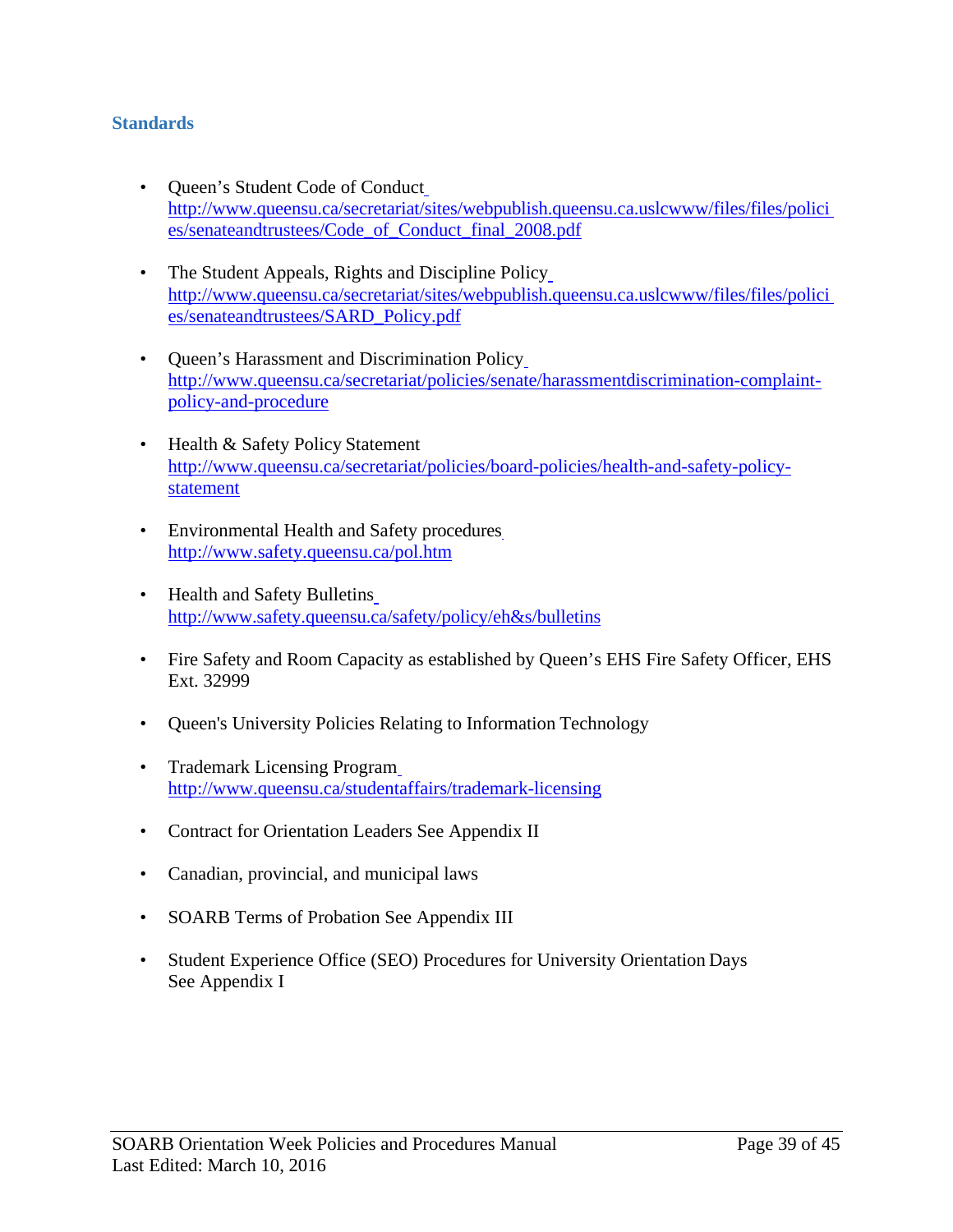# <span id="page-39-0"></span>**Appendix I**

## <span id="page-39-1"></span>**Student Experience Office (SEO) Procedures for University Orientation Days**

In planning, coordinating and implementing events/activities for University Orientation Days, the SEO has the following supporting procedures in alignment with Senate-related policies:

- I. Developing and Amending Orientation Week Policies
	- Any proposals to add or amend Senate-related policies relevant to SOARB will be brought to the attention of the Secretary of SOARB
- II. Orientation Week Schedule of Activities
	- The SEO will schedule University Orientation Days
- III. Risk Mitigation and Management of Orientation Week Activities
	- The SEO will mitigate and manage any risk associated with activities during University Orientation Days in a manner consistent with related Senate policies
	- Relevant professional and student staff must:
		- o Receive risk assessment training from Environmental Health & Safety (EHS)
		- o Be aware of prohibited orientation activities and behaviours
		- o Assess risk and develop risk mitigation strategies for relevant events
		- o Submit all events that are assessed as medium or high risk for review by the VP/Dean of Student Affairs (DSA) designate and the Director of EHS
- IV. Approvals for Orientation Week Activities
	- University Orientation Days activities planned by the staff in the SEO must be approved by the Manager of Student Experience and the designate to the VP/DSA
- V. Academic Events during University Orientation Days
	- Any Faculty/School-specific activities during Orientation Week will be developed in consultation with the Faculties/Schools
- VI. Orientation Week Fees
	- Fees for any events during University Orientation Days will consider financial accessibility, cost-recovery, and comparable practices across PSE institutions
- VII. Orientation Week Handbooks
	- The SEO will develop and publish content for any handbook and/or website for University Orientation Days
- VIII. Staff and Volunteer Recruitment, Screening, and Selection
	- The Manager of Student Experience (or designate) will conduct all recruitment, screening, and selection of staff and volunteers in alignment with Queen's Human Resources policies, procedures, and best practices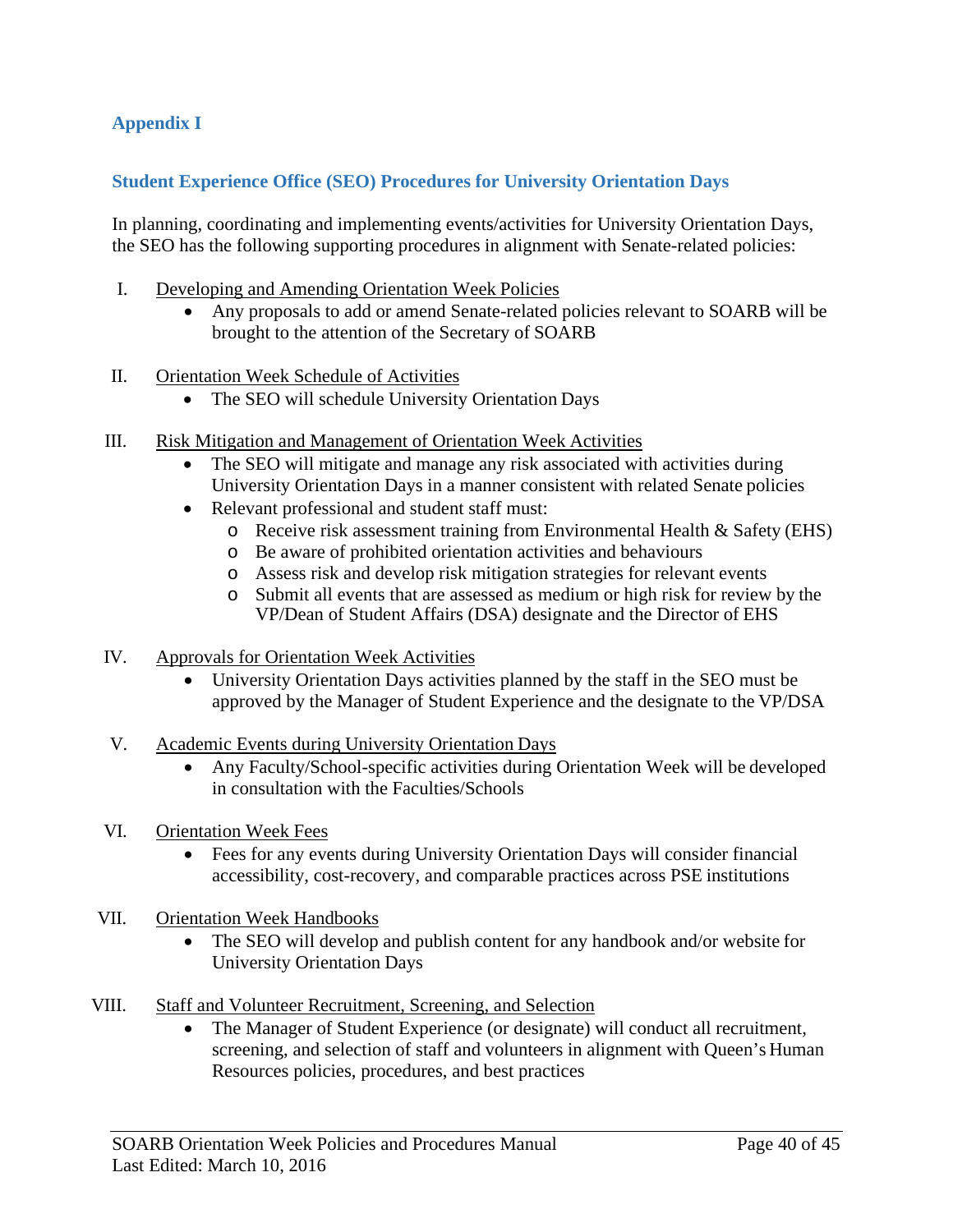## IX. Staff and Volunteer Training

- Relevant student and professional staff in the SEO, as well as front-line student volunteers and residence staff (e.g., ResSoc members, Residence Dons), will have knowledge and skills, and/or receive training, including but not limited to the following areas:
	- o Orientation Week goals and objectives
	- o Student transition issues
	- o Student Code of Conduct
	- o Hazing and hazing prevention/response, including bystander intervention
	- o Risk assessment and management
	- o Emergency contacts and protocols
	- o Accessibility, diversity, inclusivity, equity and human rights
	- o Mental health, sexual health and sexual assault, and alcohol issues
	- o Resources on campus and referral protocols

## X. Orientation Week Uniforms

• Any uniforms and/or clothing made available to students during University Orientation Days will be optional and they will be vetted by the VP/DSA and the Queen's University Trademark Licensing Program Coordinator

## XI. Exemptions

- The SEO will request exemptions to any Senate-related policies in a manner as outlined in the related SOARB Orientation Week Policy Manual
- XII. Hazing and Other Inappropriate Behaviours
	- SEO staff and volunteers, while in the capacity of planning and/or implementing University Orientation Days, will bring to SOARB's attention, through the Manager of Student Experience, any possible hazing activities they observe or which are reported to them

# XIII. Terminating the Contract of University Orientation Days Staff and Volunteers

• The Manager of Student Experience will, in consultation with the VP/DSA designate, terminate employment and/or volunteer agreements as required in a manner that is consistent with Queen's Human Resources policies, procedures, and best practices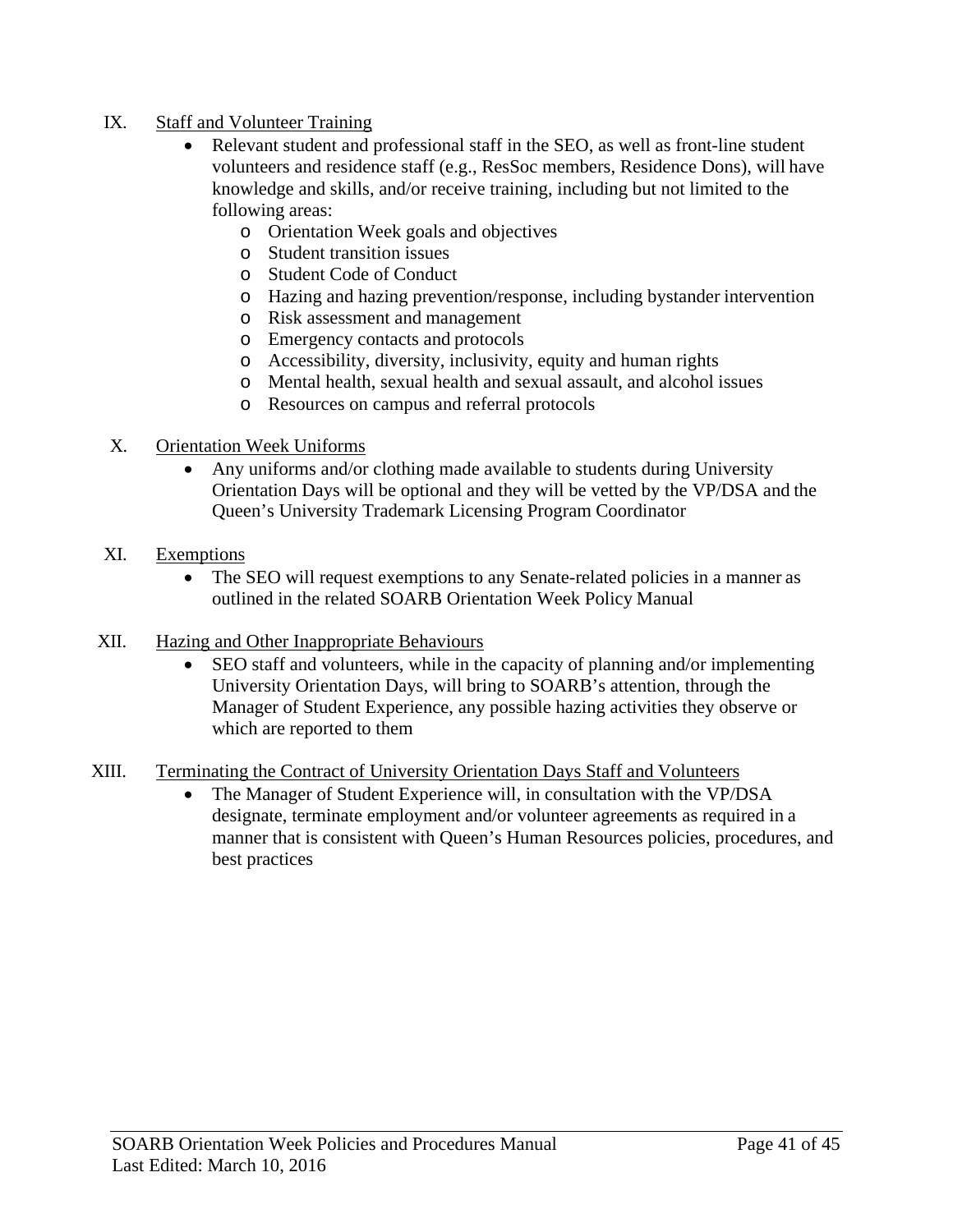## <span id="page-41-0"></span>**Appendix II**

## <span id="page-41-1"></span>**Contract for Orientation Leaders and Executives**

Orientation for Queen's students is a welcoming and inclusive activity. It is critical and mandatory that all incoming students should never be made to feel inferior or subordinate. First year students have the freedom to choose to participate in activities during Orientation Week. Differences in gender, race, ethnic origin, sexual orientation, religion, and abilities are to be treated with respect and sensitivity. Students must be free to act as individuals and should not be expected to behave in any particular way to be accepted. Students are entitled to their private space and time.

## **Orientation Week runs from**

**to .**

## **As a Leader during Queen's University Orientation Week, I endorse and will abide by the following Code of Conduct:**

- 1. I will not engage in any behaviour or act that will damage the reputation of Queen's University.
- 2. I will respect the community of Kingston as my own and act responsibly and with courtesy toward its other members and their property. I will encourage a similar attitude amongst the incoming students.
- 3. I will not engage in any sexual activity with new students during Orientation Week.
- 4. I will not harass others by direct suggestion or through cheers.
- 5. I will not lead or participate in cheers that can be interpreted as sexist, racist, homophobic, vulgar, crude or obscene.
- 6. I will not consume any alcohol or narcotic or be under the influence of any such substance at any time that I am in the presence of incoming students, during either formally planned events or informal, spontaneous social events.
- 7. I will not promote the consumption of any alcohol or narcotic among first yearstudents by either pressuring them to indulge or by buying or giving them any such substance.
- 8. I will make every effort to promote amongst the incoming students a sense of community within the Queen's family in which all members are equal. I will make every effort to encourage similar behaviour amongst my peers while they are in the presence of incoming students.
- 9. I am aware that students on academic probation are not allowed to serve as Orientation Leaders.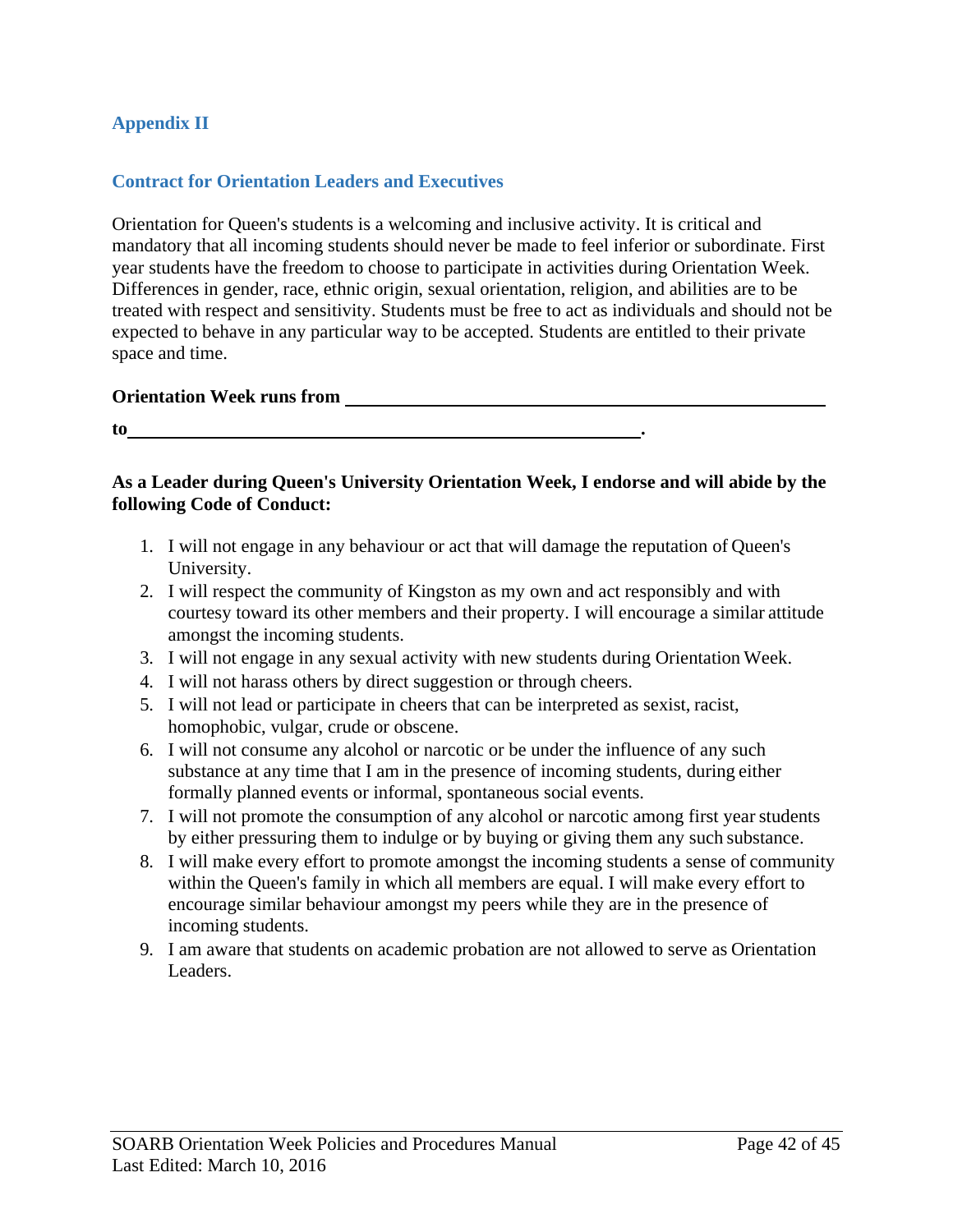By signing this form I confirm that I am not on academic probation.

By becoming a Leader, and signing this Code of Conduct, I assume these responsibilities of leadership voluntarily. I am aware that failure to abide by this agreement will place the actions in question under review and may result in the termination of my position as an Orientation Leader for Orientation Week (year)

## **The terms of this contract are in effect from**

**until**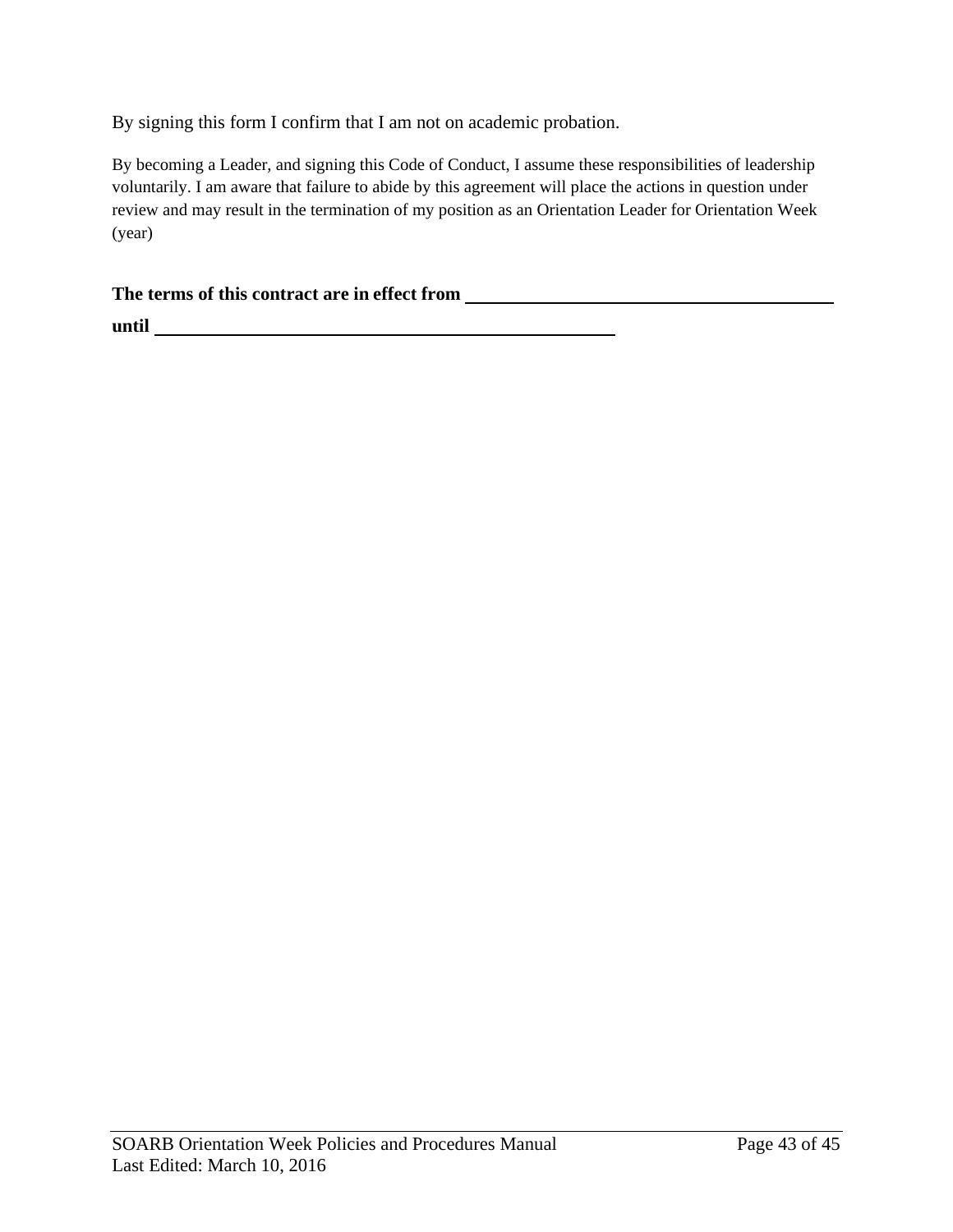# <span id="page-43-0"></span>**Appendix III**

## <span id="page-43-1"></span>**Senate Orientation Activities Review Board Notice of Probation**

#### **As stated in Queen's University Senate Policy:**

SOARB has the responsibility and the authority to ensure that the planning, organizing and conduct of the Queen's Orientation adhere to Senate Orientation policy and objectives, including the authority to:

1. Review and approve all Orientation activities and events as elements of the Official orientation program;

2. Monitor the planning procedures and conduct of Orientation;

3. Withdraw any approvals where commitments or understandings given at the time of approval have not been met or are unlikely to be met;

4. Terminate unsafe or unauthorized activities or events as elements of the Queen's Orientation program.

#### **Queen's University Goals of Orientation:**

The goals of Queen's Orientation are:

- to make all new students feel welcome:
- $\blacksquare$  to facilitate a smooth transition to university;
- to build a strong and inclusive community of students;
- to make new students comfortable in their academic, social, and environmental contexts;
- to provide a solid foundation for a successful university experience

#### **General Notice of Probation:**

The Senate Orientation Activities Review Board (SOARB) works proactively and collaboratively with Orientation Week planners to communicate clear expectations for the implementation of a positive, safe and inclusive orientation experience for incoming students.

It is only in the most serious cases of failure to meet the planning and/or conduct expectations that SOARB will place a group on probation, as outlined in the Orientation Week Policy Manual made available to all groups.

Having reviewed all of the activities of Orientation Week (year), SOARB has identified the need to place (group) on probation for demonstrating:

[Select one or more]

- gross misconduct, such as, but not limited to, hazing.
- a lack of Orientation Executive control in planning or executing events, or a lack of due diligence to control unplanned activities that usurp planned, sanctioned activities.